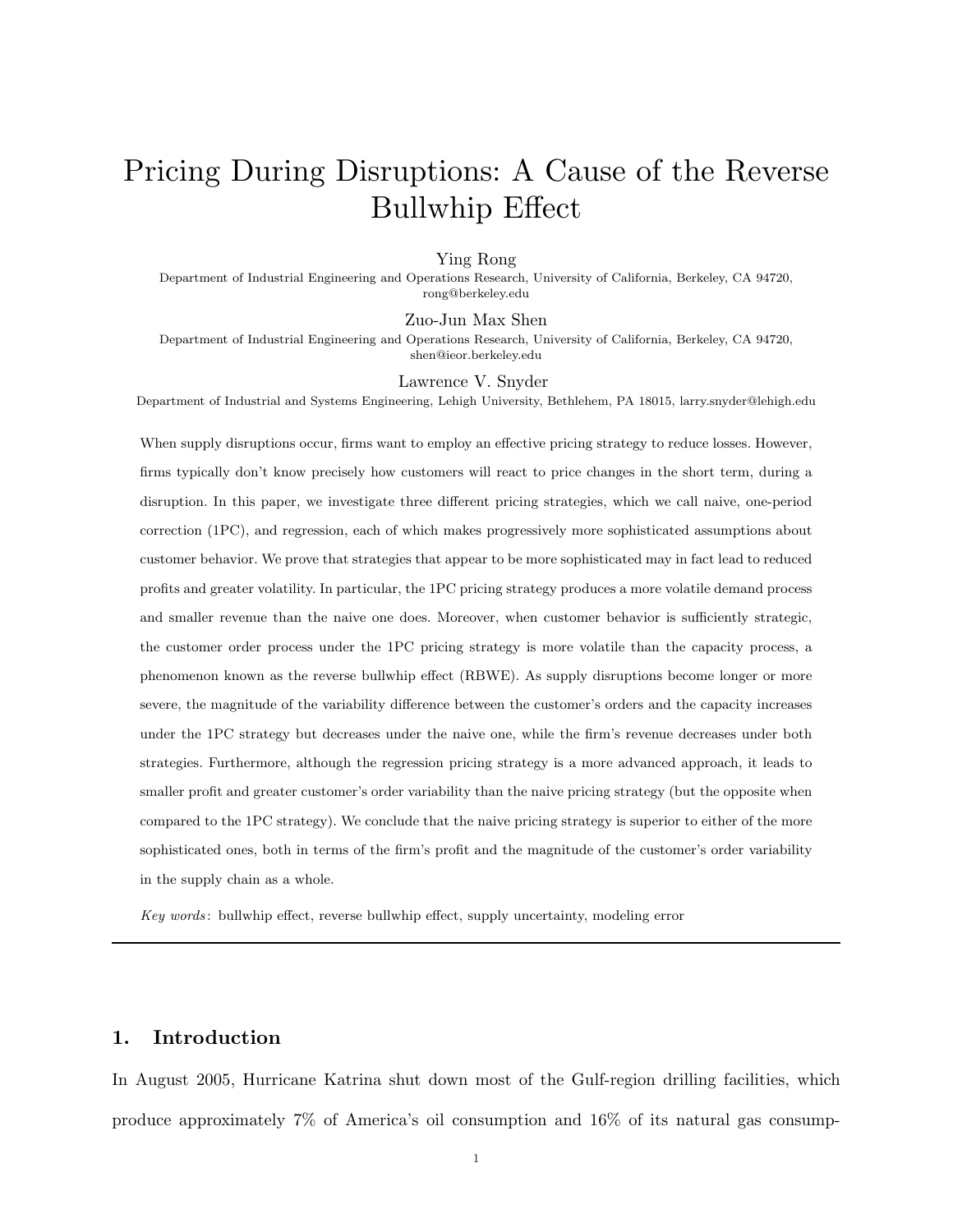tion, and idled approximately 10% of U.S. refining capacity (Mouawad 2005a). Oil producers and refiners worked at nearly their full (newly reduced) capacity, implying very little variability in the production rates of these supply chain stages. Meanwhile, nationwide prices for gasoline rose well over \$3 per gallon across the U.S., up from an average of \$2.60 the week before (Mouawad and Romero 2005). A hoarding mentality among consumers made gasoline buying patterns chaotic (Gold and Herrick 2005).

In March 2008, Vietnam announced that it was cutting rice exports by 22% due to an rare plant virus (Bradsher 2008). India, Egypt and Cambodia quickly followed suit and curbed overseas sales. In Thailand, the world's top rice exporter, prices topped \$1,000 a ton for the first time ever. However, there is substantial evidence that the supply of rice was ample during this time (Balfour 2008, Gogoi 2008). The price spikes were due to uneasy customers' speculative purchasing behavior, buying more rice than their immediate need because they anticipate rising prices in the future.

In both the gasoline and rice cases, supply glitches created panic on the part of customers, resulting in skewed buying patterns. Since the volatility of the supply process was small during the disruptions, these examples suggest the existence of a *reverse bullwhip effect* (RBWE), in which demand variability increases as one moves downstream through the supply chain. (In contrast, the classical bullwhip effect (BWE) refers to the amplification of variability as one moves upstream.)

The RBWE is a phenomenon with which supply chain professionals are acquainted. An operations executive at the semiconductor firm LSI (formerly Agere Systems) summarized the phenomenon as follows: 1em

Whenever there is a perceived shortage of supply, it amplifies as it propagates down the supply chain. In fact, forward and reverse bullwhip effects often act as a system. If you start with a sudden upturn in demand, it gets amplified as it goes upstream, which creates a perceived shortage that amplifies as it propagates downstream. This creates a panic and downstream consumers overstate their demand, which amplifies again as it goes upstream. In turn, a greater scarcity is felt, and so on. Each of these effects feeds the other. (Armbruster 2006)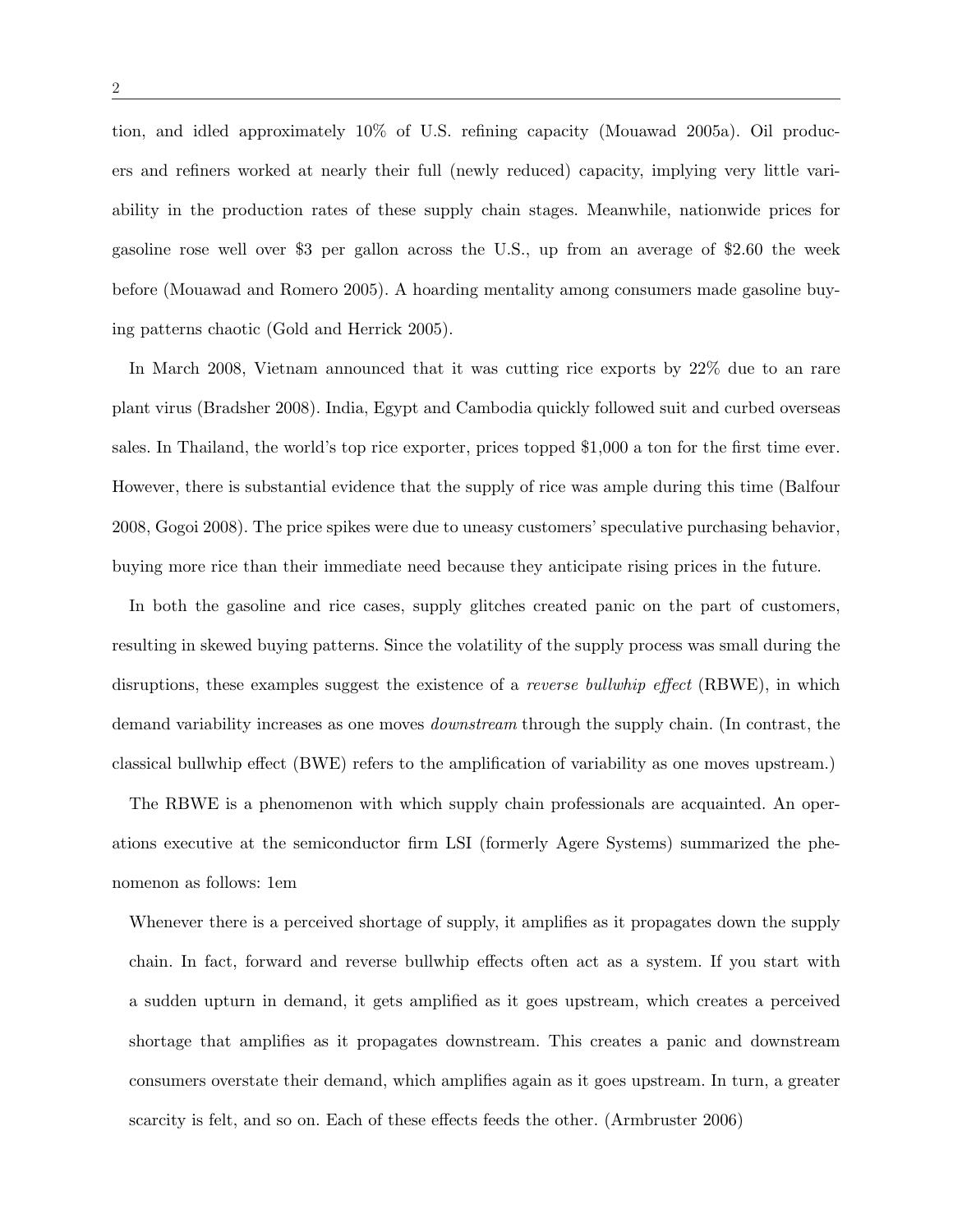The same executive argues that the rapidly destabilizing effect of this vicious cycle is at least partly responsible for both the dot-com boom in the late 1990s and the subsequent bust in the 2000s, the effects of which many semiconductor firms and their supply chain partners are still trying to come to terms with.

Lee et al. (1997) show that price fluctuations can cause the BWE if the buyer faces iid demand, if the buyer has complete information about the pricing pattern set by its supplier, and if the price set by the supplier is iid. In contrast, we show that pricing decisions can trigger the RBWE when the price and the buyer's order quantity are interdependent. Unlike Lee et al. (1997), we assume that customers respond not only to the price in the current period but also to the trend in price changes over the periods since the price is no longer iid during a supply disruption. The firm possesses knowledge of the underlying long-run customer demand when the price is stable but does not know how customers will behave in face of price changes during disruptions.

We study three pricing strategies under this setting. The first one is called the "naive" pricing strategy. Under this pricing strategy, the firm ignores any response by customers to price changes and chooses the price solely based on the realized capacity and the underlying long-run customer demand-price curve. We show that the naive pricing strategy always generates a customer ordering process that is more stable than the capacity process, and therefore the BWE occurs.

The second strategy is called the "one-period correction" (1PC) pricing strategy. In this strategy, the firm takes into account the deviation of the customer orders from the long-run demand-price curve in the previous period when it makes its pricing decision. We find that the variability of (an approximation of) the customer order quantity under the 1PC pricing strategy can be higher than that of the capacity process, and therefore that the RBWE occurs. Moreover, we find that the firm's revenue under the 1PC pricing strategy is lower than that under the naive pricing strategy. Thus the 1PC pricing strategy not only creates a more volatile customer ordering pattern, but also matches supply and demand poorly.

The last strategy is called the "regression" pricing strategy and is based on a least-squares fit of historical data on price and customer order pairs. Through numerical analysis, we find that no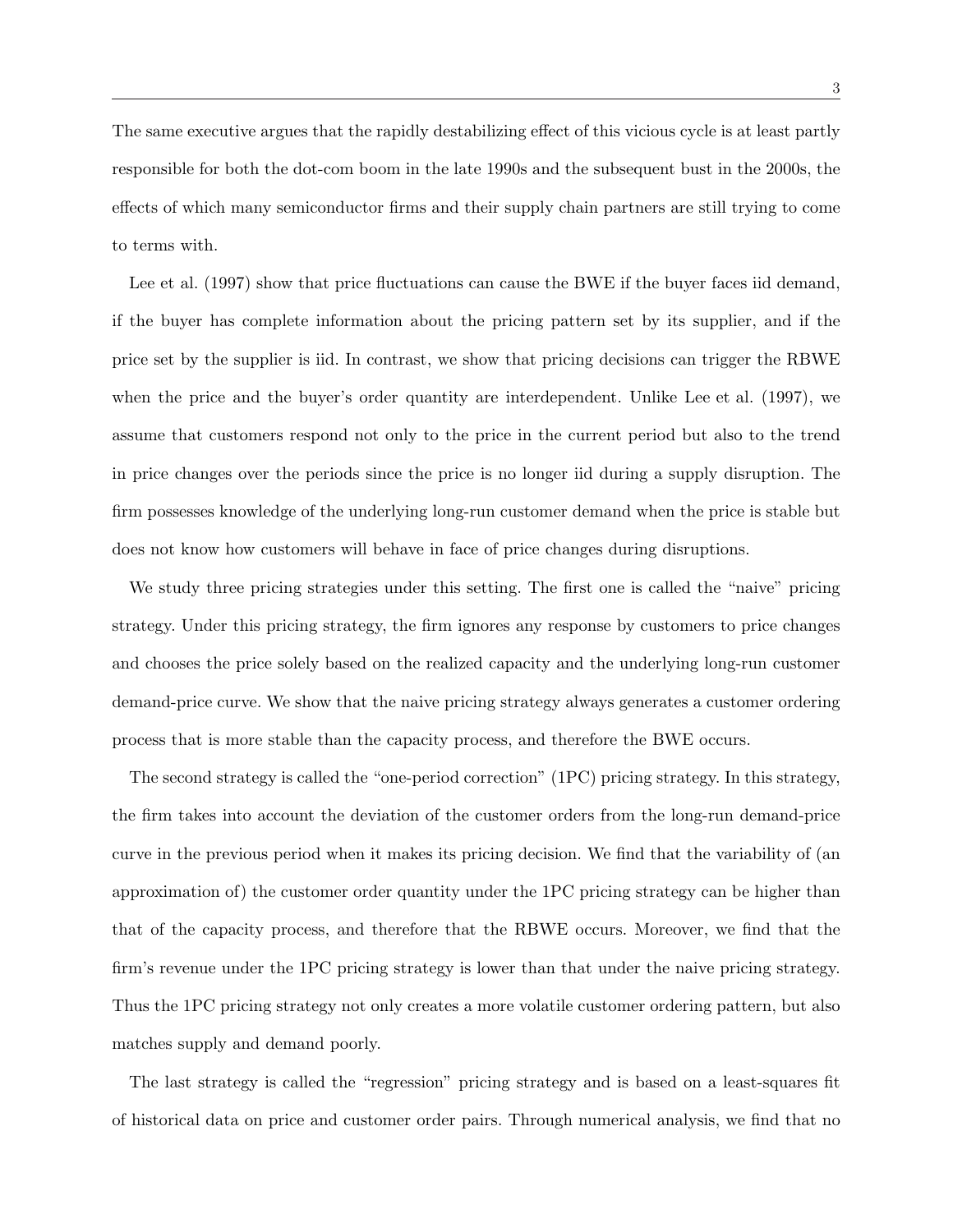matter how much history is utilized, the performance of the regression pricing strategy, in terms of customer order variability and the firm's revenue, always lies between that of the naive and 1PC pricing strategies.

Our paper is similar in spirit to that of Cooper et al. (2006), who show that when decision makers do not understand customers' behavior completely, "optimization" may produce increasingly worse flight seat allocation over time for airlines. Our paper also addresses how a modeling error undermines the benefit of a seemingly optimized strategy. Under the setting of supply disruptions, we find that the 1PC and regression pricing strategies, which appear to be the better-optimized strategies since they account for historical data and forecasting in the decision model, produce worse results than the naive strategy does in terms of both the firm's revenue and the stability level of customer's order process. It might be possible to fix the modeling error under normal operating conditions, but it is hard to avoid under supply disruptions due to their infrequent occurrence. As the managers do not have enough experience to build correct intuition, our comparison of different pricing strategies helps them set the price in the face of the disruptions.

The remainder of the paper is organized as follows. In Section 2, we review the literature related to our model. In Section 3, we introduce the settings that are common to all the analysis in this paper. We analyze the naive and 1PC pricing strategies in Sections 4 and 5, respectively. We compare these two strategies in Section 6. In Section 7, we compare the regression pricing strategy with the naive or 1PC pricing strategies through numerical analysis. Finally, we provide concluding remarks and future research directions in Section 8.

#### 2. Literature Review

The BWE is one of the most famous and well studied phenomena in supply chain management. Researchers have performed extensive theoretical analyses and have documented its occurrence in classroom settings using the beer game (Lee et al. 2004). Case studies have noted its presence in a wide range of products and industries. On the other hand, recent evidence suggests that the BWE may not be as prevalent as previously thought. For example, the results of the extensive macroeconomic study by Cachon et al. (2007) suggest that the BWE may be more of a special case than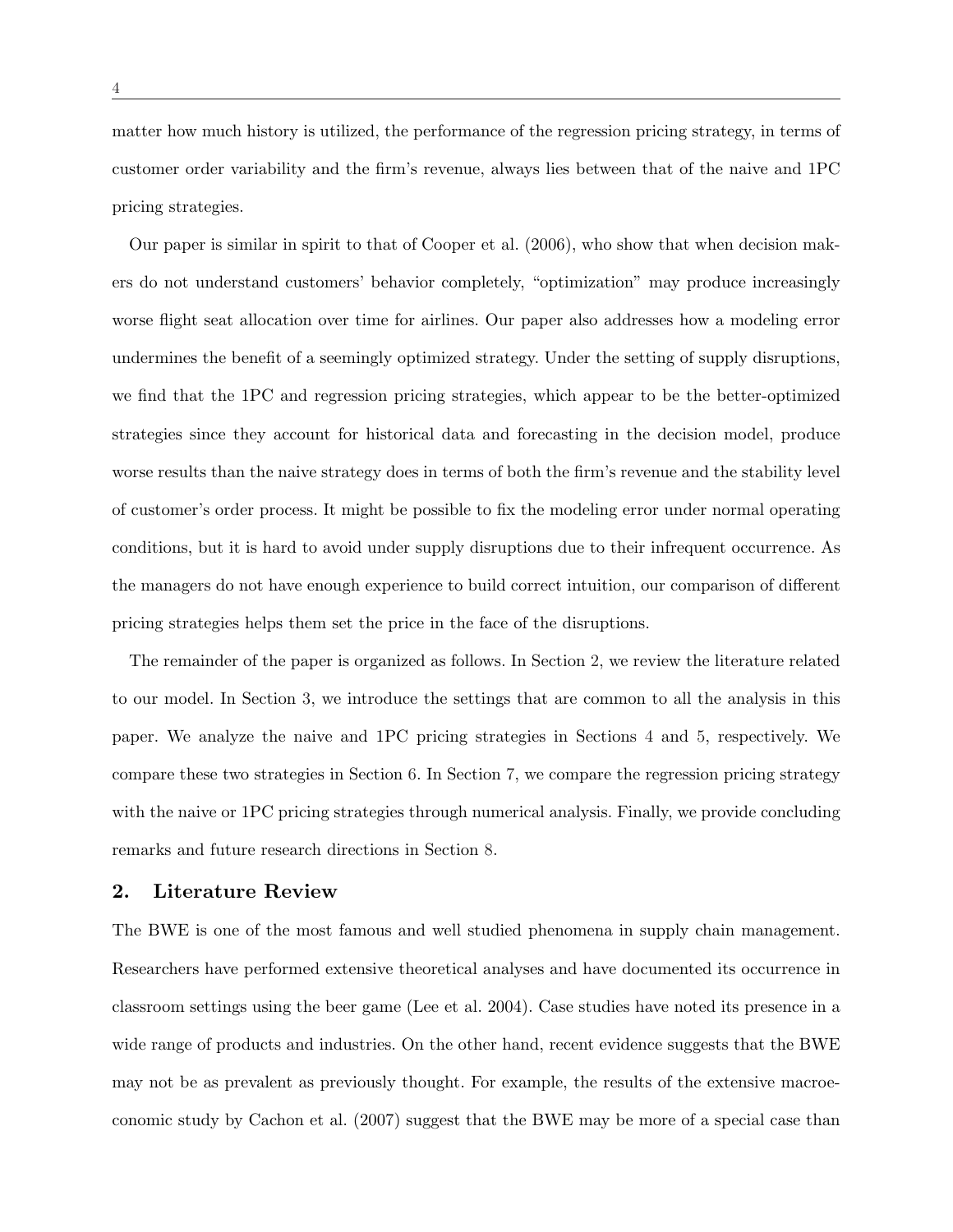a general rule, and some empirical studies using the beer game have found that the BWE is often absent in upstream supply chain stages (Croson and Donohue 2003, Kaminsky and Simchi-Levi 2000, Rong et al. 2007).

One of the explanations of the absence of the BWE is that supply uncertainty, not just demand uncertainty, brings volatility into the system. Rong et al. (2007) introduce supply disruptions into the beer game and find that players tend to put more emphasis on the status of the supply line when disruptions are present, which tends to be underestimated in the traditional beer game. This change in players' behavior, coupled with other factors, accounts for the RBWE. Rong et al. (2008) use the so-called rationing game to demonstrate that the competition for scarce resources, which can cause the BWE in the downstream portion of the supply chain (Lee et al. 1997), can trigger the RBWE in the upstream portion, as well. (Ozelkan and Cakanyildirim (2009) and Ozelkan and Lim (2009) also use the term "reverse bullwhip effect," but they use it to refer to the amplification of downstream price variability.)

Our results rely on an analysis of customer behavior during disruptions. The study of customer behavior under normal circumstances is an emerging area in the operations management literature (Elmaghraby and Keskinocak 2003, Shen and Su 2007). There are two classes of customers studied in the literature. Myopic customers make purchasing decisions only based on the price in the current period, whereas the decisions made by strategic customers take into account the future path of prices. Anderson and Wilson (2003) and Zhou et al. (2005) analyze optimal purchasing decisions when certain types of pricing strategies implemented by the firms are known to the customers. The work by Su (2007), Su and Zhang (2008), Elmaghraby et al. (2008), Aviv and Pazgal (2008), and others provides an analysis of the optimal pricing decision in the presence of strategic customers.

Unlike the work on dynamic pricing cited above, in which customers optimize their purchasing decisions based on their beliefs about prices in the future, Ahn et al. (2007) assume that the demand is a function of the price over multiple periods in the past. Their assumption is that customers stay in the system for a certain number of periods and will purchase as long as the price is lower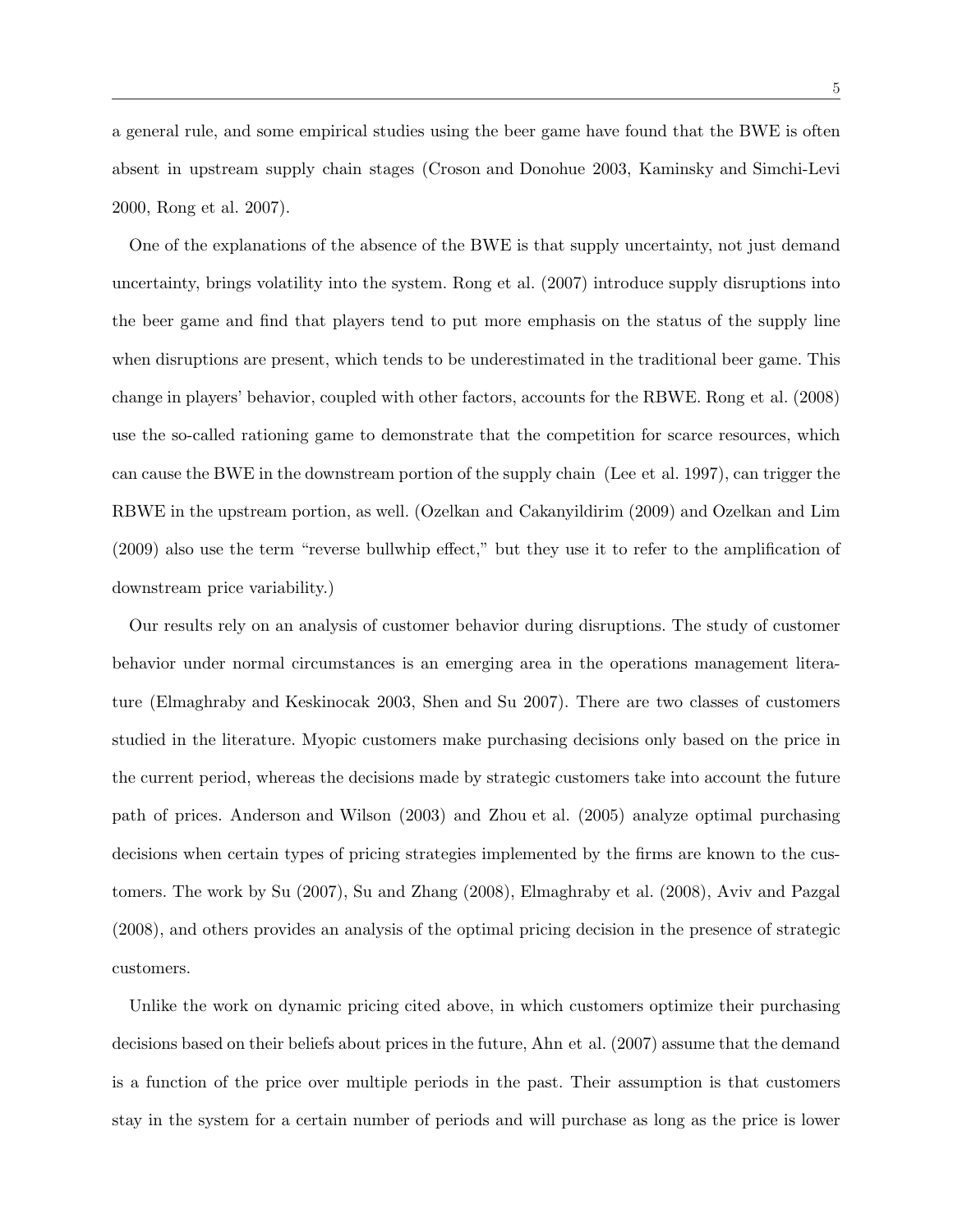than their valuation. Our model of customer behavior is similar to that of Ahn et al. (2007), as we also assume that the customers' order is a function of the price in the current and previous periods. However, our assumption is that customers adjust their orders based the anticipated trend in future price changes inferred from the current trend. Thus, our assumed customer behavior is also in line with the spirit of the strategic customer. However, the major focus of this paper is to study how pricing strategies affect the variability of customers' orders.

When the product is durable, customers need to decide not only when to purchase in order to satisfy their immediate demand but also how much to store for future needs. Empirical studies by Gonul and Srinivasan (1996), Erdem et al. (2003) and Hendel and Nevo (2006) investigate the impact of the customer's anticipation of future prices on purchase decisions for durable goods through scanner data of disposable diapers, ketchup, and laundry detergent, respectively. Su (2008) uses rational expectations to study the equilibrium of the firm's pricing decision and customers' purchasing decision in the presence of stockpiling. Our paper does not model customer stockpiling directly. However, we capture this behavior implicitly through the difference between the order quantity and the underlying demand, which is positively correlated with the pricing change the customer anticipates in the future.

Most pricing literature assumes that the firm has full (or at least partial) knowledge of its customer's demand process. However, customer behavior during disruptions is less predictable, since disruptions occur infrequently and firms have less historical data. Similarly to the work by Cooper et al. (2006), we find that more advanced pricing strategies turn out to produce worse outcomes than a simple one.

The research on supply disruptions provides different strategies to mitigate their impact. Parlar and Berkin (1991), Berk and Arreola-Risa (1994), and many others focus on how to use inventory to hedge against supply disruptions. Tomlin (2006) and Babich et al. (2007b) study the benefits of supplier redundancy. Babich (2007) and Babich et al. (2007a) consider the interaction between finance decisions and operational decisions under supply disruptions.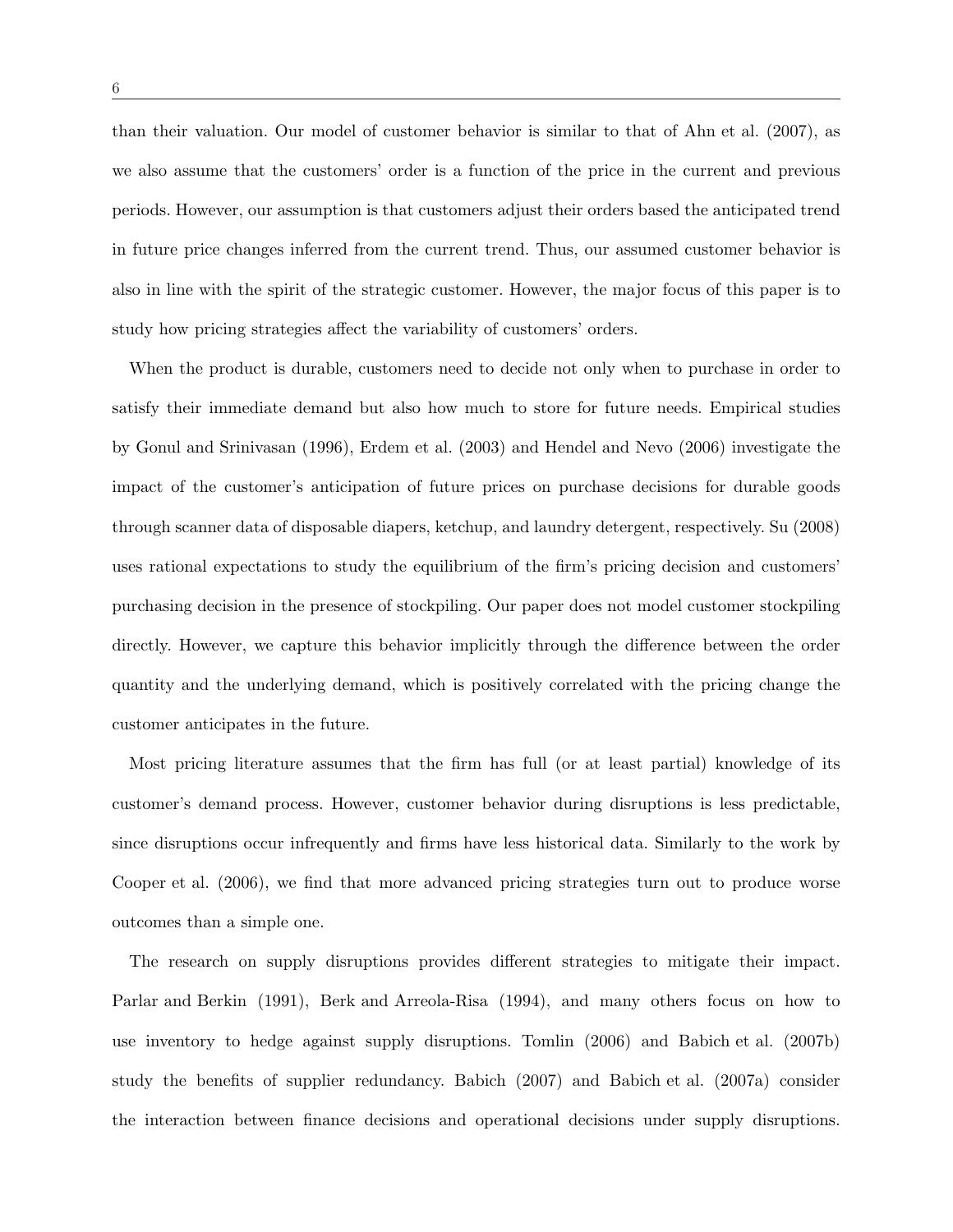Swinney and Netessine (2008), Li and Gao (2008) and Shou et al. (2009) use contracting to coordinate a decentralized supply chain subject to disruptions. Feng (2008) integrates pricing and order decisions when the demand model is known under disruptions. Our paper contributes to this stream of research by investigating how the different pricing strategies can mitigate or magnify losses triggered by disruptions when the form of the customer behavior is unknown.

# 3. Common Settings

We consider a monopolist firm operating in a periodic-review system with a single capacity disruption occurring at the beginning of the horizon. The firm sells a product to multiple customers, whose demand we aggregate into a single customer for modeling purposes. In each period, the firm first realizes its capacity level, then it makes its pricing decision, and then customers reveal their orders based on certain assumed behavior. In the subsections that follow, we describe the settings for the capacity process, our assumptions about customer behavior, and the workings of the three pricing strategies. We also give a formal definition of the bullwhip and reverse bullwhip effects under our setting.

#### 3.1. Capacity Process

We assume that in period 1, the capacity experiences a sudden drop to level  $A$  and recovers to the original capacity level,  $B$ , linearly over the course of  $T$  periods. That is,  $c_t$ , the capacity in period t, is given by

$$
c_t = \begin{cases} A + \Delta c(t-1), & 1 \le t \le T \\ B, & \text{otherwise} \end{cases}
$$
 (1)

where  $\Delta c = \frac{B-A}{T-1}$  $\frac{B-A}{T-1}$ .  $\Delta c$  represents the rate of capacity recovery. We require  $T \geq 3$  for the sake of mathematical deduction. In Appendix 9.1, we relax the assumption that the capacity is deterministic and instead consider random capacity whose mean follows a linear recovery path.

#### 3.2. Assumptions on Customer Behavior

As stated above, our model considers a single customer, though this may represent an aggregate of many customers in the market. We use the term *underlying customer demand*, or simply *demand*,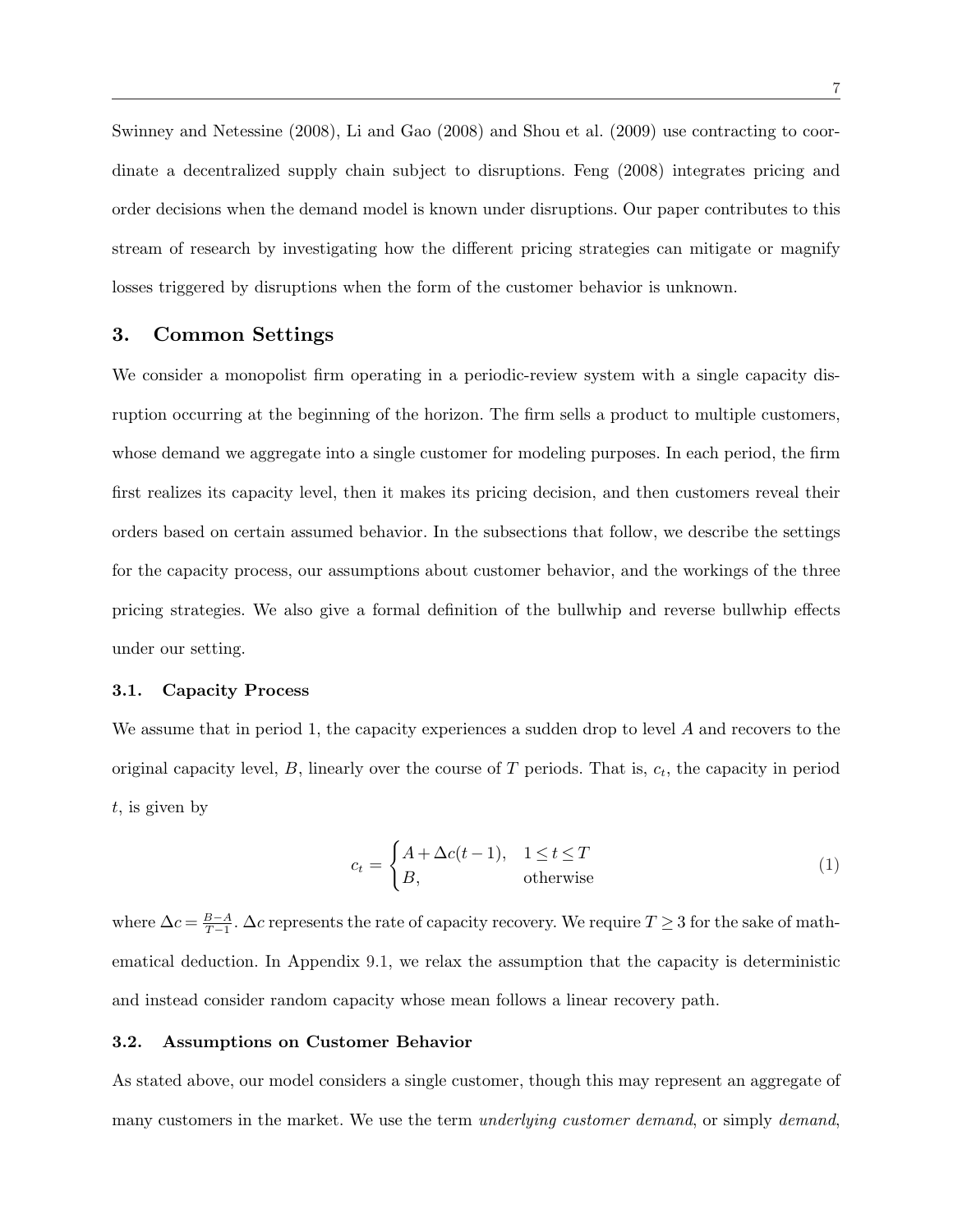to refer to the customer's underlying need given that the price is fixed over the horizon, and the term *order* to refer to the customer's purchasing decision in a certain period given the price history.

We assume that the underlying customer demand is linear in the price, i.e.  $p = mQ + b$ , where p and Q are the price and underlying customer demand, respectively. We require  $m < 0$  and  $b > 0$ ; that is, the demand cannot be perfectly elastic. We assume that  $c_t = B$  and  $p_t = P$  for  $t \leq 0$ . We call B and P the long-run equilibrium capacity and price, respectively. They satisfy  $P = mB + b$ .

During the supply disruption and the subsequent recovery, the firm may adjust the price in each period, attempting to match demand and supply. The customer observes not only the price in the current period but also the history of the price. We assume that the customer responds to the price change by setting its order quantity in period  $t$  to

$$
Q_t = \frac{b - p_t}{-m} + r \frac{p_t - p_{t-1}}{-m}, \ r \in [0, 1)
$$
\n<sup>(2)</sup>

We call  $(2)$  the *short-run demand curve in period t*. The first term represents the customer's underlying demand while the second represents the customer's response to the price change. If the current price  $p_t$  is higher than the previous price  $p_{t-1}$ , we assume that the customer thinks that the price will be even higher in the future, and as a result, it increases its order in the current period. Conversely, when the price drops in the current period, the customer responds in the opposite manner—that is, its order is smaller than the underlying demand. Based on these two assumptions, we require  $r \geq 0$ . Moreover,  $r < 1$  implies that the customer's order quantity is still negatively correlated with the price in the current period. If  $r = 0$ , the customer is myopic and ignores the changes in price. In contrast,  $r > 0$  implies that the customer is strategic. We say that the larger r is, the more strategic the customer is.

#### 3.3. Three Pricing Strategies

We assume that the firm only has information about the customer's underlying demand-price curve, but not about the customer behavior mechanism during the disruption. However, the firm can use the customer's past orders to infer information about this mechanism when choosing its price.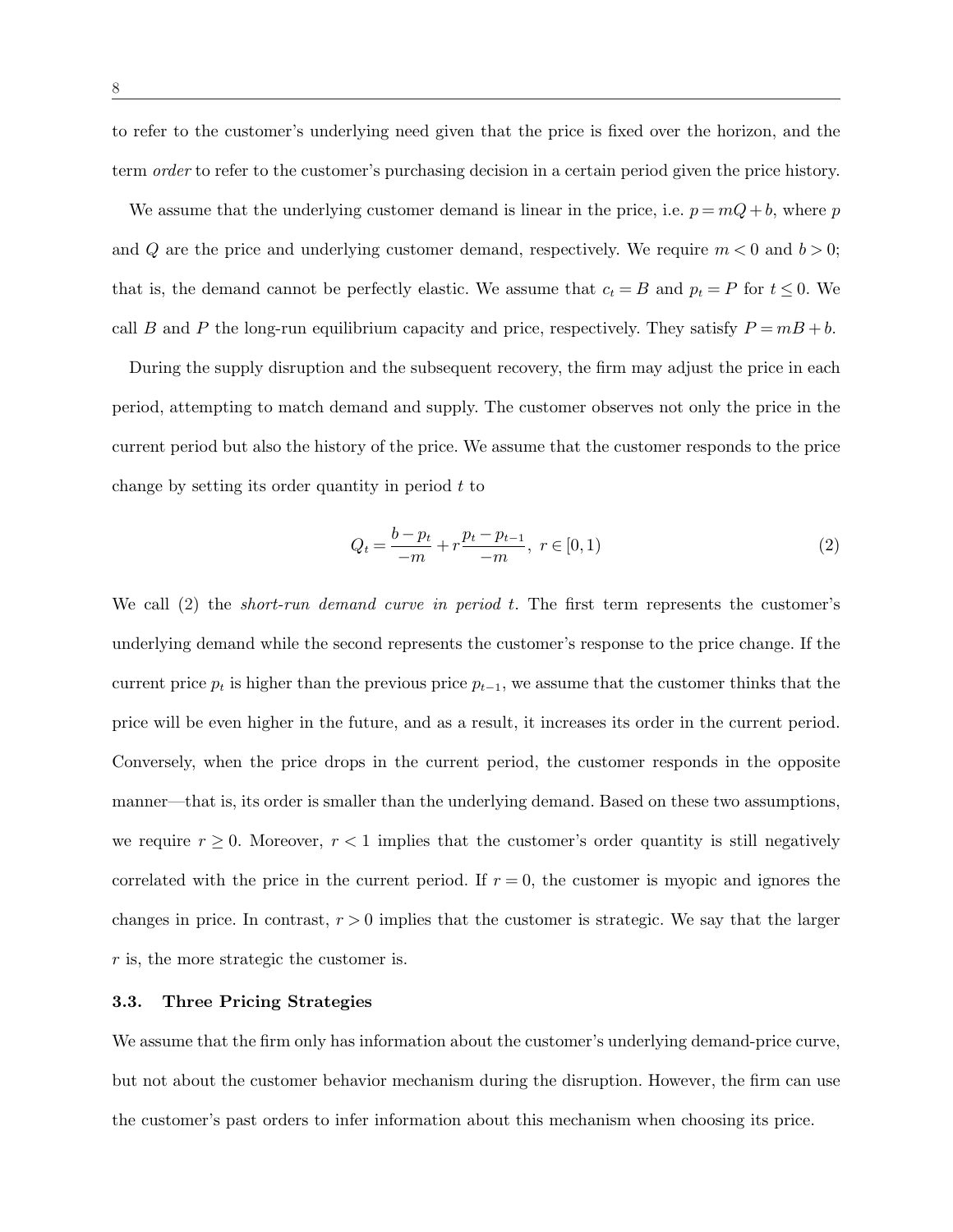We assume that in every period t, the firm produces its capacity  $c_t$ , since  $c_t$  is less than the longrun capacity equilibrium. (This assumption is often reasonable in the real world. For example, the U.S. oil refining industry currently operates with nearly no excess capacity (Mouawad 2005b).) The firm's only decision is therefore the price. However, due to its limited information about customer behavior, the pricing decision may result in an order quantity  $Q_t$  that is not equal to  $c_t$ . In general, the quantity sold equals  $\min\{Q_t, c_t\}$ . We do not consider inventory carry-over at the firm. We assume that if  $Q_t > c_t$ , the excess demand is lost, and if  $Q_t < c_t$ , the surplus inventory is scrapped.

During the supply disruption and recovery, the firm employs one of three pricing strategies to account for its lack of knowledge about the short-run demand curve. We call these the *naive*, *one*period correction (1PC), and regression pricing strategies. Let  $p_t^n$  [ $p_t^c$ ,  $p_t^r$ ] and  $Q_t^n$  [ $Q_t^c$ ,  $Q_t^r$ ] represent the price and customer order in period  $t$  under the naive [1PC, regression] pricing strategy.

Under the naive pricing strategy, the firm ignores any strategic part of the customer and sets the price according to the realized capacity and the underlying long-run demand curve:

$$
p_t^n = mc_t + b.\tag{3}
$$

The customer's order under such a pricing strategy is given by

$$
Q_t^n = \frac{b - p_t^n}{-m} + r \frac{p_t^n - p_{t-1}^n}{-m} = c_t - r(c_t - c_{t-1}).
$$
\n(4)

Clearly, the customer's order quantity does not equal the capacity during the supply disruption and recovery if  $r \neq 0$ . However, under this pricing strategy, instead of reacting to the difference between  $Q_t$  and  $c_t$ , the firm simply treats the underlying demand curve as the short-run demand curve.

Under the 1PC pricing strategy, the firm recognizes the discrepancy between the revealed order and the underlying demand. We assume that the firm believes that the short-run demand curve is a translation of the long-run one; that is, that the slope of the short-run demand curve stays the same but the intercept changes. Accordingly, the firm estimates the intercept of the short-run demand curve in period t based on its observation of the discrepancy in the previous period, as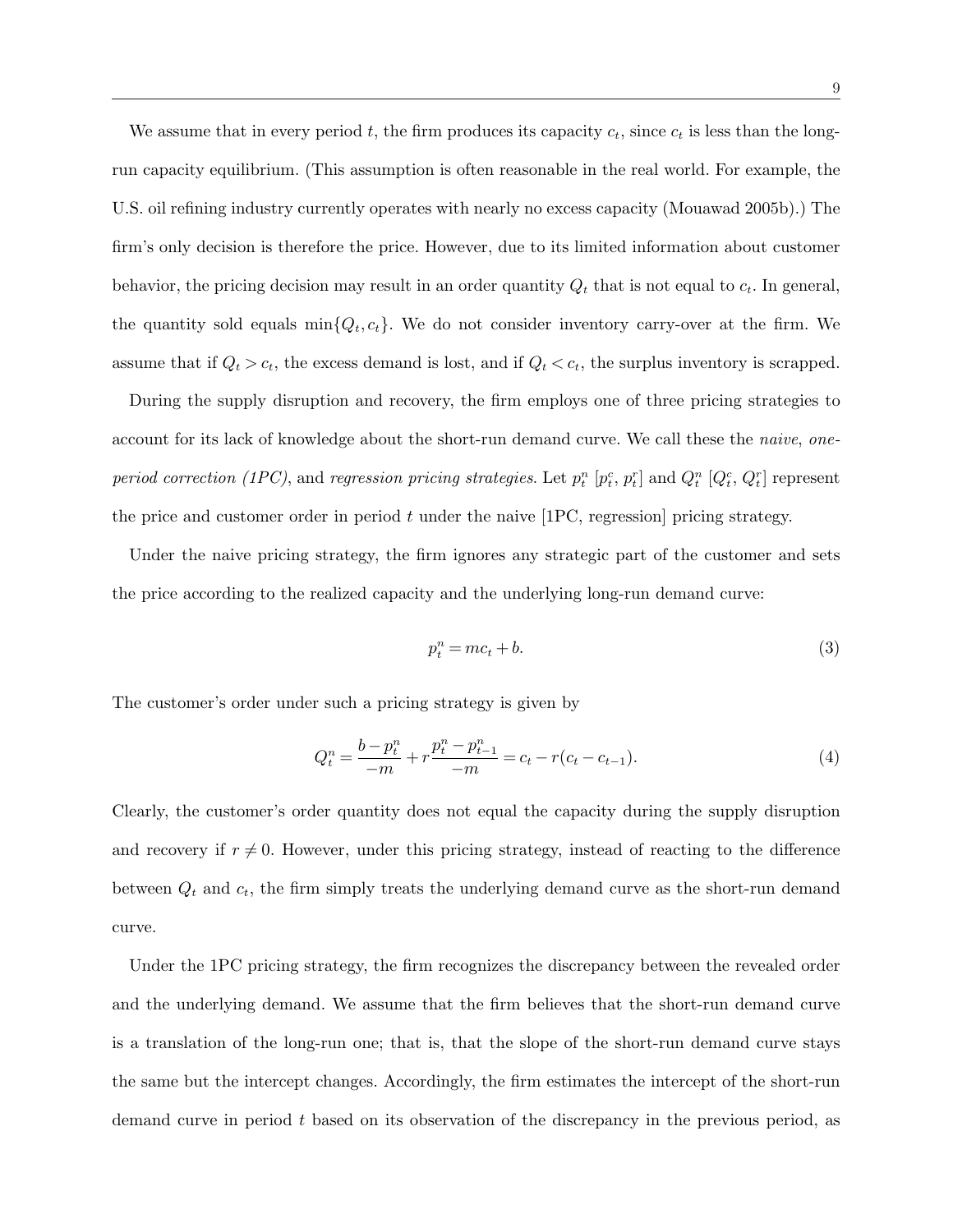captured by the formula  $b_t^c = p_{t-1}^c - mQ_{t-1}^c$ . Then the firm sets the price in period t according to  $p_t^c = mc_t + b_t^c$ . The decision dynamic under the 1PC pricing strategy is equivalent to

$$
p_t^c = mc_t + r(p_{t-1}^c - p_{t-2}^c) + b \tag{5}
$$

$$
Q_t^c = \frac{(1-r)p_t^c + rp_{t-1}^c - b}{m} \tag{6}
$$

Under the regression pricing strategy, the firm applies the least-squares fit to  $N$  pairs of prices and customer orders, from periods  $t - N$  through  $t-1$ , to estimate the short-run demand curve in period t. For period  $i < N$ , the firm does not have N periods' worth of history. In this case, the firm sets  $p_i^r \sim U(0, b)$  and  $Q_i^r = \frac{p_i^r - b}{m}$  for  $-N \le i \le -1$ ; that is, it uses N randomly selected points along the underlying demand curve in place of the missing historical data. Under these assumptions, for  $t \geq 0$ , the estimated short-run demand slope and intercept are

$$
b_t^r = \frac{\sum_{i=t-N}^{t-1} p_i^r \sum_{i=t-N}^{t-1} (Q_i^r)^2 - \sum_{i=t-N}^{t-1} Q_i^r \sum_{i=t-N}^{t-1} p_i^r Q_i^r}{n \sum_{i=t-N}^{t-1} (Q_i^r)^2 - (\sum_{i=t-N}^{t-1} Q_i^r)^2}
$$

$$
m_t^r = \frac{n \sum_{i=t-N}^{t-1} p_i^r Q_i^r - \sum_{i=t-N}^{t-1} Q_i^r \sum_{i=t-N}^{t-1} p_i^r}{n \sum_{i=t-N}^{t-1} (Q_i^r)^2 - (\sum_{i=t-N}^{t-1} Q_i^r)^2}
$$

Notice that  $b_t^r$  and  $m_t^r$  are random due to the uniform draws representing the initial conditions. The decision dynamic under the regression pricing strategy is equivalent to

$$
p_t^r = m_t^r c_t + b_t^r \tag{7}
$$

$$
Q_t^r = \frac{(1-r)p_t^r + rp_{t-1}^r - b}{m} \tag{8}
$$

In Figure 1, we plot the customer's orders and the firm's prices under the three different pricing strategies. The capacity follows the linear recovery described by (1). Note that  $Q_t^c$  appears to be more volatile than  $c_t$ . On the other hand, the volatility of  $Q_t^n$  and  $Q_t^r$  are similar to that of  $c_t$ . Moreover, the naive and regression prices follow a downward trend during the recovery process, while the 1PC prices follow a cyclic pattern, with diminishing amplitude, around the the naive and regression prices. (A cyclic price pattern is also identified by Su (2008) under different settings.) We provide a more detailed investigation of these results in Sections 4–7.

Below, we omit the superscript on  $p^n$ ,  $p^c$ ,  $p^r$ ,  $Q^n$ ,  $Q^c$ , and  $Q^r$  when the description is applicable to all three pricing startegies.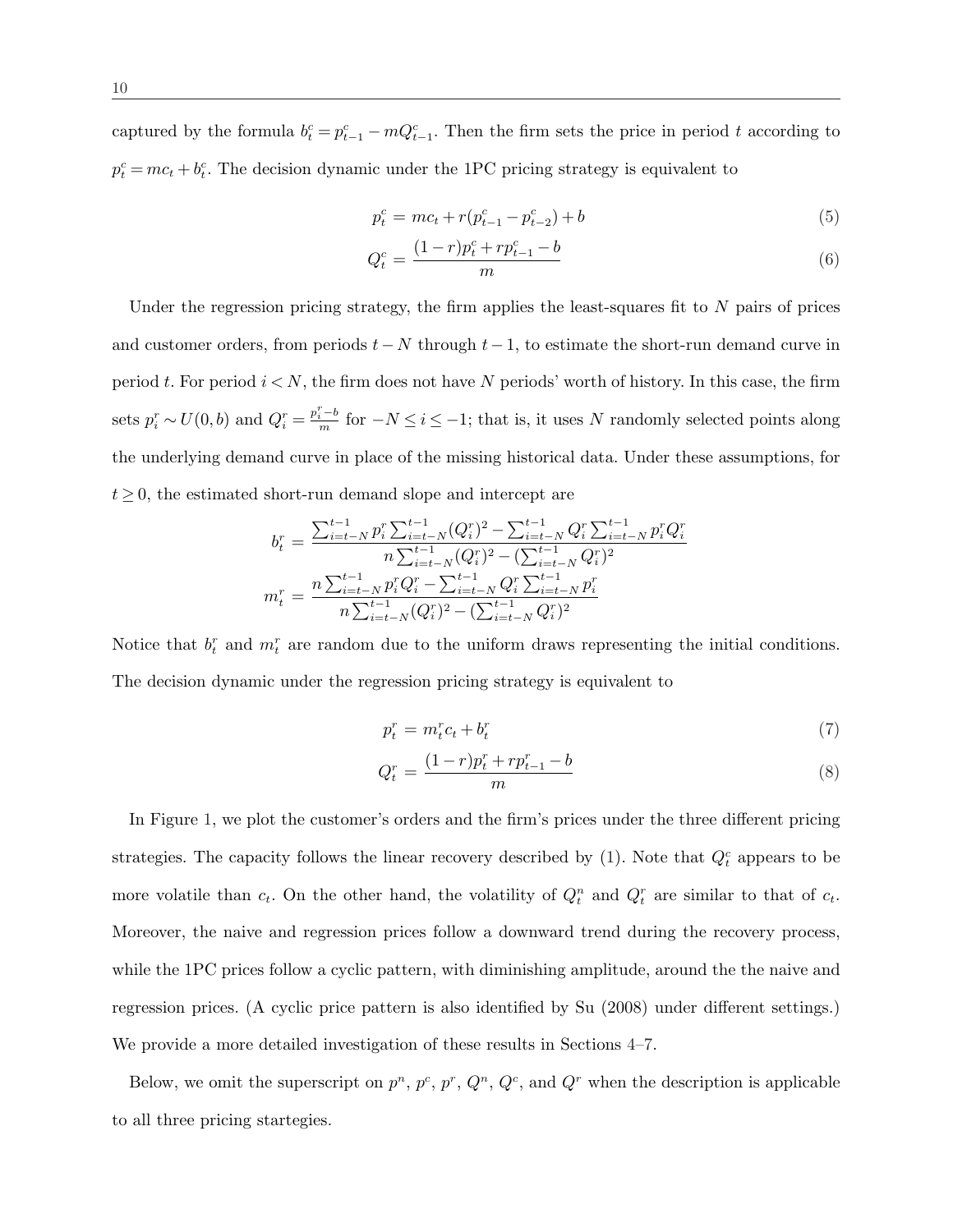

Figure 1 Difference among Three Different Pricing Strategies

#### 3.4. Definition of BWE and RBWE

Although the production  $c_t$  and demand  $Q_t$  are both deterministic, neither is constant. We define the average value and variability for  $Q_t$  from period 1 to period t as

$$
avg(Q, 1, t) = \frac{1}{t} \sum_{1}^{t} Q_i
$$
  

$$
var(Q, 1, t) = \frac{1}{t} \sum_{1}^{t} (Q_i - avg(Q, 1, t))^2
$$
 (9)

(The terms "mean" and "variance" are not appropriate here since the quantities are deterministic.) The average value and variability for  $c_t$  are defined similarly, with  $Q$  replaced by  $c$  in (9).

Similar to the well known identity relating variance and mean, we have

$$
var(Q, 1, t) = \frac{1}{t} \sum_{1}^{t} Q_i^2 - (avg(Q, 1, t))^2
$$
  

$$
var(c, 1, t) = \frac{1}{t} \sum_{1}^{t} c_i^2 - (avg(c, 1, t))^2
$$
 (10)

We say that the bullwhip effect (BWE) occurs if  $var(c, 1, t) > var(Q, 1, t)$ , and the reverse bullwhip effect (RBWE) occurs if  $var(c, 1, t) < var(Q, 1, t)$ .

# 4. Naive Pricing Strategy

In this section, we show that the customer's order process is less variable than the capacity process under the naive pricing strategy. Under the linear capacity recovery process, the customer's order quantity in (4) can be transformed to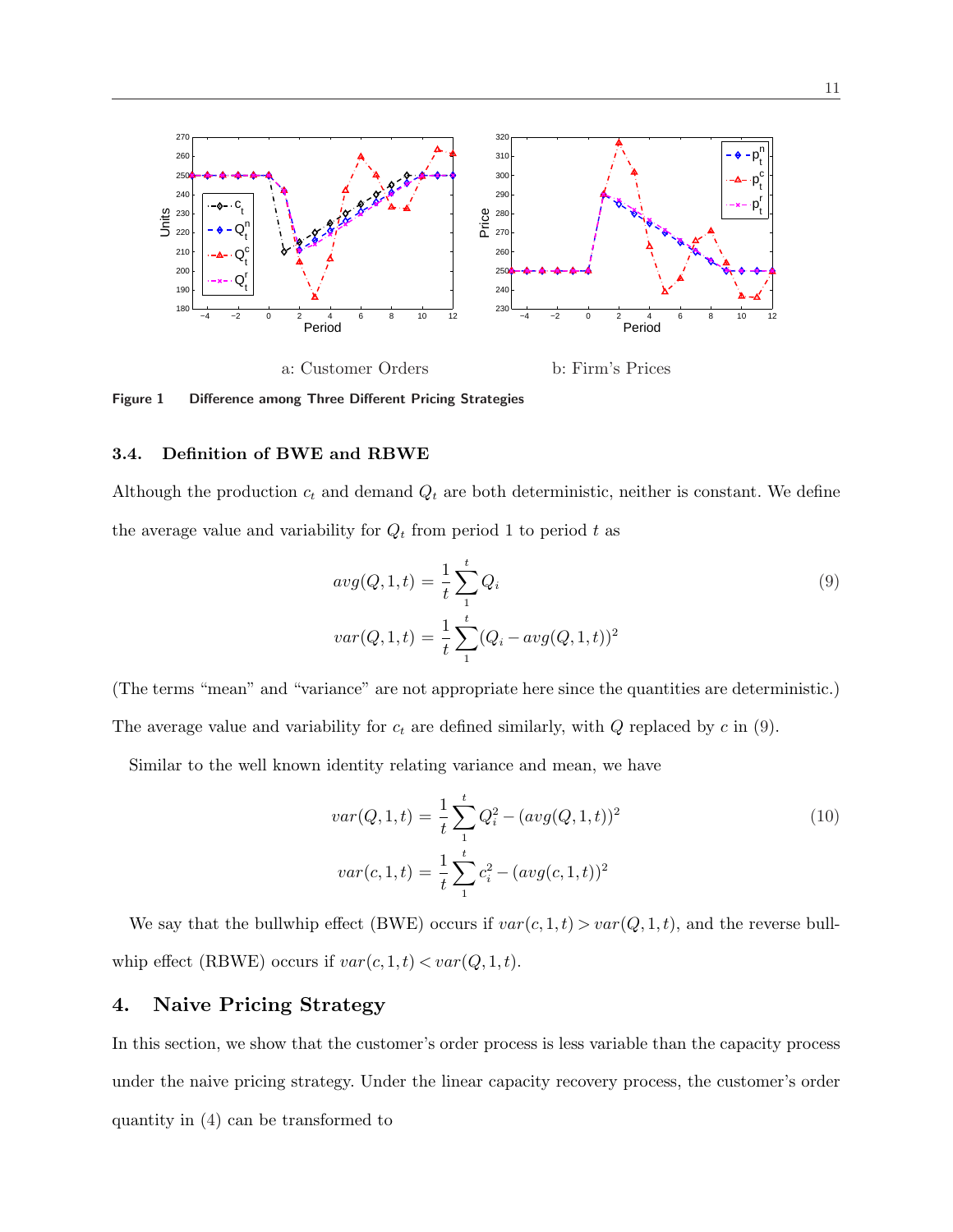$$
Q_t^n = \begin{cases} A + r(T-1)\Delta c & t = 1\\ A + (t-1-r)\Delta c & 2 \le t \le T\\ c_t & \text{otherwise} \end{cases}
$$
(11)

Note that  $Q_t^n = c_t$  for  $t \geq T + 1$ . Thus we only need to compare the variability of demand and capacity from period 1 through period  $T + 1$ , that is, from the start of the disruption through the start of the normal state. By comparing  $Q_t^n$  and  $c_t$ , one can show that  $Q_1^n \ge c_1$  and for  $t > 1$ ,  $Q_t^n \leq c_t$ , which is also evident from Figure 1. This is because, under the naive pricing strategy, the price increases in the first period as the capacity drops. Then the price decreases as the capacity recovers over the remaining periods.

Using (11), we can obtain the following lemma.

LEMMA 1. 1.

$$
avg(Qn, 1, T+1) = avg(c, 1, T+1)
$$

2.

$$
var(Q^n, 1, T+1) - var(c, 1, T+1) = r(r-1)\frac{T(T-1)}{(T+1)}\Delta^2 c
$$
\n(12)

Proof Part 1: Follows from (11).

Part 2: By (10), we only need to compare  $\sum_{i=1}^{t} (Q_i^n)^2$  and  $\sum_{i=1}^{t} c_i^2$ . From (11), we have:

$$
var(Q^n, 1, T+1) - var(c, 1, T+1)
$$
  
= 
$$
\frac{1}{T+1} \left( \sum_{1}^{T+1} (Q_i^n)^2 - \sum_{1}^{T+1} c_i^2 \right)
$$
  
= 
$$
\frac{\Delta c^2}{T+1} \left( r^2 (T-1)^2 + (1-r)^2 + \dots + (T-1-r)^2 - (1^2 + 2^2 + \dots + (T-1)^2) \right)
$$
  
= 
$$
\frac{\Delta c^2}{T+1} T(T-1)r(r-1)
$$

¤

Using Lemma 1, it is straightforward to show that the BWE exists between the firm and the customer.

THEOREM 1. 1. When  $r \in (0,1)$ ,  $var(Q<sup>n</sup>,1,T+1) < var(c,1,T+1)$ . That is, the BWE exists between the firm and the customer under the naive pricing strategy.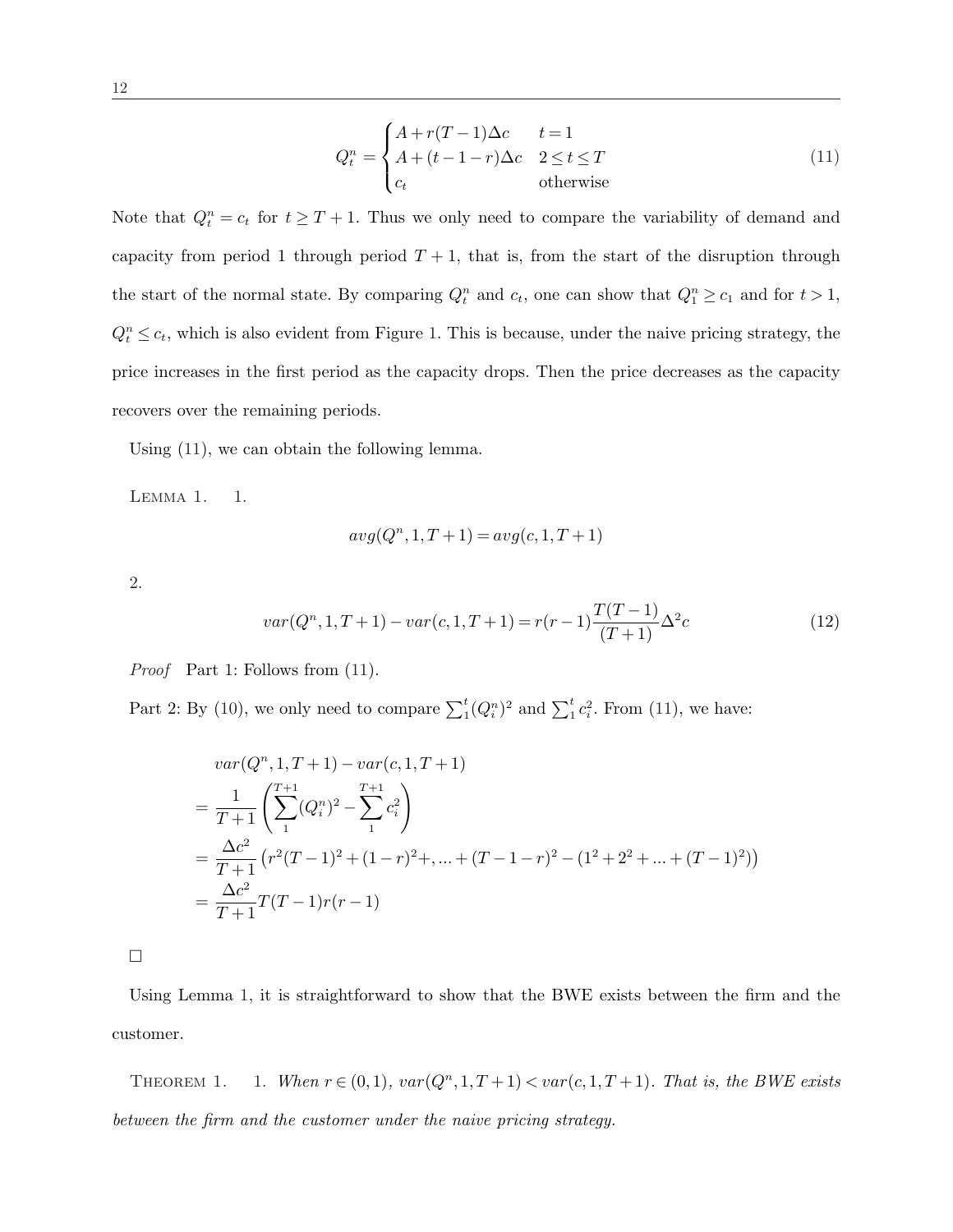2. When  $r = 0$ ,  $var(Q<sup>n</sup>, 1, T + 1) = var(c, 1, T + 1)$ .

Theorem 1 shows that the naive pricing strategy makes the customer's order pattern less volatile than the capacity process. Note that the definition of the variability in (9) is independent of the sequence of  $Q_t^n$ . After accounting for the sequence,  $Q_t^n$  is still more stable since it takes two periods instead of one period for  $Q_t^n$  to drop to its lowest point, and then  $Q_t^n$  has the same rate of increase,  $\Delta c$ , as  $c_t$  does.

Moreover, we can determine how customer behavior and the capacity process affect the system.

PROPOSITION 1. 1. When  $r = 0.5$ , the BWE is most severe. The severity of the BWE decreases as r deviates from 0.5.

2. The severity of the BWE increases when  $\Delta c$  increases.

- 3. The severity of the BWE increases when T increases.
- *Proof* Follows from (12).  $\Box$

Notice that the severity of the BWE is not monotonic in  $r$ . We can see this from the extreme cases when  $r = 0$  and  $r = 1$ . When  $r = 0$ , the customer's order process is exactly the same as the capacity process. When  $r = 1$ , the customer's order process is the same as the capacity process except that the customer's order process has a one-period lag. Thus, there is no BWE in the two extreme cases.

# 5. One-Period Correction (1PC) Pricing Strategy

In employing the 1PC pricing strategy, the firm treats the discrepancy between the customer's order and the underlying demand as feedback and revises the price accordingly.

Under the naive pricing strategy, it is easy to see that the system returns to its normal state after period  $T+1$ . The next lemma demonstrates that the system under the 1PC pricing strategy is stable, i.e. the system converges to the normal state.

LEMMA 2. Suppose there exists  $N \geq 1$  such that  $c_t = B$  for all  $t > N$ . Then if  $0 \leq r < 1$ , no matter what initial values  $p_N^c$  and  $Q_N^c$  have,  $\lim_{t\to\infty} p_t^c = P$  and  $\lim_{t\to\infty} Q_t^c = B$ .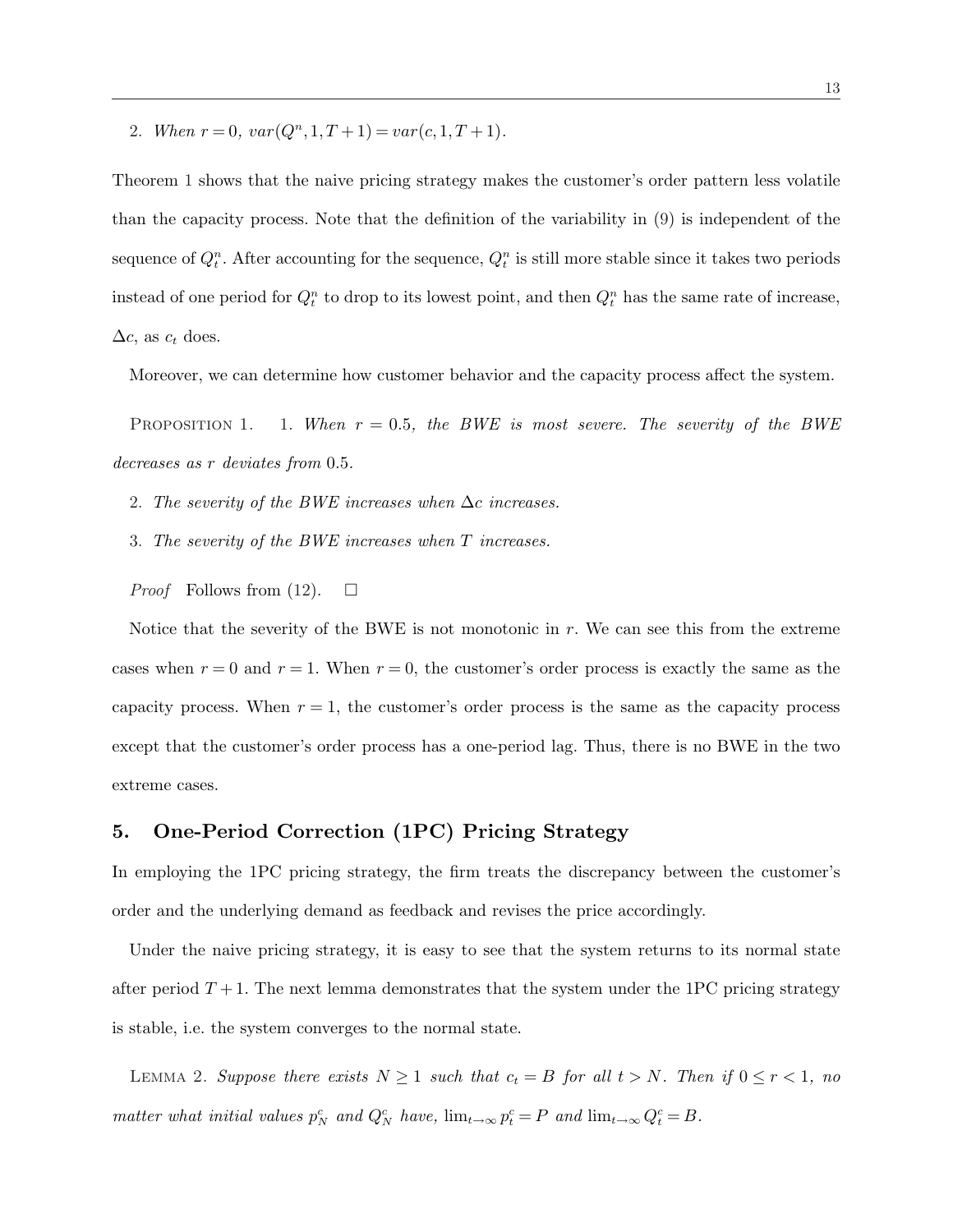*Proof* The results is trivial if  $r = 0$ . Therefore, we assume that  $0 < r < 1$ .

When  $t \ge N$ , (5) is equal to  $p_t^c = mB + b + r(p_{t-1}^c - p_{t-2}^c)$ . Since  $B = \frac{P-b}{m}$  $\frac{b-b}{m}$ , this can be rewritten as  $(p_t^c - P) = r(p_{t-1}^c - P) - r(p_{t-2}^c - P)$ . Then we have

$$
\begin{pmatrix} p_t^c - P \\ p_{t+1}^c - P \end{pmatrix} = \begin{bmatrix} r & -r \\ r^2 - r & -r^2 \end{bmatrix} \begin{pmatrix} p_{t-1}^c - P \\ p_{t-2}^c - P \end{pmatrix}
$$
\n(13)

It can be shown that the eigenvalue of the matrix in (13) is

$$
\lambda = \frac{r^2 - 2r}{2} \pm r \sqrt{\frac{4r - r^2}{4}} i
$$

The norm of  $\lambda$  is less than 1, and the rows of the matrix are linearly independent. Therefore, by the Spectral Radius Formula (Dunford and Schwartz 1988), we have

$$
\lim_{i \to \infty} \begin{pmatrix} p_{N+2i}^c - P \\ p_{N+2i+1}^c - P \end{pmatrix} = \lim_{i \to \infty} \begin{bmatrix} r & -r \\ r^2 - r & -r^2 \end{bmatrix}^{i+1} \begin{pmatrix} p_{N-1}^c - P \\ p_{N-2}^c - P \end{pmatrix} = \begin{pmatrix} 0 \\ 0 \end{pmatrix}.
$$

Hence,  $\lim_{t\to\infty} p_t^c = P$ . Moreover,  $\lim_{t\to\infty} (p_t^c - p_{t-1}^c) = 0$  indicates that  $Q_t^c$  converges to B.  $\Box$ 

From the proof of Lemma 2, one can see that the rate of convergence depends on the norm of  $\lambda$ , which is equal to  $r^2$ . Therefore, the more strategic the customer is, the slower the system converges to the normal state.

From (6), it is clear that  $Q_t^c$  depends on  $p_t^c$ , and therefore it is important to derive an expression for  $p_t^c$ . We first derive an exact expression and later derive an approximate one. Let  $\lceil x \rceil$  represent the smallest integer no less than x. We also define  $\sum_{j=N}^{M} a_j \equiv 0$  for any  $a_j$  if  $M < N$ .

LEMMA 3.  $p_t^c$  can be written as

$$
p_t^c = m \sum_{i=1}^t \left[ c_{t-i+1} \sum_{j=\lceil \frac{i+1}{2} \rceil}^i (-1)^{i+j} \binom{j-1}{i-j} r^{j-1} \right]
$$
  
+b+(b-P) 
$$
\sum_{j=\lceil \frac{t}{2} \rceil+1}^t (-1)^{t+j} \binom{j-2}{t-j} r^{j-1}
$$
 (14)

*Proof* By (5) and (6), we have  $p_1^c = mc_1 + b$  and  $p_2^c = m(cc_1 + c_2) + b + (b - P)r$ . Therefore, (14) holds for  $t = 1$  and  $t = 2$ . We use mathematical induction to show it is valid for any t. We provide a proof for the coefficient of  $(b - P)$  in (14) when t is even. The proof of the coefficient of m when t is even, and of both coefficients when t is odd, follow a similar procedure.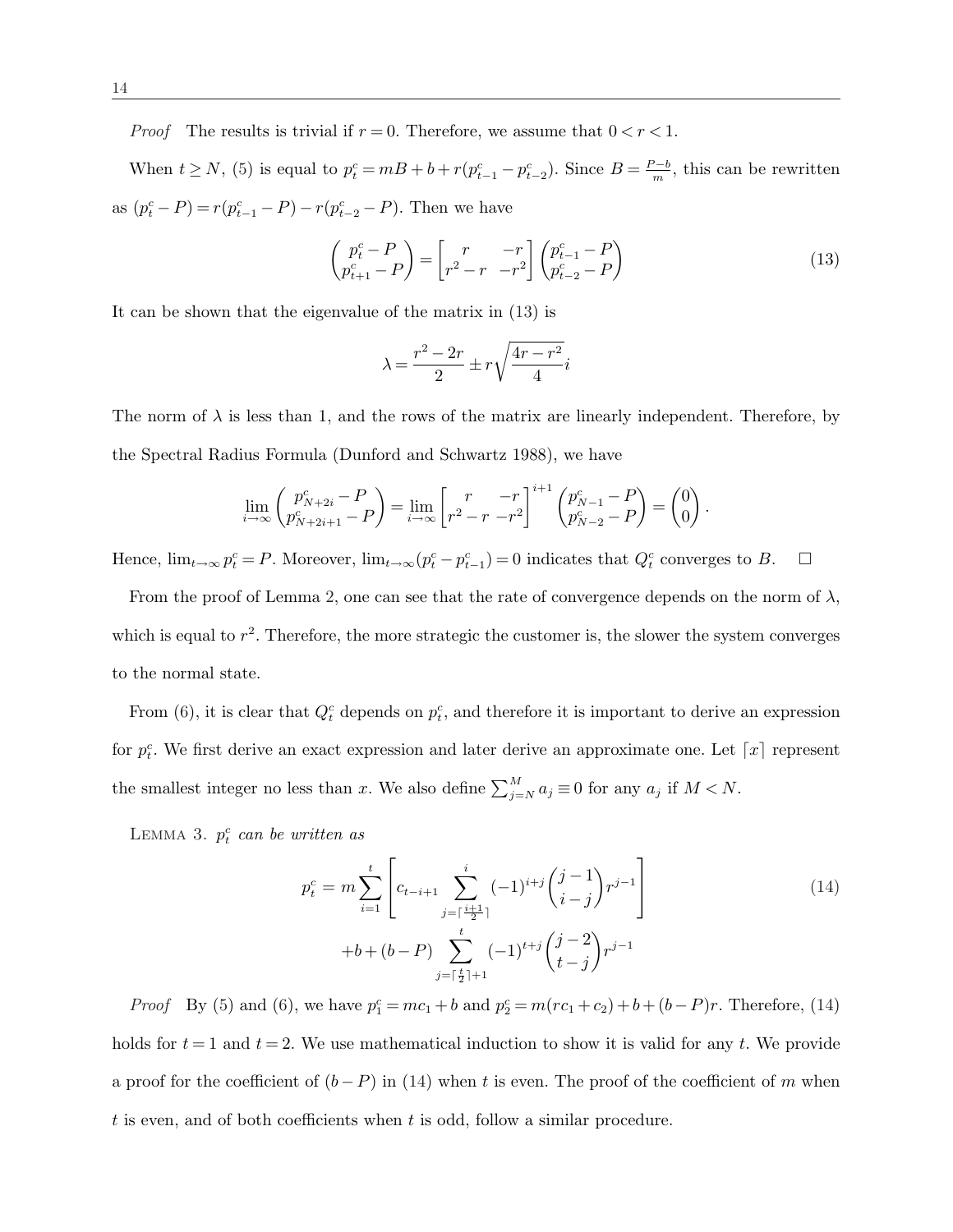Suppose that (14) holds for all periods through  $t-1$ . By (5), the coefficient of  $b-P$  for  $p_t^c$  can be derived from  $p_{t-1}^c$  and  $p_{t-2}^c$  and is given by

$$
\sum_{j=\frac{t}{2}+1}^{t-1} (-1)^{j-1}\binom{j-2}{t-j-1}r^j-\sum_{j=\frac{t}{2}}^{t-2} (-1)^j\binom{j-2}{t-j-2}r^j.
$$

Let  $k = j + 1$ ; then we have

$$
\sum_{k=\frac{t}{2}+2}^{t} (-1)^{k} {k-3 \choose t-k} r^{k-1} + \sum_{k=\frac{t}{2}+1}^{t-1} (-1)^{k} {k-3 \choose t-k-1} r^{k-1}
$$
\n
$$
= \sum_{k=\frac{t}{2}+2}^{t-1} (-1)^{k} \left[ {k-3 \choose t-k} + {k-3 \choose t-k-1} \right] r^{k-1} + (-1)^{t} r^{t-1} + (-1)^{\frac{t}{2}+1} r^{\frac{t}{2}}
$$
\n
$$
= \sum_{k=\frac{t}{2}+2}^{t-1} (-1)^{k} (k-3)! \left[ \frac{1}{(t-k)!(2k-t-3)!} + \frac{1}{(t-k-1)!(2k-t-2)!} \right] r^{k-1}
$$
\n
$$
+ (-1)^{t} r^{t-1} + (-1)^{\frac{t}{2}+1} r^{\frac{t}{2}}
$$
\n
$$
= \sum_{k=\frac{t}{2}+1}^{t} (-1)^{k} {k-2 \choose t-k} r^{k-1}
$$

 $\Box$ 

Unfortunately, it is difficult to analyze  $p_t^c$  directly. Instead, we take a first-order approximation of  $p_t^c$  with respect to r. When  $t \geq 3$ , (14) involves r with powers greater than 2. We only keep the terms with  $r^1$  and  $r^0$ . Let  $\tilde{p}_t^c$  represent this approximation of  $p_t^c$ . Then we have the following:

$$
\tilde{p}_1^c = mc_1 + b \n\tilde{p}_2^c = m(c_2 + rc_1) + b(r + 1) - rP \n\tilde{p}_t^c = m(c_t + r(c_{t-1} - c_{t-2})) + b \quad \text{for } t \ge 3
$$
\n(15)

Note that, by (14),  $\tilde{p}_1^c = p_1^c$  and  $\tilde{p}_2^c = p_2^c$ .

Let  $\tilde{Q}_t^c$  be the approximate value of  $Q_t^c$  that results from approximating  $p_1^c$  with  $\tilde{p}_1^c$ ; that is,  $\tilde{Q}_{t}^{c} = \frac{(1-r)\tilde{p}_{t}^{c}+r\tilde{p}_{t-1}^{c}-b}{m}$  $\frac{f^{+p}t-1^{-p}}{m}$  (from (6)). (We test the effectiveness of this heuristic in Section 6.)

LEMMA 4. For  $4 \le t \le T$  and  $t \ge T+3$ ,  $\tilde{Q}_t^c = c_t$ . For the remaining values of t, we have

$$
\tilde{Q}_1^c = (1 - r)A + rB
$$
\n
$$
\tilde{Q}_2^c = (1 + r - r^2)A + (1 - r)\Delta c + (r^2 - r)B
$$
\n
$$
\tilde{Q}_3^c = (1 + r^2)A + (2 - r^2)\Delta c - r^2B
$$
\n(16)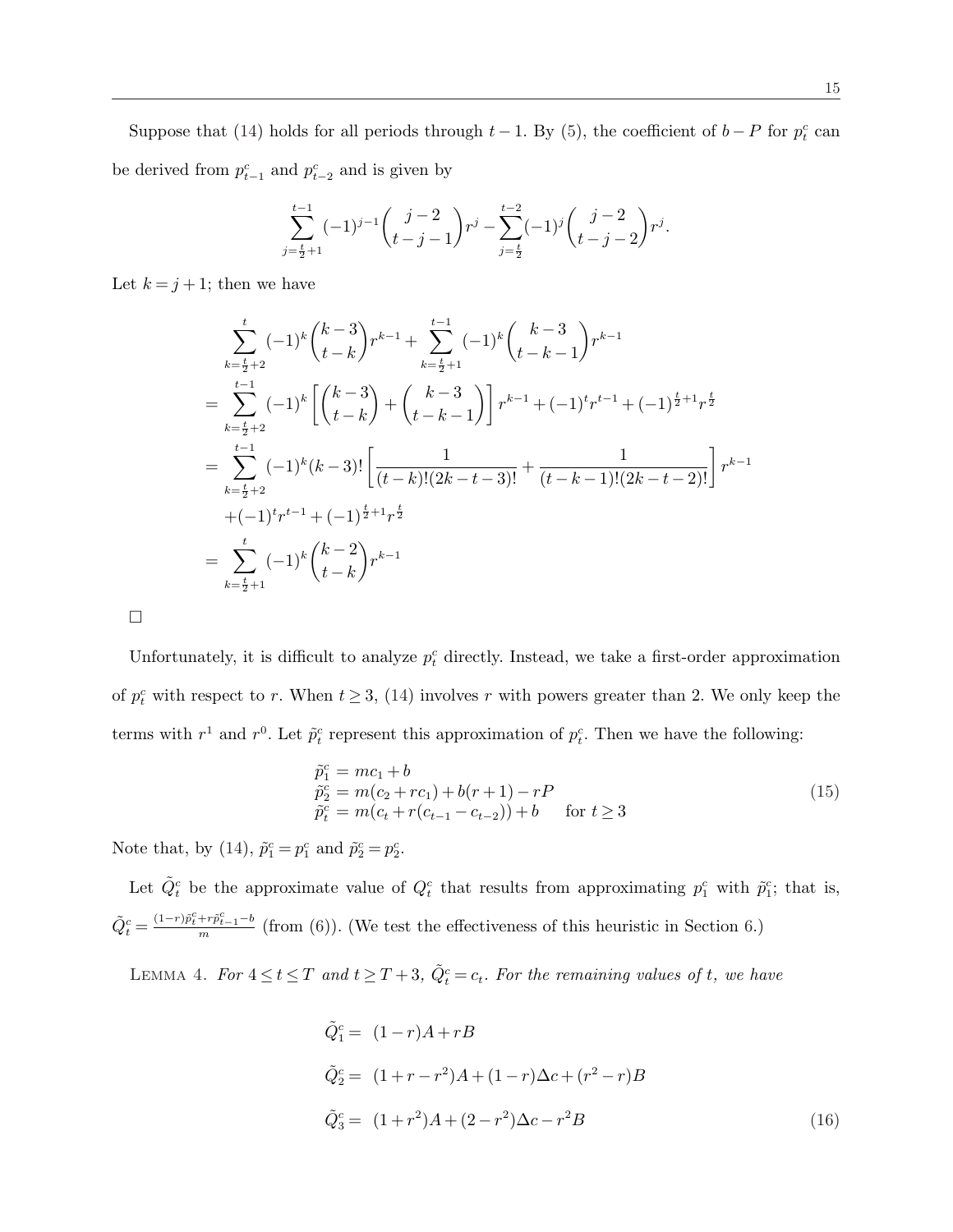$$
\tilde{Q}_{T+1}^c = B + r\Delta c
$$
  

$$
\tilde{Q}_{T+2}^c = B + r^2 \Delta c
$$
 (17)

#### *Proof* See Appendix 9.2.  $\Box$

Lemma 4 indicates that  $\tilde{Q}^c_t$  returns to its normal level B in period  $T + 3$ . (Recall that, by Lemma 2, this is only true for the exact price in the limit.) Therefore, we focus on the approximate system's behavior during periods 1 to  $T + 3$ . The following lemma shows that the approximate average customer order is equal to the average capacity during the whole supply disruption and recovery process. It also provides a formula for the difference in variability between the customer's order and the capacity.

LEMMA 5. 1.  $avg(c, 1, T+3) = avg(\tilde{Q}^c, 1, T+3)$ .

2. Let  $d(r, T, \Delta c)$  be the difference in variability between the customer order and the capacity, treated as a function of r, T and  $\Delta c$ . Then

$$
d(r,T,\Delta c) = var(\tilde{Q}^c,1,T+3) - var(c,1,T+3)
$$
  
= 
$$
\frac{2\Delta c^2}{T+3}[T^2(r^4-r^3+r^2)+T(-r^4+r^3-r^2)+r^4-r^2-r]
$$
 (18)

*Proof* See Appendix 9.2.  $\Box$ 

LEMMA 6. 1. For any recovery time  $T \geq 3$ , there is a unique  $r^*(T) \in (0,1)$  such that  $d(r^*(T), T, \Delta c) = 0.$ 

2.  $r^*(T)$  is a monotonically decreasing function of T. Also,  $r^*(3) = 0.2547$  and  $r^*(\infty) = 0$ . (Therefore  $0 \le r^*(T) \le 0.2547$  for all  $T \ge 3$ .)

*Proof* See Appendix 9.2.  $\Box$ 

We now apply Lemma 5 and Lemma 6 to obtain results concerning the BWE and RBWE for the 1PC pricing strategy.

THEOREM 2. 1. When  $r = 0$  or  $r = r^*(T)$ , the approximate customer order variability is equal to the capacity variability.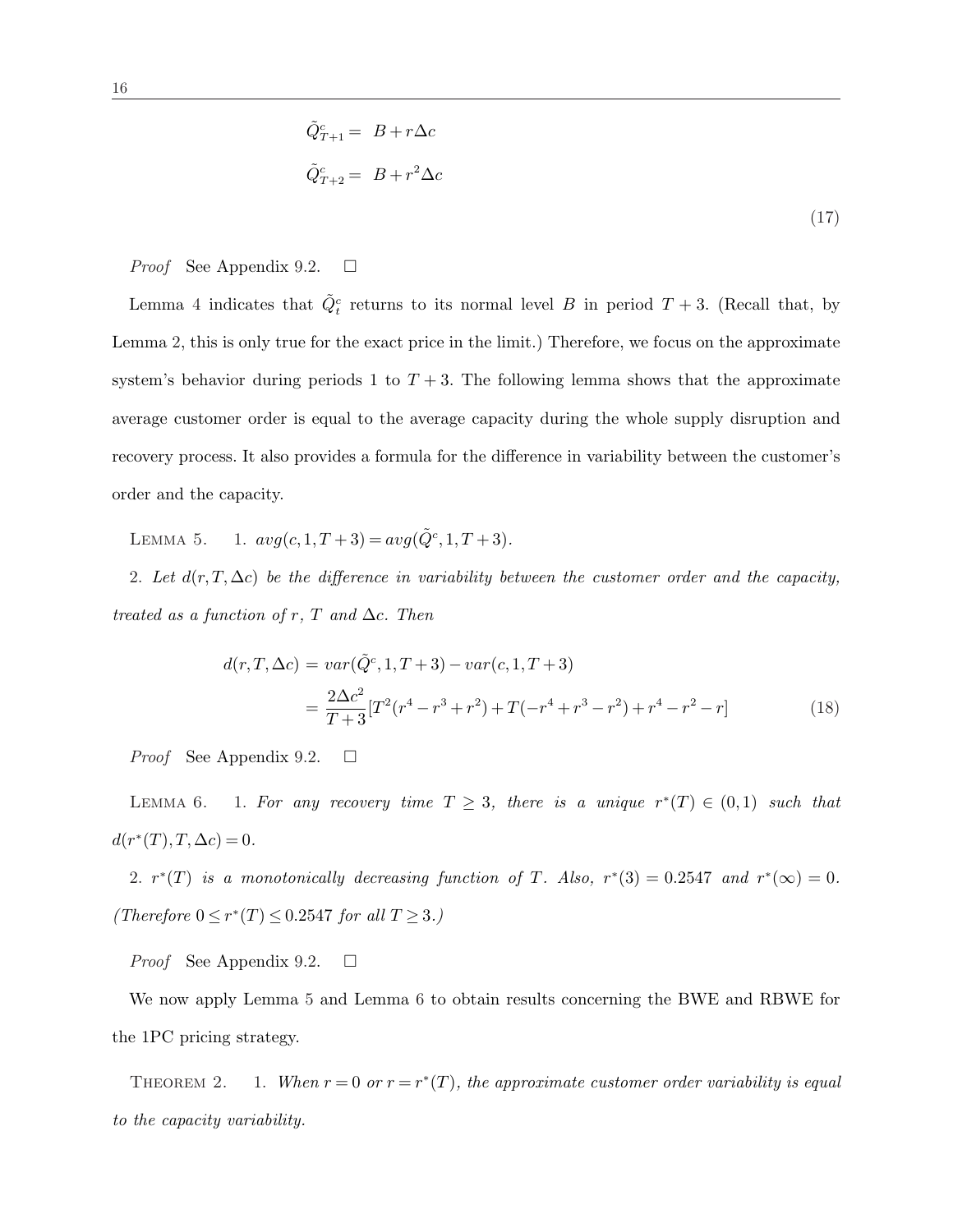

Figure 2 The decreasing trend of  $r^*(T)$ 

2. When  $r \in (0, r^*(T))$ , the approximate customer order variability is less than the capacity variability. That is, the BWE occurs.

3. When  $r \in (r^*(T), 1)$ , the approximate customer order variability is greater than the capacity variability. That is, the RBWE occurs.

Proof Part 1: Follows from Lemma 6.

Parts 2 and 3: Since  $d(r, T, \triangle c)$  only has two real roots,  $d(r, T, \triangle c)$  is either positive or negative when  $r > r^*(T)$ . Clearly  $d(r,T,\Delta c)$  goes to infinity when r goes to infinity. Therefore  $d(r,T,\Delta c) > 0$ when  $r > r^{*}(T)$ . Similarly,  $d(r, T, \triangle c)$  is either positive or negative when  $0 < r < r^{*}(T)$ . It is not hard to see that  $d$  $\left(\frac{1}{T^3}, T, \triangle c\right)$ ¢  $< 0$ . Thus  $d(r,T,\triangle c) < 0$  when  $0 < r < r^*(T)$ .  $\Box$ 

This theorem demonstrates that when the customer's reaction to price changes is significant (r is large), that is, when the customer is more strategic, the RBWE can occur as a result. However, when the customer is prone to be myopic, the BWE occurs. Moreover, since  $r^*(T)$  is a decreasing function, the longer the recovery lasts, the less strategic the customer needs to be in order to cause the RBWE. Figure 2 demonstrates that  $r^*(T)$  quickly approaches 0 as T increases. (Note that  $r^*(T)$  depends on T but no other parameters.)

PROPOSITION 2. 1. The difference in variability between the approximate customer order and the capacity,  $d(r, T, \Delta c)$ , is increasing in  $\Delta c$  when  $r \geq r^*(T)$ .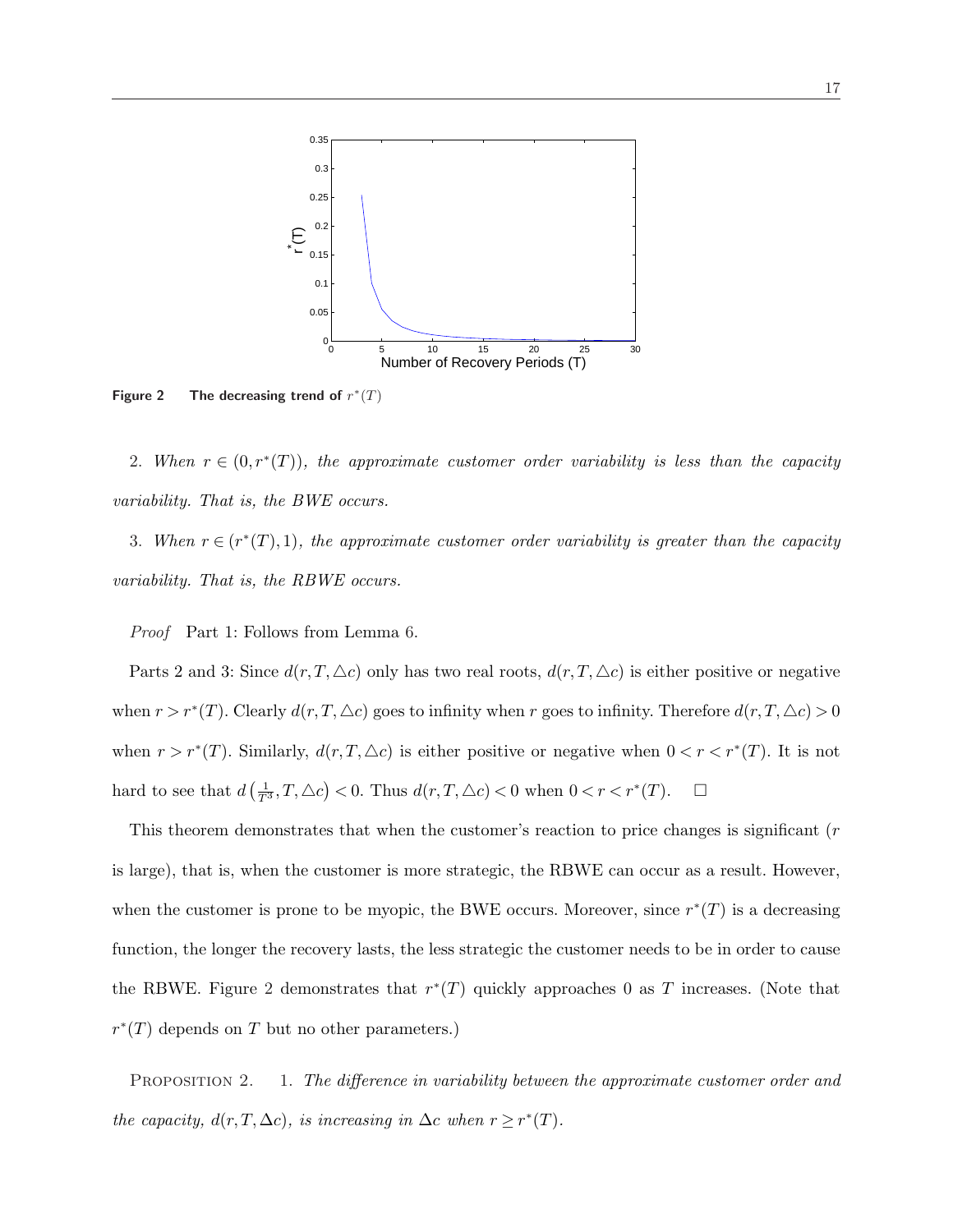2. The difference in variability between the approximate customer order and the capacity,  $d(r, T, \Delta c)$ , is increasing in T

*Proof* See Appendix 9.2.  $\Box$ 

We know that  $\Delta c(T-1) = B - A$ . Proposition 2.1 says that, given the same length of recovery  $(T)$ , a large disruption with a quick recovery (large  $\Delta c$ ) causes more RBWE than a small disruption with a slow recovery (small  $\Delta c$ ) does. Proposition 2.2 says that a large disruption causes more RBWE than a small disruption does given the same recovery rate.

# 6. Comparison between Naive and One-Period Correction (1PC) Pricing Strategies

In this section, we compare the naive and 1PC pricing strategies in terms of their effects on customer order variability and the firm's revenue, and we evaluate the impact of the degree of strategic-ness and the capacity process. We also examine the effectiveness of the approximation for the 1PC pricing strategy given by (15) and Lemma 4.

By comparing Theorems 1 and 2, one can see that when  $r > r^*(T)$ , the 1PC pricing strategy produces a more volatile order process than the naive one does. The next proposition strengthens this result by showing that it holds for all  $r \in (0,1)$ .

PROPOSITION 3.  $var(\tilde{Q}^c, 1, T+3) > var(Q^n, 1, T+3)$ .

*Proof* See Appendix 9.2.  $\Box$ 

In addition to studying the impact of pricing strategies on order variability, we also want to investigate their impact on revenue. Let  $R<sup>n</sup>(1,t)$  and  $R<sup>c</sup>(1,t)$  represent the average revenue from period 1 to t under the naive and 1PC pricing strategies, respectively. Then

$$
R^{n}(1,t) = \frac{1}{t} \sum_{i=1}^{t} p_{i}^{n} \min\{Q_{i}^{n}, c_{i}\}
$$
\n(19)

$$
R^{c}(1,t) = \frac{1}{t} \sum_{i=1}^{t} p_{i}^{c} \min\{Q_{i}^{c}, c_{i}\}
$$
\n(20)

Since  $Q_i^c$  is difficult to analyze directly, so is  $R^c(1,t)$ . Therefore, we replace  $p_i^c$  and  $Q_i^c$  with  $\tilde{p}_i^c$  and  $\tilde{Q}_i^c$ in (20) and use the resulting quantity,  $\tilde{R}^c(1,t)$ , to approximate  $R^c(1,t)$ . Using this approximation, we can show that the 1PC pricing strategy always provides lower revenue: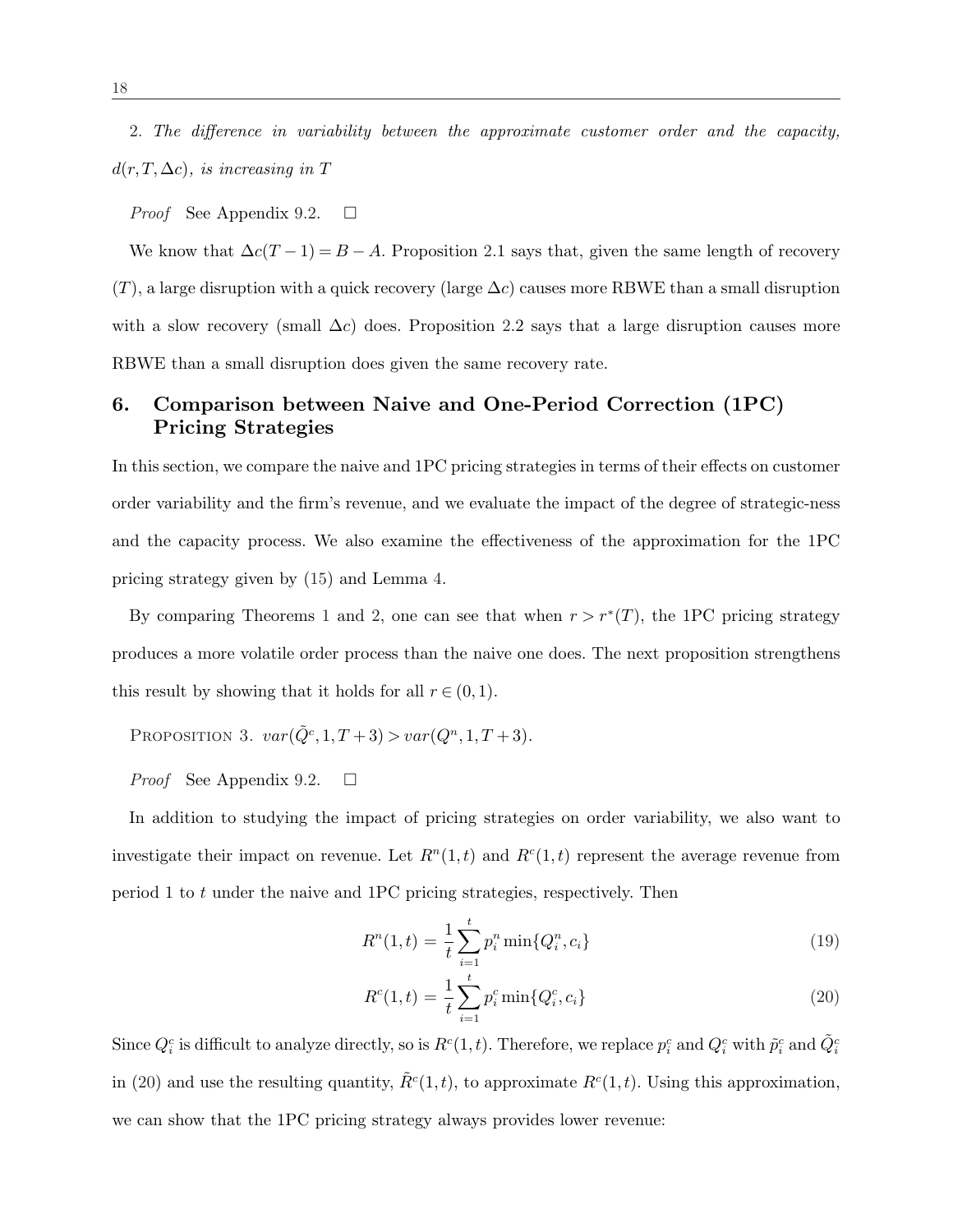PROPOSITION 4.  $\tilde{R}^c(1,T+3) \leq R^n(1,T+3)$ .

*Proof* See Appendix 9.2.  $\Box$ 

We next use a numerical study to explore the differences between the two pricing strategies in more detail. Figure 3 contains nine subplots. The subplots in a given row all have the same independent variable; in rows  $1-3$ , they are: the degree of strategic-ness  $(r)$ , the recovery duration  $(T)$ , and the recovery rate  $(\Delta c)$ , respectively. The subplots in a given column all have the same dependent variable. Column 1 depicts the difference in variability between the order process and the capacity process for the 1PC pricing strategy under both the exact and approximate models. Column 2 depicts the difference in variability under the naive pricing strategy. Column 3 depicts the average revenue for the two pricing strategies. The default values of the parameters are  $m = -1$ ,  $b = 500, A = 60, B = 100, T = 9, \Delta c = 5, r = 0.8.$ 

From Figure 3, it is evident that the 1PC pricing strategy (exact and approximate) results in both greater customer order variability and lower average revenue than the naive strategy, suggesting that the naive strategy strictly dominates the 1PC one. Moreover, by comparing Figures 3.b and 3.c, one can see that, at least under the naive strategy, customer order variability is not necessarily correlated with average revenue; that is, the supply chain profit does not necessarily decrease as customer order variability becomes more severe.

We consider how the degree of customer strategic-ness affects the system by examining the first row of Figure 3. Since  $r^*(9) = 0.0143$ , the 1PC pricing strategy almost always produces the RBWE. The higher r is, the more pronounced the RBWE is. On the other hand, the naive pricing strategy produces the lowest customer order variability when  $r = 0.5$ , as Proposition 1 predicts. But the higher r is, the lower the average revenue both pricing strategies obtain. This suggests that the firm is worse off under both strategies as the customer becomes more strategic.

We also investigate how the capacity process affects the system's performance under both pricing strategies. In the second row of Figure 3, we consider the impact of  $T$ . The variability difference between the customer orders and the capacity is increasing in T under the 1PC pricing strategy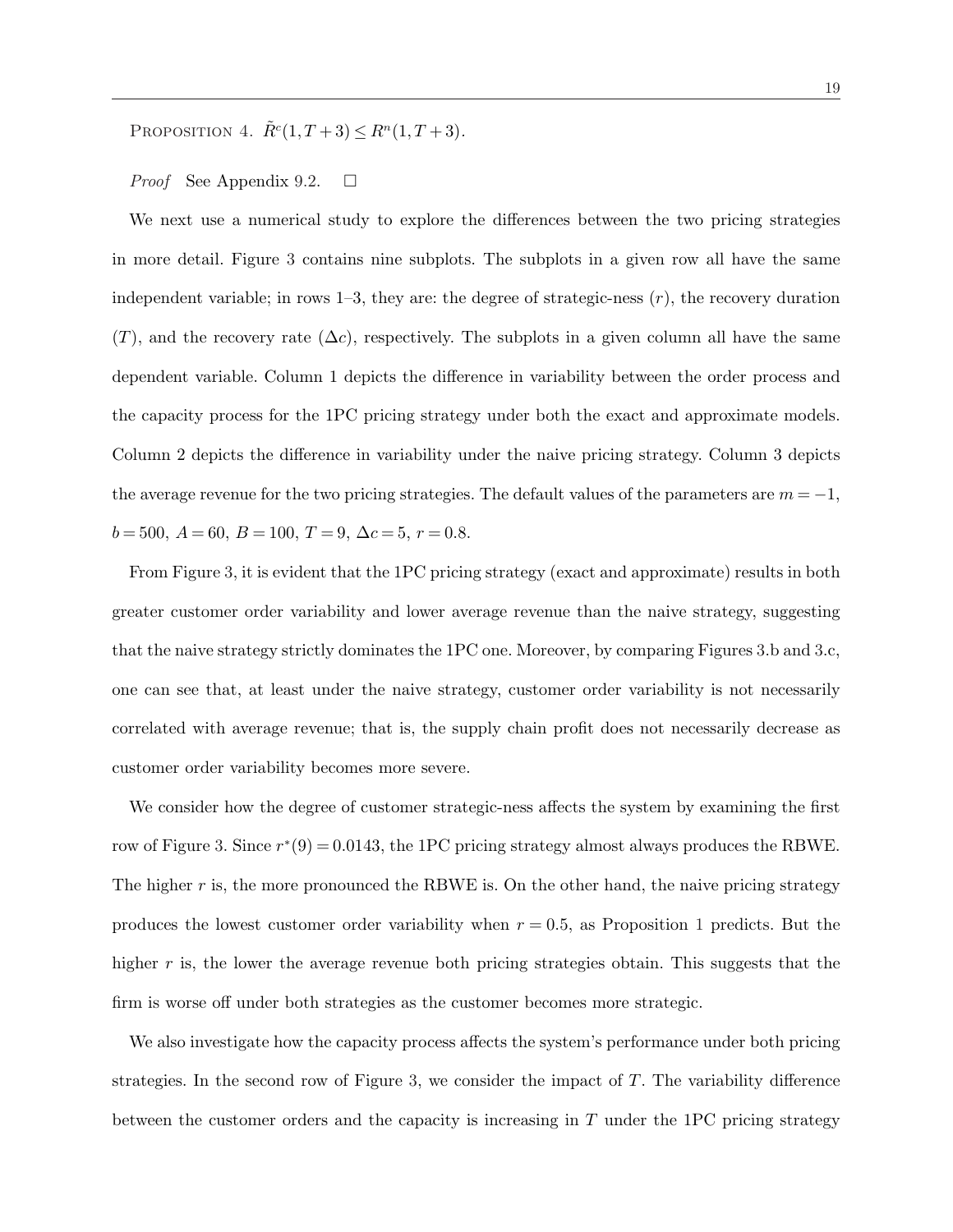

Figure 3 Comparison of Pricing Strategies

g: 1PC RBWE difference h: Naive RBWE difference i: Revenue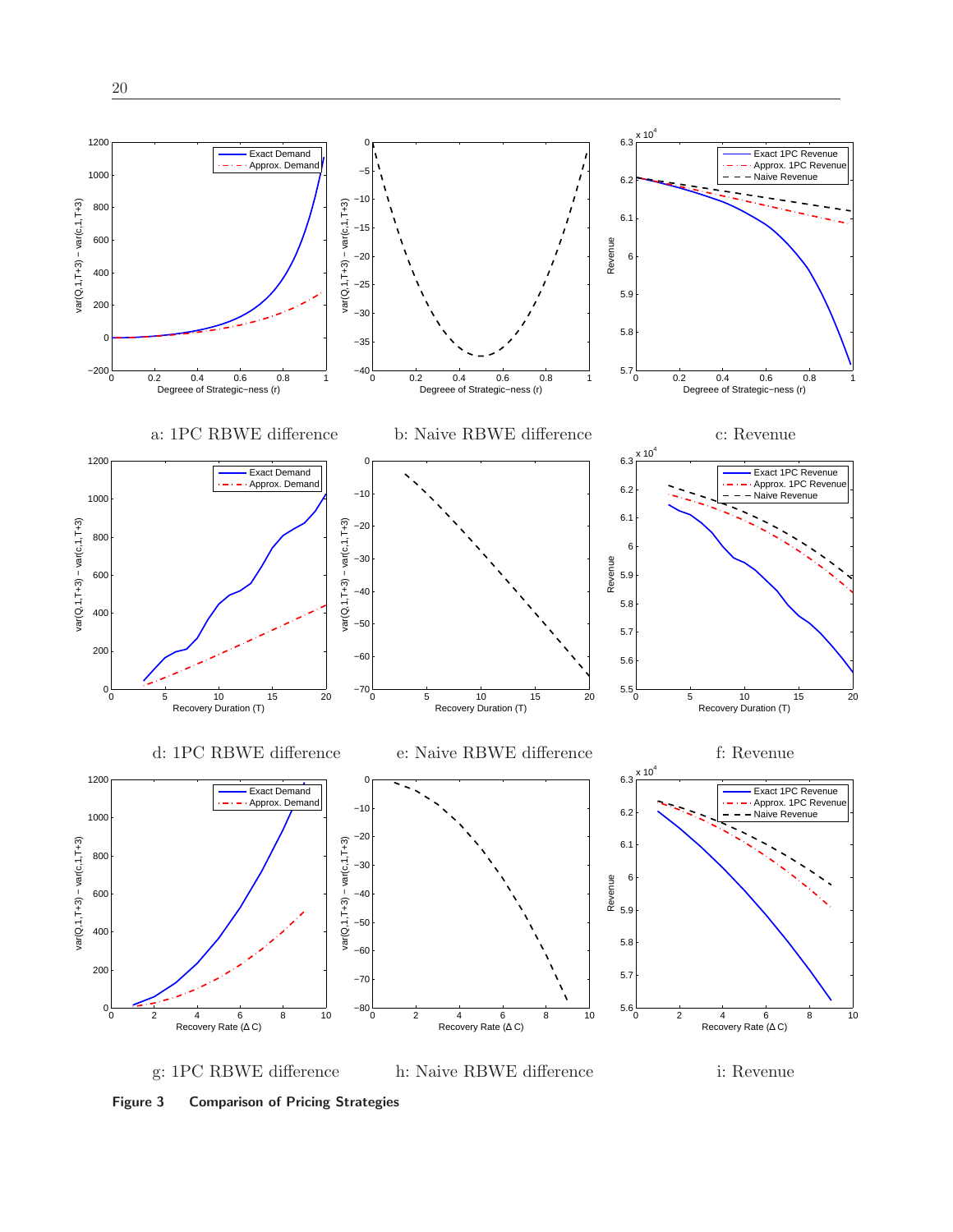but decreasing in T under the naive pricing strategy. Notice that when T increases and  $\Delta c$  is fixed, both  $var(Q<sup>n</sup>, 1, T + 3)$  and  $var(c, 1, T + 3)$  are increasing, but their difference is decreasing under the naive pricing strategy. However, the average revenue is always decreasing in  $T$ . From the last row of Figure 3, one can see that  $\Delta c$  has a similar impact on the variability difference and average revenue as T does. Thus, severe disruptions and long recovery processes hurt the system no matter which pricing strategy is implemented.

From Figure 3, one can see that, under the 1PC pricing strategy, our approximation of the customer's order quantity always results in an underestimate of the exact variability of customer orders (column 1) and an overestimate of the revenue (column 3). These two findings suggest the following conjecture.

CONJECTURE 1. The approximation of the decision dynamic under the 1PC pricing strategy, given by  $(15)$  and Lemma 4, provides optimistic estimates of the actual system. That is, it always underestimates the variability of customer orders and overestimates the revenue.

Moreover, the figure suggests that the accuracy of the approximation worsens as r, T, or  $\Delta c$ increase. Since our approximation uses a first-order approximation of  $p^c$  in (15), this approximation is more accurate when r is small. (18) shows that the highest order of T and  $\Delta c$  among all parameters in the polynomial expression for r is 1 and 2. The larger T and  $\Delta c$  are, the large the gap between the approximated and exact values is. However, even when the approximation is fairly inaccurate, the approximation still allows us to compare the naive and 1PC pricing strategies.

#### 7. Regression Pricing Strategy

Both the naive and the 1PC pricing strategies use very little information about the history of the prices and customer orders. One may argue that the firm should use more historical data to compensate for not knowing the customer's underlying behavior under supply disruptions. In other words, by utilizing more historical data, the performance of the firm should be improved. However, this is only partially true. In this section, we provide a numerical study to compare the naive and 1PC pricing strategies with the regression pricing strategy, which incorporates the N most recent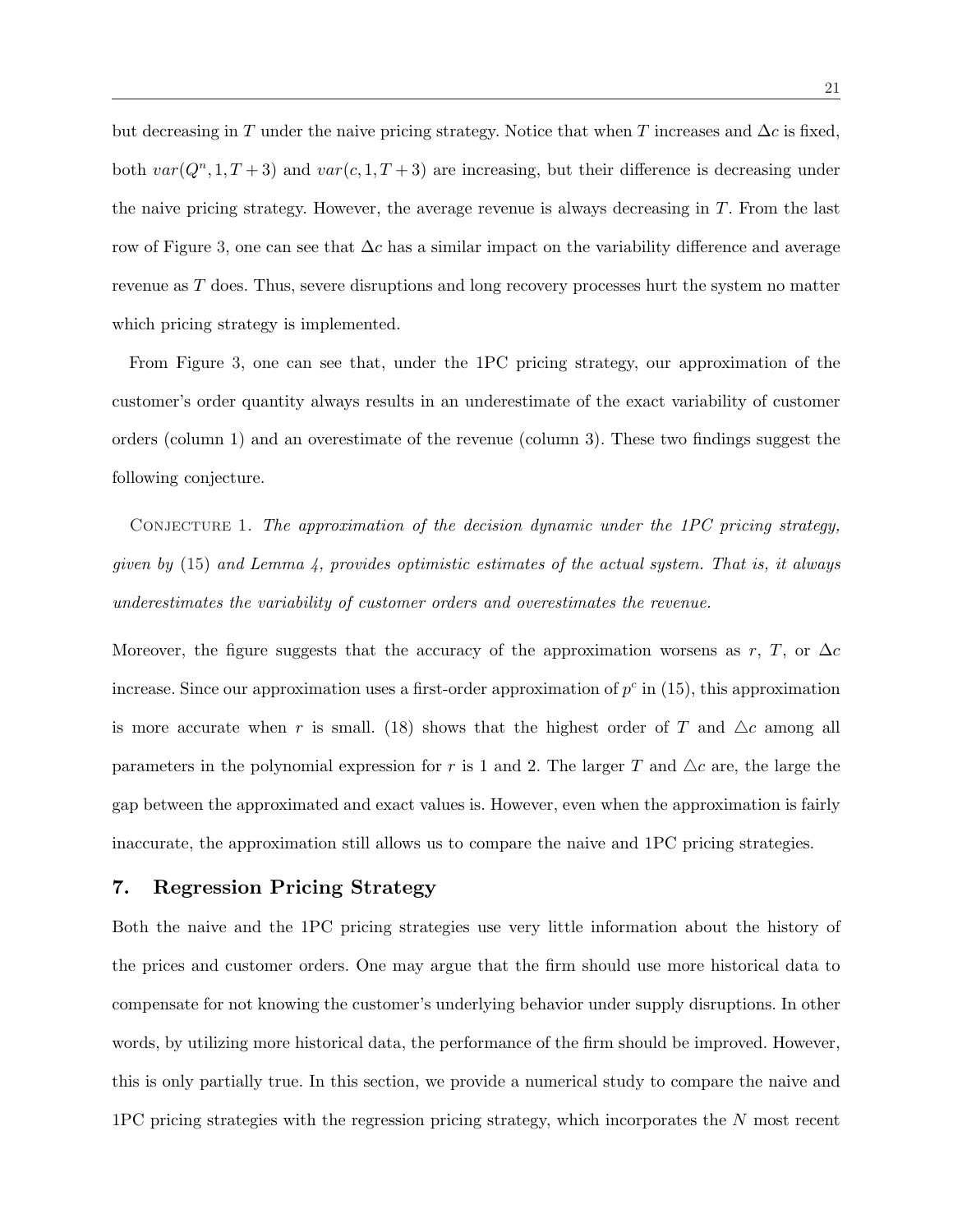

Figure 4 Variability Difference and Revenue vs. History Length  $(N)$ 

data points of prices and customer orders, to demonstrate that an appealing approach with more data does not necessarily generate better results than a simple approach.

We computed the revenue and the variability difference between the customer orders and the capacity for each  $(r, T)$  pair, where r ranges from 0.1 to 0.9 in increments of 0.2 and T ranges from 3 to 11 in increments of 2. For each setting, we simulated initial conditions for the regression pricing strategy, as discussed in Section 3.3, 100 times. The other settings are the same as those in Section 6. In Figure 4, we plot the average values for each history length  $N$ .

From Figure 4, one can see that by utilizing more historical data, the firm can reduce the variability of the customer's order process and increase its own profit. Although the least-squares fit requires at least two data points, the 1PC pricing strategy can be treated as a special case of the regression pricing strategy if the estimated short-run demand curve goes through only one data point. Thus, from Figure 4, it is clear that the regression pricing strategy is better than the 1PC pricing strategy in terms of both the customer's order variability and the firm's revenue. However, the regression pricing strategy is worse than the naive pricing strategy in both measures. On the other hand, the performance of the regression pricing strategy approaches that of the naive strategy as the history length,  $N$ , increases. The reason for this is that as  $N$  increases, the regression strategy uses more and more information from the underlying demand curve. Therefore, when N is large enough, the estimated short-run demand curve under the regression pricing strategy is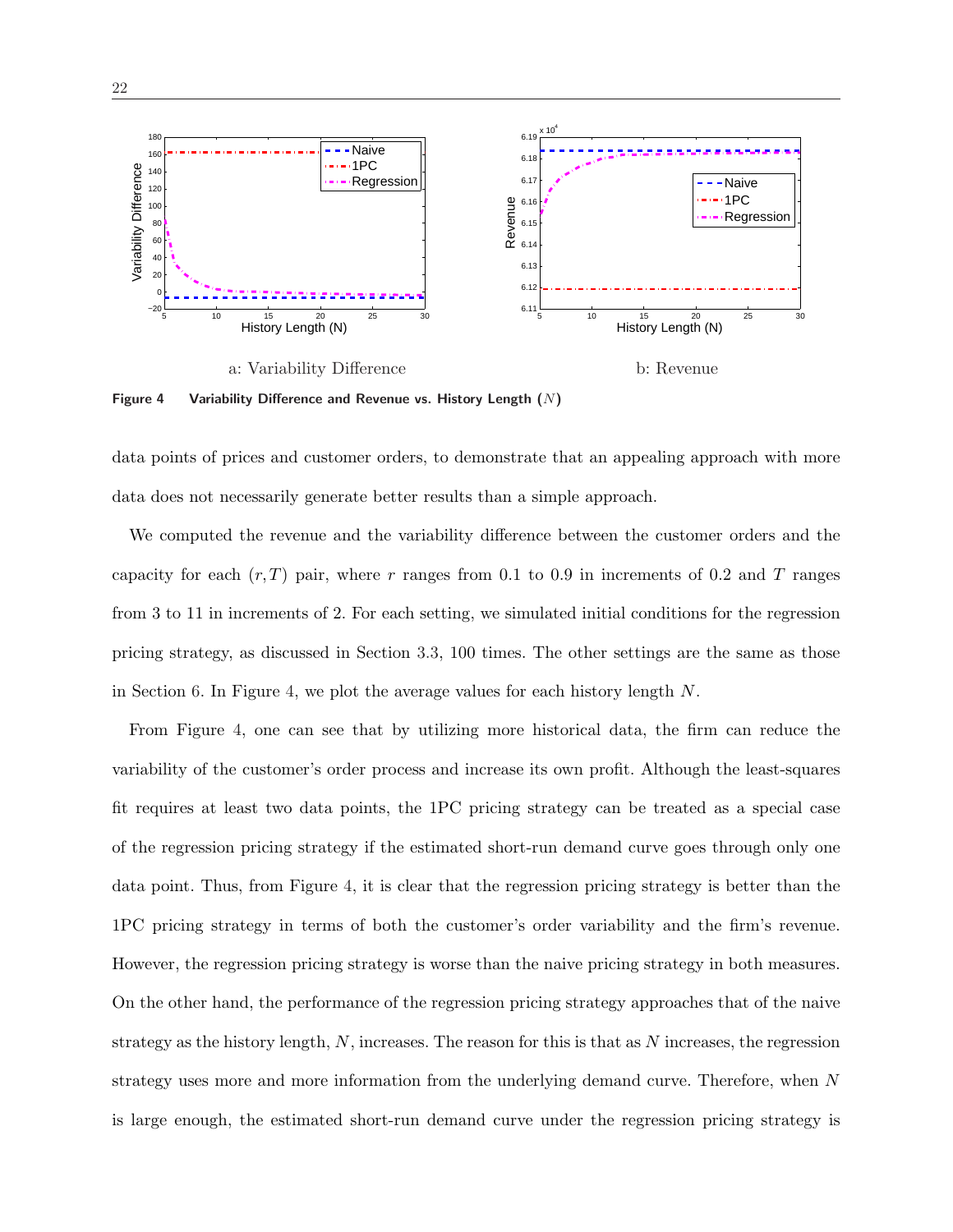essentially the equal to the underlying demand curve, which is the same curve used by the naive pricing strategy.

One may wonder why the regression pricing strategy does not perform better than seemingly less sophisticated ones. One implicit requirement for the least-squares method to be successful is that the short-run demand curve must be time-invariant, which is not true under our model of customer behavior. Moreover, more data cannot substitute for a better understanding of that behavior. No matter how much history the firm uses, it does not have much data to capture the customer's behavior in the first few periods of the disruption. With few data points available to describe the system status after a sudden change, the firm needs a better understanding of the customer's behavior under supply disruptions if it wishes to improve the effectiveness of its forecasting.

Ours is not the only study to demonstrate that sophisticated models with more input data may not outperform naive strategies. In the context of stock trading, DeMiguel et al. (2007) use simulation to show that it takes thousands of months' worth of data for the sample-based meanvariance strategy to outperform an equally weighted portfolio in the U.S. equity market. Stulz (2009) also identifies relying too much on historical data as one of ways to fail in risk management.

### 8. Conclusions and Future Research

In this paper, we investigate three pricing strategies for a firm with limited information about customer behavior under supply disruptions. The 1PC pricing strategy tries harder to model the customer demand process, but it does so inaccurately. We find that if the firm applies this strategy, it leads to a more volatile customer order process and lower revenue than the naive pricing strategy does. Moreover, although the regression pricing strategy accounts for the recent history of prices and order quantities, this more "advanced" strategy also fails to outperform the naive pricing strategy. Our study establishes how the strategic-ness of the customer and the capacity affect the RBWE, and it demonstrates that higher RBWE is usually associated with lower revenue.

Our research highlights the importance of understanding customer behavior under supply disruptions. Without accurate knowledge of customer behavior, it is impossible for the firm to develop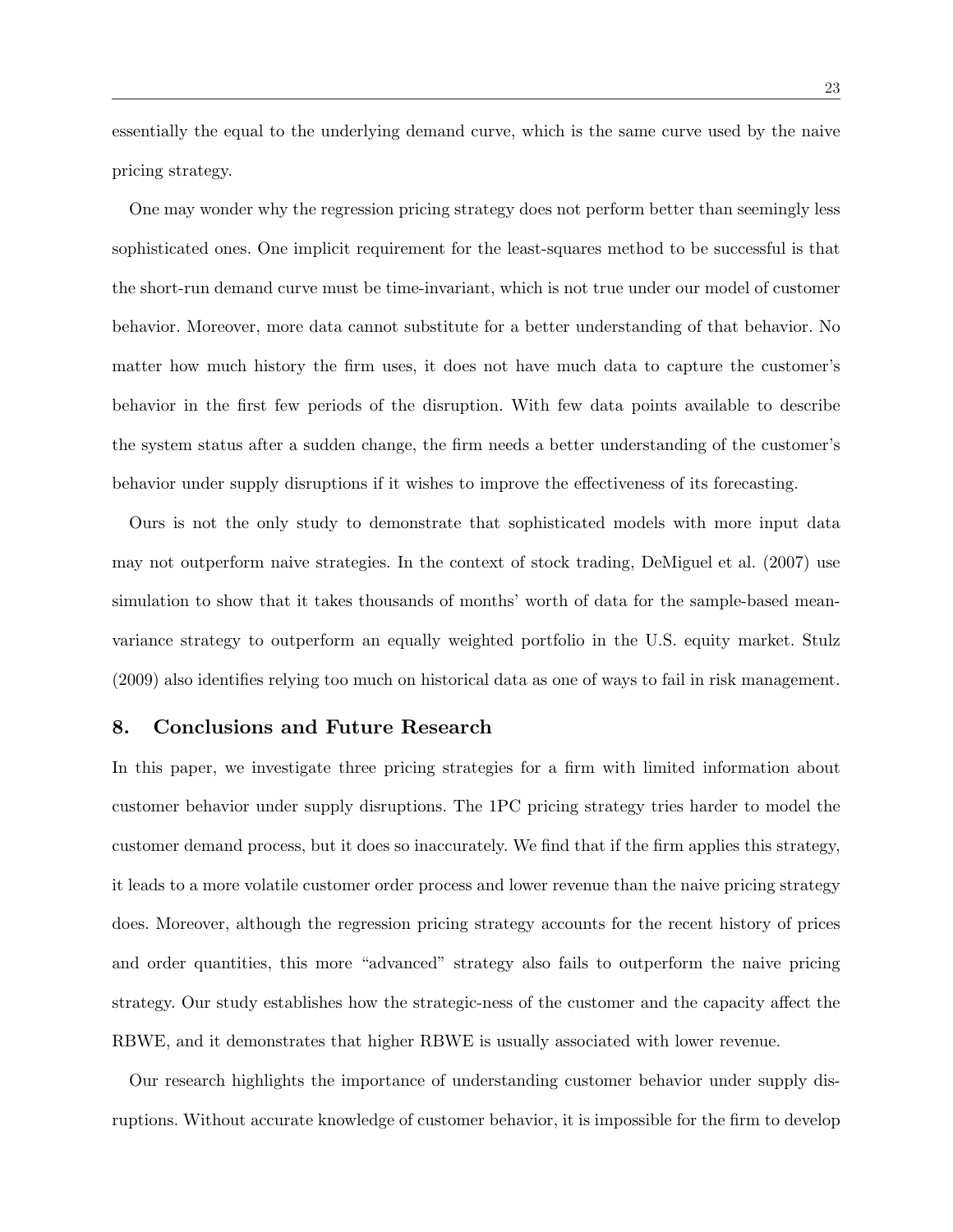an effective pricing strategy. No matter what pricing strategy is used, the pricing decision immediately after the supply disruption is important since the mismatch between demand and supply is most pronounced during that time. But many supply disruptions are infrequent events, which makes it difficult to observe customer behavior in the real world. Nevertheless, the firm needs to learn from its experience and that of other firms (Sheffi 2005). We also expect that in the future, laboratory experiments will be used to provide insights into customer behavior during disruptions by investigating players' reactions in a controlled environment.

The underlying customer demand-price curve remains fixed in the short run. However, in the long run, it may change over time if prices become too volatile. For example, people may replace their cars with more fuel-efficient ones, and the government may invest more in public transportation. Or customers might switch their allegiance from the firm to its competitors. When the firm makes pricing decisions, it must bear this long-term effect in mind.

# References

- Ahn, Hyun-soo, Mehmet Gumus, Philip Kaminsky. 2007. Pricing and manufacturing decisions when demand is a function of prices in multiple periods. Operations Research 55 1039–1057.
- Anderson, C. K., J. G. Wilson. 2003. Wait or buy? the strategic consumer: Pricing and profit implications. The Journal of the Operational Research Society 54(3) 299–306.
- Armbruster, Chris A. 2006. Personal communication.
- Aviv, Yossi, Amit Pazgal. 2008. Optimal pricing of seasonal products in the presence of forward-looking consumers. Manufacturing  $\mathcal C$  Service Operations Management  $\mathbf{10}(3)$  339–359.
- Babich, Volodymyr. 2007. Dealing with supplier bankruptcies: Costs and benefits of financial subsidies. Tech. rep., University of Michigan.
- Babich, Volodymyr, Goker Aydin, Pierre-Yves Brunet, Jussi Keppo, Romesh Saigal. 2007a. Risk, financing and the optimal number of suppliers. Tech. rep., University of Michigan.
- Babich, Volodymyr, Apostolos N. Burnetas, Peter H. Ritchken. 2007b. Competition and diversification effects in supply chains with supplier default risk. Manufacturing  $\mathscr C$  Service Operations Management  $9(2)$  123-146.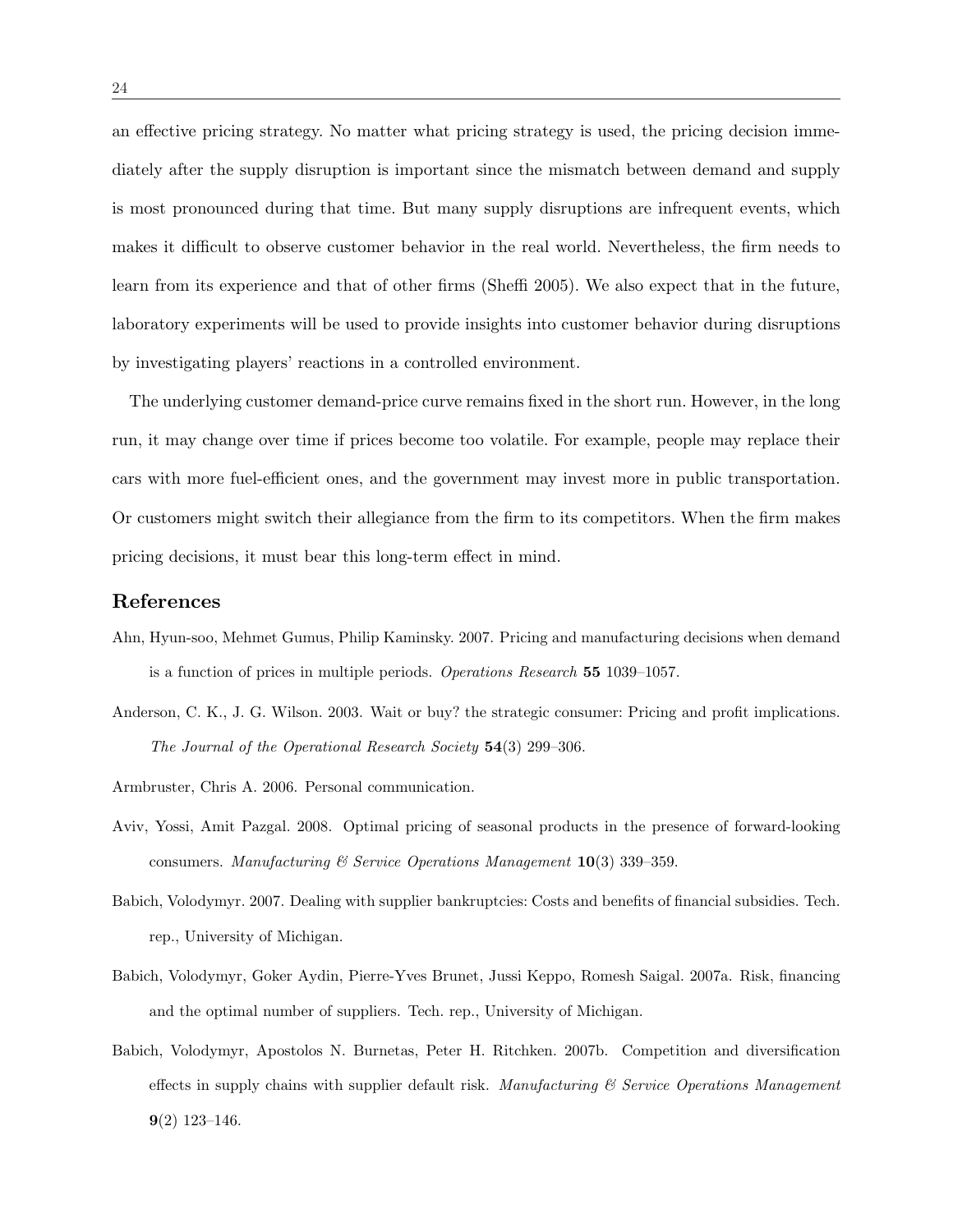Balfour, Frederik. 2008. Understanding the global rice crisis. Business Week April 28.

- Berk, Emre, Antonio Arreola-Risa. 1994. Note on "Future supply uncertainty in EOQ models". Naval Research Logistics  $41(1)$  129-132.
- Bradsher, Keith. 2008. High rice cost creating fears of asia unrest. The New York Times March 29.
- Cachon, Gerard P., Taylor Randall, Glen M. Schmidt. 2007. In search of the bullwhip effect. Manufacturing  $\mathcal C$  Service Operations Management **9**(4) 457-479.
- Cooper, William L., Tito Homem-de Mello, Anton J. Kleywegt. 2006. Models of the spiral-down effect in revenue management. Operations Research 54(5) 968-987.
- Croson, Rachel, Karen Donohue. 2003. Impact of POS data sharing on supply chain management: An experimental study. Production and Operations Management 12(1) 1-11.
- DeMiguel, Victor, Lorenzo Garlappi, Raman Uppal. 2007. Optimal versus naive diversification: How inefficient is the 1/n portfolio strategy? The Review of Financial Studies Forthcoming.
- Dunford, Neilson, Jacob T. Schwartz. 1988. Linear Operators, General Theory. Wiley-Interscience.
- Elmaghraby, Wedad, Altan Gulcu, Pinar Keskinocak. 2008. Designing optimal preannounced markdowns in the presence of rational customers with multiunit demands. Manufacturing  $\mathcal C$  Service Operations Management 10(1) 126–148.
- Elmaghraby, Wedad, Pinar Keskinocak. 2003. Dynamic pricing in the presence of inventory considerations: Research overview, current practices, and future directions. Management Science 49(10) 1287–1309.
- Erdem, Tulin, Susumu Imai, Michael P. Keane. 2003. Brand and quantity choice dynamics under price uncertainty. Quantitative Marketing and Economics  $1(1)$  5–64.
- Feng, Qi. 2008. Integrating dynamic pricing and replenishment decisions under supply capacity uncertainty. Working Paper, The University of Texas at Austin.
- Gogoi, Pallavi. 2008. Behind the run on rice. Business Week April 25.
- Gold, Russell, Thaddeus Herrick. 2005. Damage to oil and gas facilities pushes U.S. closer to energy crisis. Wall Street Journal September 2.
- Gonul, Fusun, Kannan Srinivasan. 1996. Estimating the impact of consumer expectations of coupons on purchase behavior: A dynamic structural model. Marketing Science 15(3) 262–279.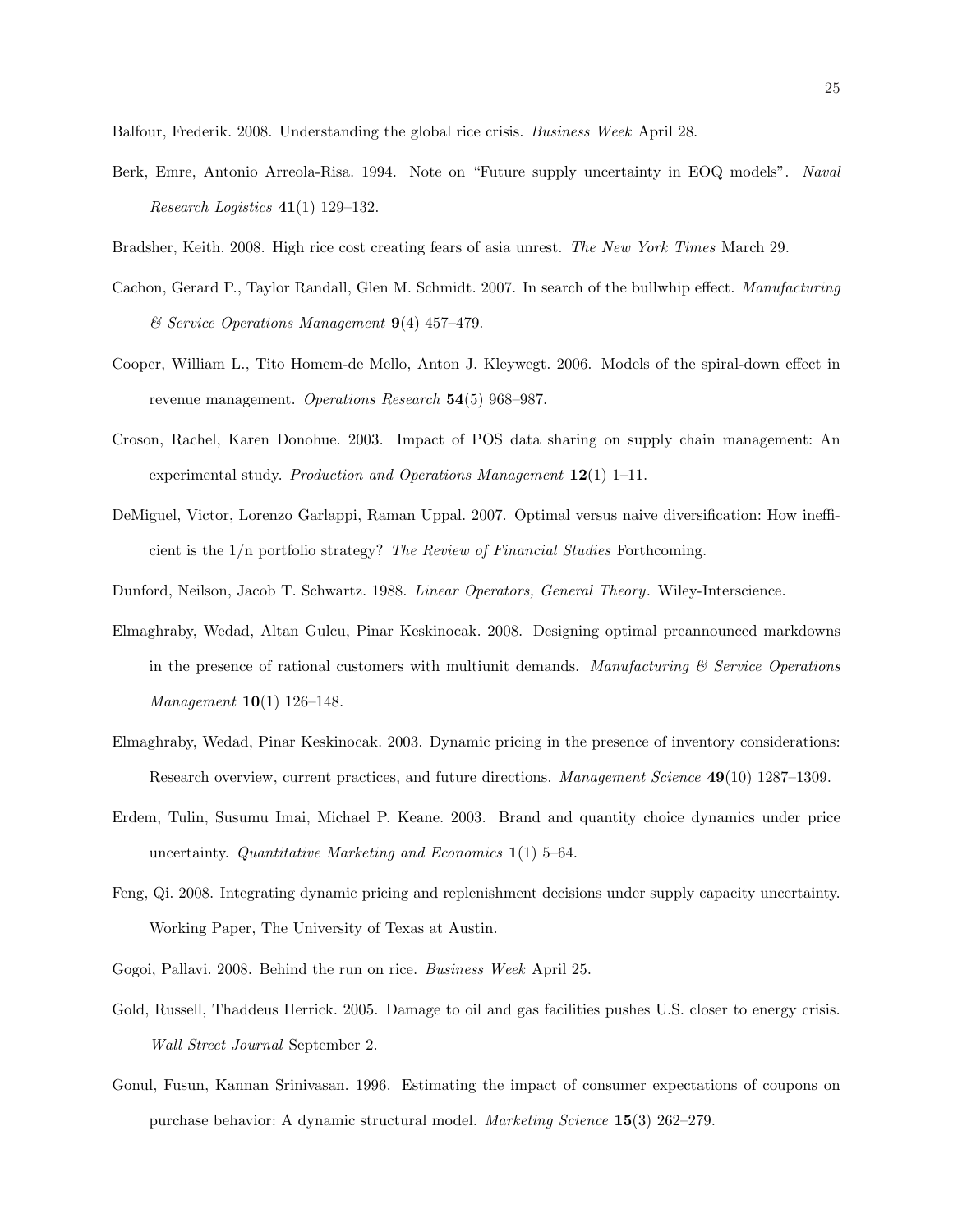- Hendel, Igal, Aviv Nevo. 2006. Measuring the implications of sales and consumer inventory behavior. Econometrica 74(6) 1637–1673.
- Kaminsky, P., David Simchi-Levi. 2000. Global supply chain and technology management. chap. A New Computerized Beer Game: A Tool for Teaching the Value of Integrated Supply Chain Management. Production and Operations Management Society, Miami, FL, 216–225.
- Lee, Hau L., V. Padmanabhan, Seungjin Whang. 1997. Information distortion in a supply chain: The bullwhip effect. *Management Science* 43(4) 546–558.
- Lee, Hau L., V. Padmanabhan, Seungjin Whang. 2004. Comments on "information distortion in a supply chain: The bullwhip effect". Management Science  $50(12)$  1887–1893.
- Li, Zhaolin, Long Gao. 2008. Mitigate supply interruption risk by shared information and coordinating contract. Working paper.
- Mouawad, Jay. 2005a. Energy producers make case for more coastal drilling. New York Times C1, October 14.
- Mouawad, Jay. 2005b. Katrina's shock to the system. New York Times page 3.1, September 4.
- Mouawad, Jay, Simon Romero. 2005. Gas prices surge as supply drops. New York Times A1, September 1.
- Ozelkan, Ertunga C., Metin C Cakanyildirim. 2009. Reverse bullwhip effect in pricing. European Journal of Operational Research 192 302–312.
- Ozelkan, Ertunga C., Churlzu Lim. 2009. Conditions of reverse bullwhip effect in pricing for price-sensitive demand functions. Annals of Operations Research Forthcoming.
- Parlar, M, D Berkin. 1991. "Future supply uncertainty in EOQ models". Naval Research Logistics 38 107–121.
- Rong, Ying, Zuo-Jun Max Shen, Lawrence V. Snyder. 2007. The impact of ordering behavior on orderquantity variability: A study of forward and reverse bullwhip effects. Working paper, Lehigh University, Bethlehem, PA.
- Rong, Ying, Lawrence V. Snyder, Zuo-Jun Max Shen. 2008. Bullwhip and reverse bullwhip effects under rationing game. Working paper, Lehigh University, Bethlehem, PA.
- Sheffi, Yossi. 2005. The Resilient Enterprise: Overcoming Vulnerability for Competitive Advantage. The MIT Press.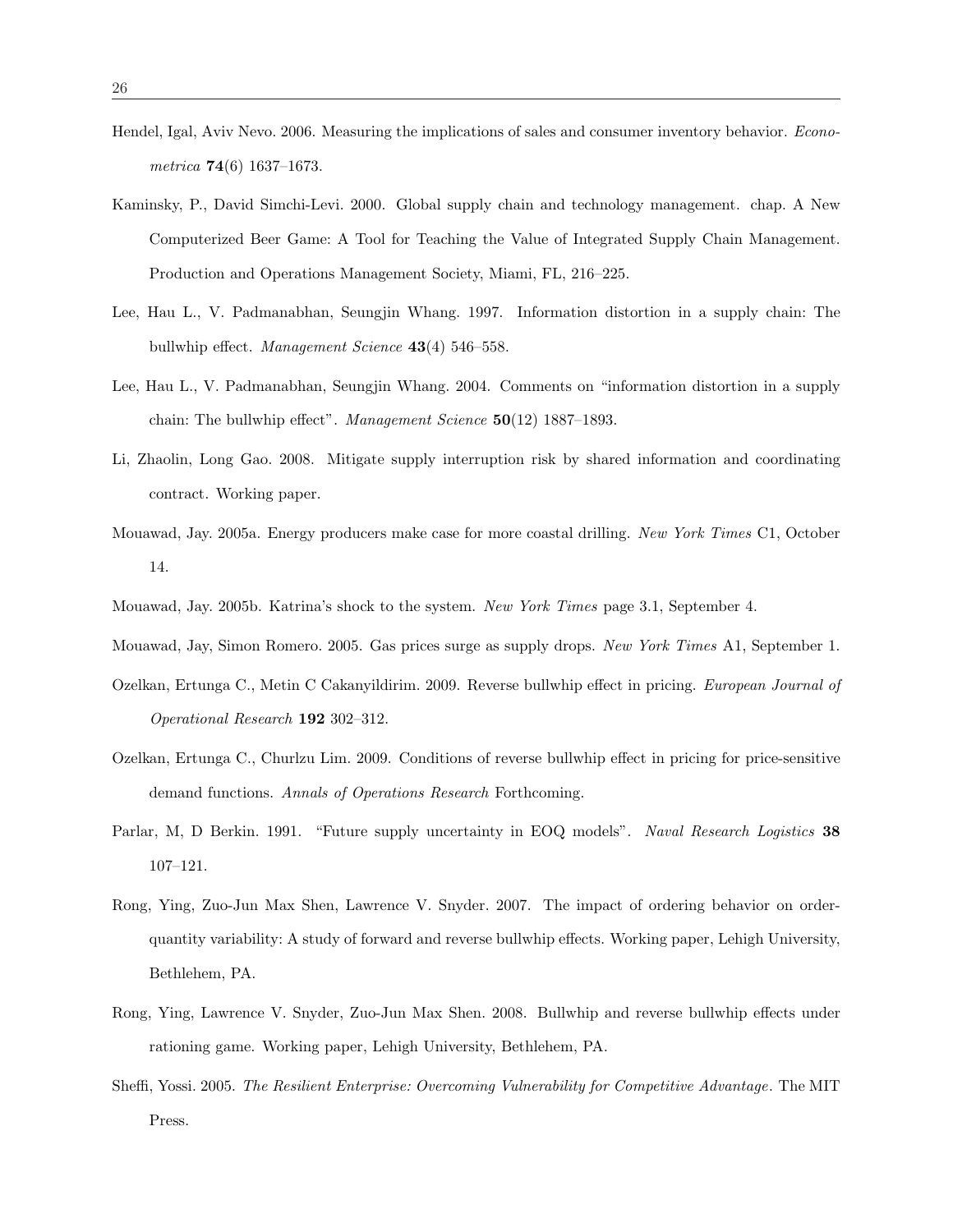- Shen, Zuo-Jun Max, Xuanming Su. 2007. Customer behavior modeling in revenue management and auctions: A review and new research opportunities. Production and Operations Management 16(6) 713–728.
- Shou, Biying, Jianwei Huang, Zhaolin Li. 2009. Managing supply chain disruption and competition. Working paper, University of Hong Kong, Hong Kong.
- Stulz, Rene M. 2009. Six ways companies mismanage risk. Harvard Business Review March 86–94.
- Su, Xuanming. 2007. Intertemporal pricing with strategic customer behavior. Management Science 53(5) 726–741.
- Su, Xuanming. 2008. Inter-temporal pricing and consumer stockpiling. Working Paper, University of California, Berkeley.
- Su, Xuanming, Fuqiang Zhang. 2008. Strategic customer behavior, commitment, and supply chain performance. Working Paper, University of California, Berkeley.
- Swinney, Robert, Serguei Netessine. 2008. Long-term contracts under the threat of supplier default. Manufacturing & Service Operations Management Forthcoming.
- Tomlin, Brian T. 2006. On the value of mitigation and contingency strategies for managing supply chain disruption risks. Management Science 52(5) 639–657.
- Zhou, Yong-Pin, Ming Fan, Minho Cho. 2005. On the threshold purchasing behavior of customers facing dynamically priced perishable products. Tech. rep., University of Washington.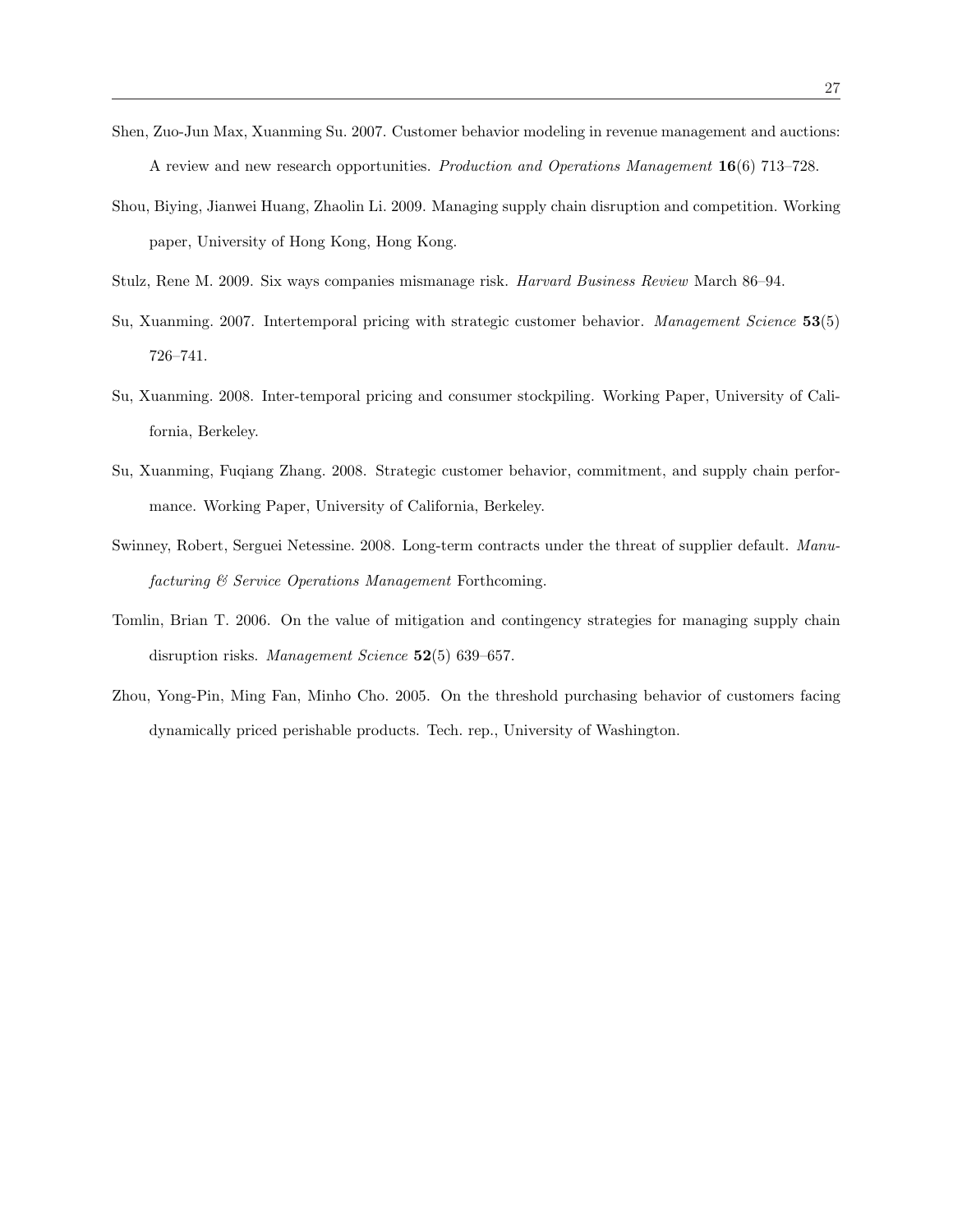# 9. Technical Appendix

# 9.1. Random Capacity Whose Mean Follows Linear Recovery Process

In this section, we assume that the capacity is random during the disruption and recovery process. Let  $C_t$  be the random capacity in period t. Then we assume that

$$
C_t = \begin{cases} c_t + \varepsilon_t, & 1 \le t \le T - 1 \\ c_t, & \text{otherwise} \end{cases}
$$
 (21)

where  $c_t$  is defined in (1) and  $\varepsilon_t$  is an iid random variable with mean 0 and variance  $\sigma$ . Also we assume that once the capacity recovers to the normal state in period  $T$ , there is no variability in the capacity ( $\varepsilon_t = 0$ ). Replacing  $c_t$  with  $C_t$  in (3)–(6), we obtain  $Q_t^n$  and  $Q_t^c$  under the random capacity process, which are random variables as well. We call  $c_t$  the mean of the capacity process and  $\varepsilon_t$  the noise of the capacity process in period t. Similarly,  $E[Q_t]$  is called the mean of the customer's order process and  $Q_t - E[Q_t]$  is the noise of the customer's order process in period t.

We need to modify the definition of variability in (9) and (10) to measure the variability of the capacity and customer's order process with the noise.

$$
avg(Q, 1, t) = \frac{1}{t} \sum_{1}^{t} E[Q_i]
$$
  
\n
$$
avg(C, 1, t) = \frac{1}{t} \sum_{1}^{t} E[C_i]
$$
  
\n
$$
var(Q, 1, t) = \frac{1}{t} \sum_{1}^{t} E[(Q_i - avg(Q, 1, t))^2]
$$
  
\n
$$
var(C, 1, t) = \frac{1}{t} \sum_{1}^{t} E[(C_i - avg(C, 1, t))^2]
$$

Similarly, we also have

$$
var(Q, 1, t) = \frac{1}{t} \sum_{1}^{t} E[Q_i^2] - (avg(Q, 1, t))^2
$$
  

$$
var(C, 1, t) = \frac{1}{t} \sum_{1}^{t} E[C_i^2] - (avg(C, 1, t))^2
$$
 (23)

Notice that  $t \times var(C, 1, t) = t \times var(c, 1, t) + \sum_{t \leq T-1} \sigma^2$ .

We first discuss the impact of random capacity on the naive pricing strategy. Then we apply the same approximation for the 1PC pricing strategy under random capacity and investigate its impact as well.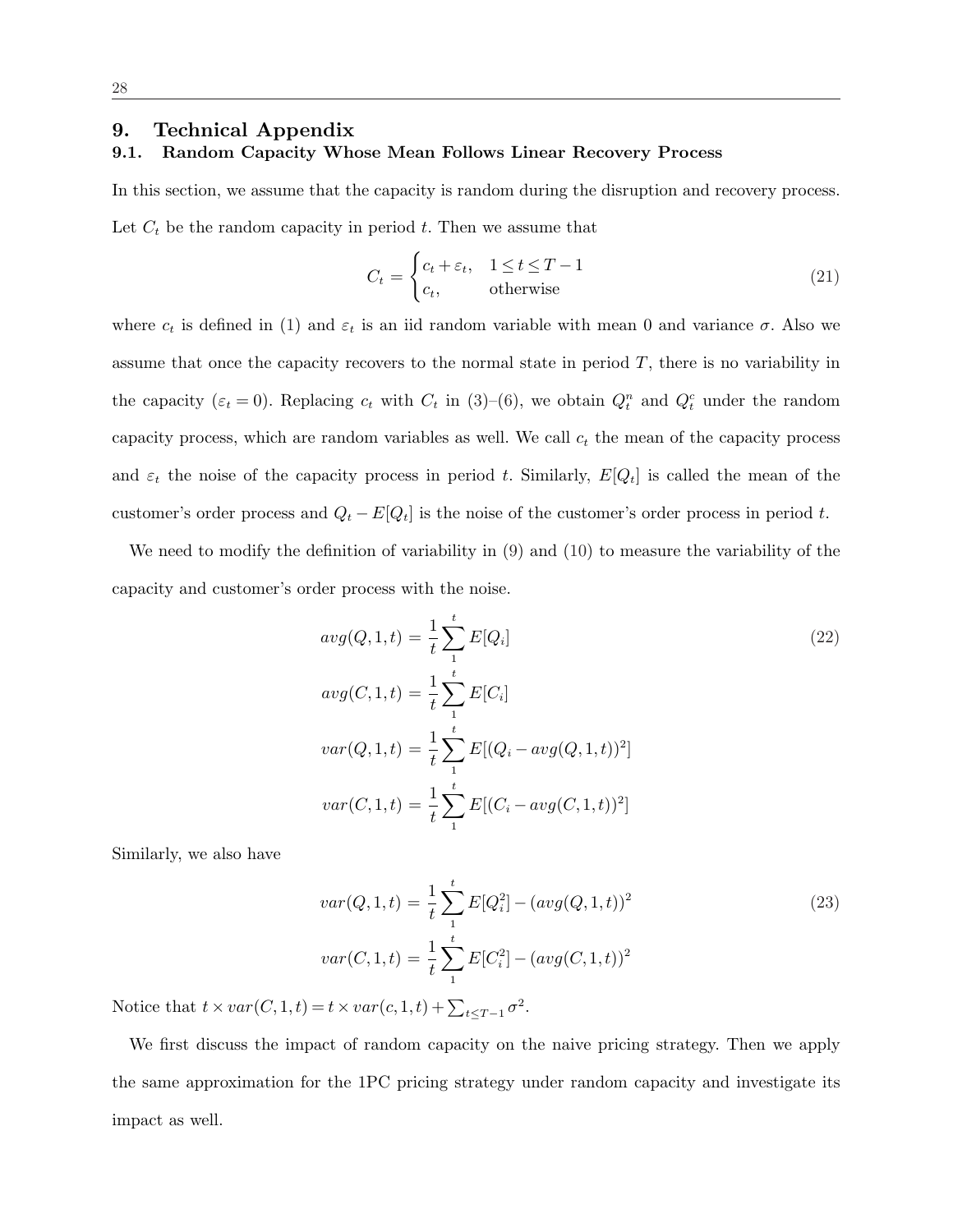Under the naive pricing strategy, the customer's order quantity is given by

$$
Q_t^n = \begin{cases} A + r(T-1)\Delta c + (1-r)\varepsilon_1, & t = 1\\ A + (t-1-r)\Delta c + (1-r)\varepsilon_t + r\varepsilon_{t-1}, & 2 \le t \le T-1\\ A + (T-1-r)\Delta c + r\varepsilon_{T-1}, & t = T\\ B & \text{otherwise} \end{cases}
$$

Similar to Lemma 1, we have

LEMMA 7. 1.  $avg(Q^n, 1, T+1) = avg(C, 1, T+1)$ . 2.

$$
var(Q^n, 1, T+1) - var(C, 1, T+1) = r(r-1)\frac{T-1}{T+1}(T\Delta^2 + 2\sigma^2).
$$
\n(24)

*Proof* By utilizing the fact that  $\varepsilon_t$  is iid,  $E[\varepsilon_t^2] = \sigma^2$  and  $E[\varepsilon_t] = 0$ , one can follow the same procedure as in Lemma 1 to get the desired results.  $\Box$ 

Lemma 7 indicates that the RBWE always exists unless  $r = 0$ . By comparing Lemma 1 and Lemma 7, we can decompose the variability difference between the random capacity and the customer order process into two parts. One is the variability difference between their mean processes. The other is the variability difference of their noise parts. Under the naive pricing strategy, both parts are less than 0, which means the naive pricing strategy results in not only a more stable mean of the customer order process but also less noise in the order process.

Under the 1PC pricing strategy, we apply the same approximation as in Section 5 to get the approximate customer order quantity under random capacity as well.

$$
\tilde{Q}_1^c = (1 - r)A + rB + (1 - r)\varepsilon_1
$$
\n
$$
\tilde{Q}_2^c = (1 + r - r^2)A + (1 - r)\Delta c + (r^2 - r)B + (1 - r)\varepsilon_2 + (2r - r^2)\varepsilon_1
$$
\n
$$
\tilde{Q}_3^c = (1 + r^2)A + (2 - r^2)\Delta c - r^2B + (1 - r)\varepsilon_3 + (2r - r^2)\varepsilon_2 - (r - 2r^2)\varepsilon_1
$$
\n
$$
\tilde{Q}_t^c = c_t + (1 - r)\varepsilon_t + (2r - r^2)\varepsilon_{t-1} - (r - 2r^2)\varepsilon_{t-2} - r^2\varepsilon_{t-3}, \text{ for } 4 \le t \le T - 1
$$
\n
$$
\tilde{Q}_T^c = B + (2r - r^2)\varepsilon_{T-1} - (r - 2r^2)\varepsilon_{T-2} - r^2\varepsilon_{T-3}
$$
\n
$$
\tilde{Q}_{T+1}^c = B + r\Delta c - (r - 2r^2)\varepsilon_{T-1} - r^2\varepsilon_{T-2}
$$
\n
$$
\tilde{Q}_{T+2}^c = B + r^2\Delta c - r^2\varepsilon_{T-2}
$$

Then, similar to Lemma 5, we have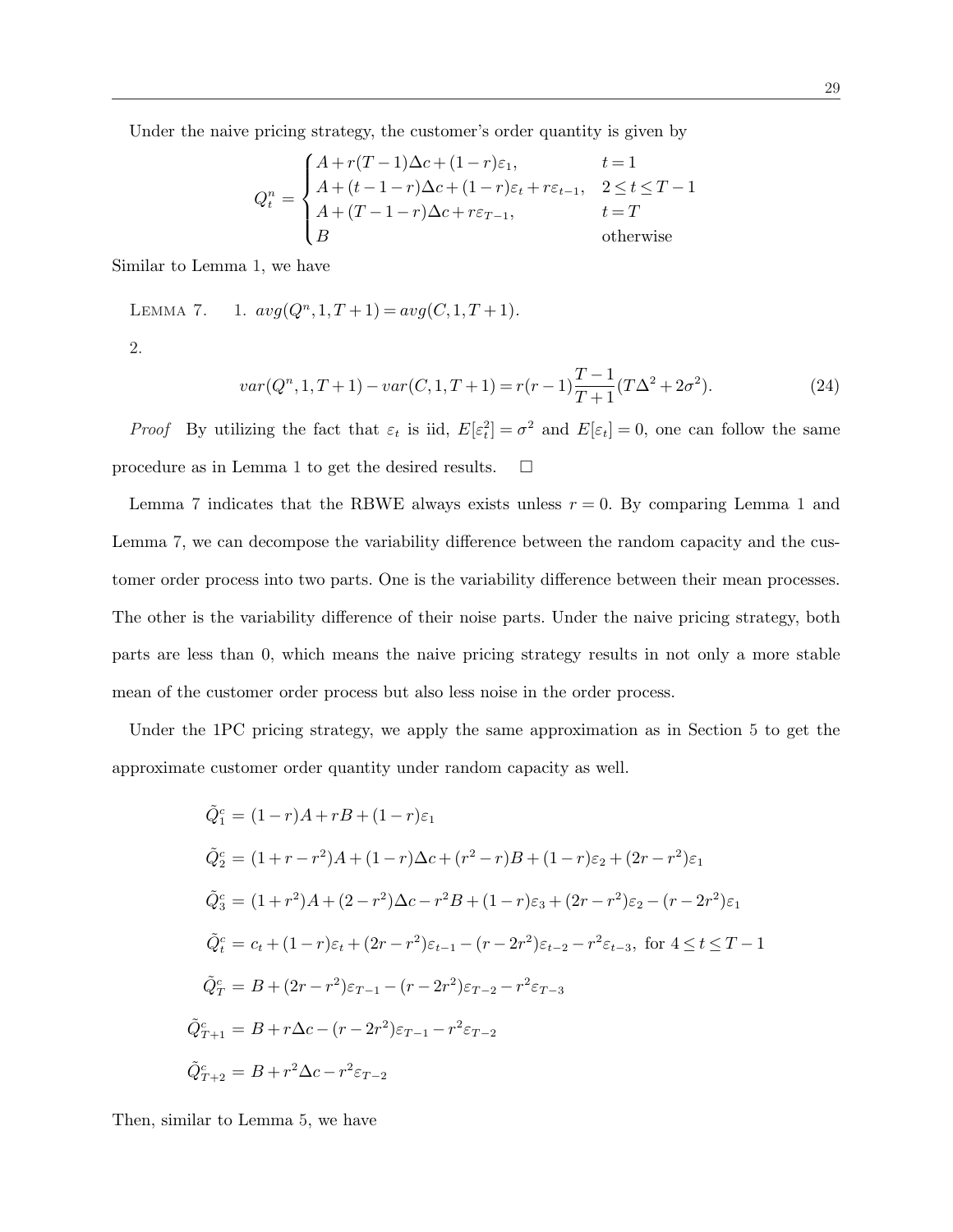LEMMA 8. 1.  $avg(\tilde{Q}^c, 1, T+3) = avg(C, 1, T+3)$ .

2.

$$
d(r,T,\Delta c) = \frac{2\Delta c^2}{T+3} [T^2(r^4 - r^3 + r^2) + T(-r^4 + r^3 - r^2) + r^4 - r^2 - r] + \frac{2(T-1)}{T+3} \sigma^2 r (3r^2 - 4r^2 + 3r - 1).
$$
 (25)

*Proof* By utilizing the fact that  $\varepsilon_t$  is iid,  $E[\varepsilon_t^2] = \sigma^2$  and  $E[\varepsilon_t] = 0$ , one can follow the same procedure as in Lemma 5 to get the desired results.  $\Box$ 

By comparing Lemma 5 and Lemma 8, we can decompose the variability difference between the random capacity and the customer order process into two parts as well. If  $r \geq 0.5944$ , the noise of the random capacity is amplified in the customer order process, otherwise it is dampened. Also note that if we assume  $\sigma < \Delta c$ , that is, the magnitude of the capacity noise does not exceed the recovery rate, then the first element associated with  $\Delta c$  in (25) dominates the second element associated with  $\sigma^2$ . Thus, all the insights in Theorem 2 and Proposition 2 still hold for the 1PC pricing strategy in the presence of random capacity.

#### 9.2. Proofs

#### Lemma 4

For  $t = 1$ , we have

$$
\tilde{Q}_1^c = \frac{(1-r)\tilde{p}_1^c + r\tilde{p}_0^c - b}{m} \n= \frac{(1-r)mc_1 + (1-r)b + rmB + rb - b}{m} \n= (1-r)c_1 + rB \n= (1-r)A + rB
$$

For  $t = 2$ , we have

$$
\tilde{Q}_2^c = \frac{(1-r)\tilde{p}_2^c + r\tilde{p}_1^c - b}{m}
$$
\n
$$
= \frac{(1-r)m(c_2 + rc_1) + (1-r)b(1+r) - (1-r)rP + rmc_1 + rb - b}{m}
$$
\n
$$
= (1-r)c_2 + (2r - r^2)c_1 + (r^2 - r)\frac{P - b}{m}
$$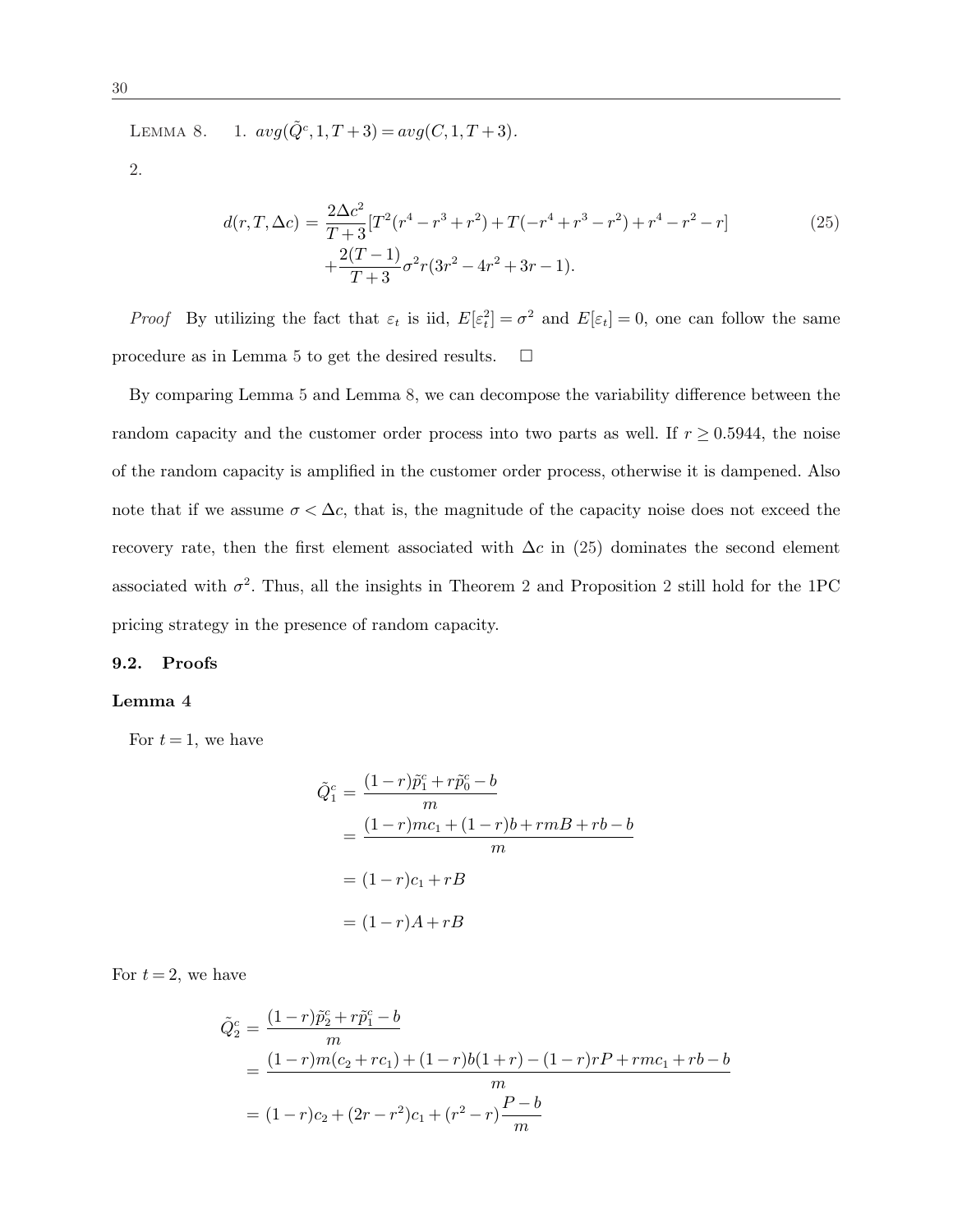$$
= (1 - r)c_2 + (2r - r^2)c_1 + (r^2 - r)B
$$

$$
= (1 - r)(A + \Delta c) + (2r - r^2)A + (r^2 - r)B
$$

$$
= (1 + r - r^2)A + (1 - r)\Delta c + (r^2 - r)B
$$

For  $t = 3$ , we have

$$
\tilde{Q}_3^c = \frac{(1-r)\tilde{p}_3^c + r\tilde{p}_2^c - b}{m}
$$
\n
$$
= \frac{(1-r)(m(c_3 + r(c_2 - c_1)) + b) + r(m(c_2 + rc_1) + b(r + 1) - rP) - b}{m}
$$
\n
$$
= (1-r)c_3 + (2r - r^2)c_2 - (r - 2r^2)c_1 - r^2\frac{P - b}{m}
$$
\n
$$
= (1-r)c_3 + (2r - r^2)c_2 - (r - 2r^2)c_1 - r^2B
$$
\n
$$
= (1-r)(A + 2\Delta c) + (2r - r^2)(A + \Delta c) - (r - 2r^2)A - r^2B
$$
\n
$$
= (1 + r^2)A + (2 - r^2)\Delta c - r^2B
$$

For  $t > 3$ , we have

$$
\tilde{Q}_t^c = \frac{(1-r)\tilde{p}_t^c + r\tilde{p}_{t-1}^c - b}{m}
$$
\n
$$
= (1-r)(c_t + r(c_{t-1} - c_{t-2})) + r(c_{t-1} + r(c_{t-2} - c_{t-3}))
$$
\n
$$
= (1-r)c_t + (2r - r^2)c_{t-1} - (r - 2r^2)c_{t-2} - r^2c_{t-3}
$$

For  $4 \le t \le T$ , we have

$$
\tilde{Q}_t^c = (1 - r)c_t + (2r - r^2)c_{t-1} - (r - 2r^2)c_{t-2} - r^2c_{t-3}
$$

$$
= (1 - r)(A + (t - 1)\Delta c) + (2r - r^2)(A + (t - 2)\Delta c)
$$

$$
- (r - 2r^2)(A + (t - 3)\Delta c) - r^2(A + (t - 4)\Delta c)
$$

$$
= A + (t - 1)\Delta c
$$

$$
= c_t
$$

Finally,

$$
\tilde{Q}_{T+1}^c=(1-r)c_{T+1}+(2r-r^2)c_T-(r-2r^2)c_{T-1}-r^2c_{T-2}
$$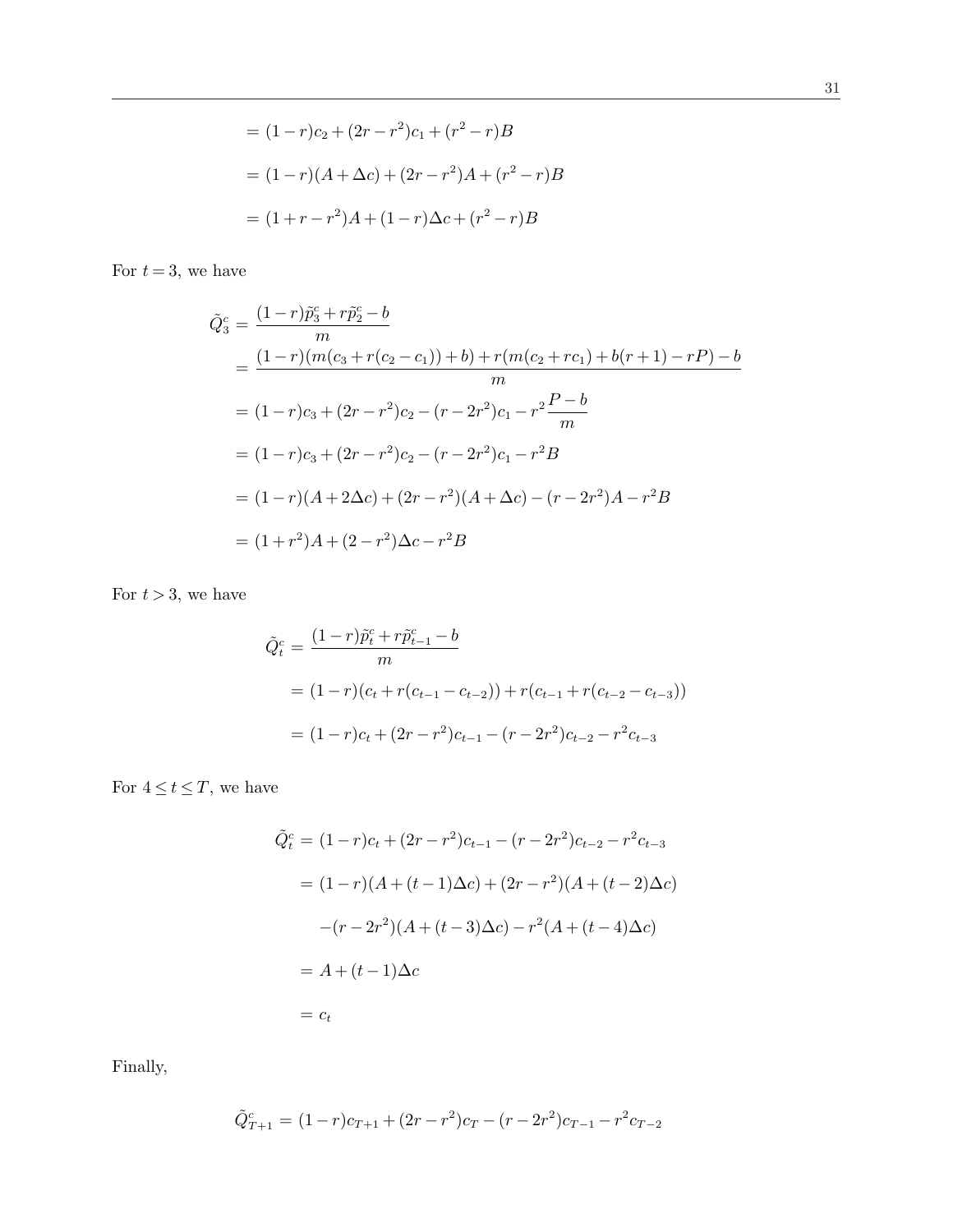$$
= (1-r)B + (2r - r^2)B - (r - 2r^2)(B - \Delta c) - r^2(B - 2\Delta c)
$$
  
\n
$$
= B + r\Delta c
$$
  
\n
$$
\tilde{Q}_{T+2}^c = (1-r)c_{T+2} + (2r - r^2)c_{T+1} - (r - 2r^2)c_T - r^2c_{T-1}
$$
  
\n
$$
= (1-r)B + (2r - r^2)B - (r - 2r^2)B - r^2(B - \Delta c)
$$
  
\n
$$
= B + r^2 \Delta c
$$

For  $t \geq T + 3$ , since  $c_t = c_{t-1} = c_{t-2} = c_{t-3} = B$ , we have

$$
\tilde{Q}_t^c = (1 - r)c_t + (2r - r^2)c_{t-1} - (r - 2r^2)c_{t-2} - r^2c_{t-3}
$$

$$
= B
$$

 $\hfill\square$ 

# Lemma 5

Part 1:

We can rewrite  $\tilde{Q}_t^c$  for  $t \in \{1, 2, 3, T + 1, T + 2\}$  as

$$
\tilde{Q}_1^c = A + r(B - A)
$$
  
\n
$$
\tilde{Q}_2^c = A + \Delta c - r\Delta c + (r^2 - r)(B - A)
$$
  
\n
$$
\tilde{Q}_3^c = A + 2\Delta c - r^2\Delta c - r^2(B - A)
$$
  
\n
$$
\tilde{Q}_{T+1}^c = B + r\Delta c
$$
  
\n
$$
\tilde{Q}_{T+2}^c = B + r^2\Delta c
$$
\n(26)

From (26), it is clear that

$$
\sum_{t=1,2,3,T+1,T+2} \tilde{Q}_t^c = \sum_{i=1,2,3,T+1,T+2} c_t.
$$

By Lemma 4, we have  $\tilde{Q}_t^c = c_t$  for  $4 \le t \le T$  and  $t \ge T + 3$ . Then the result immediately follows.

Part 2: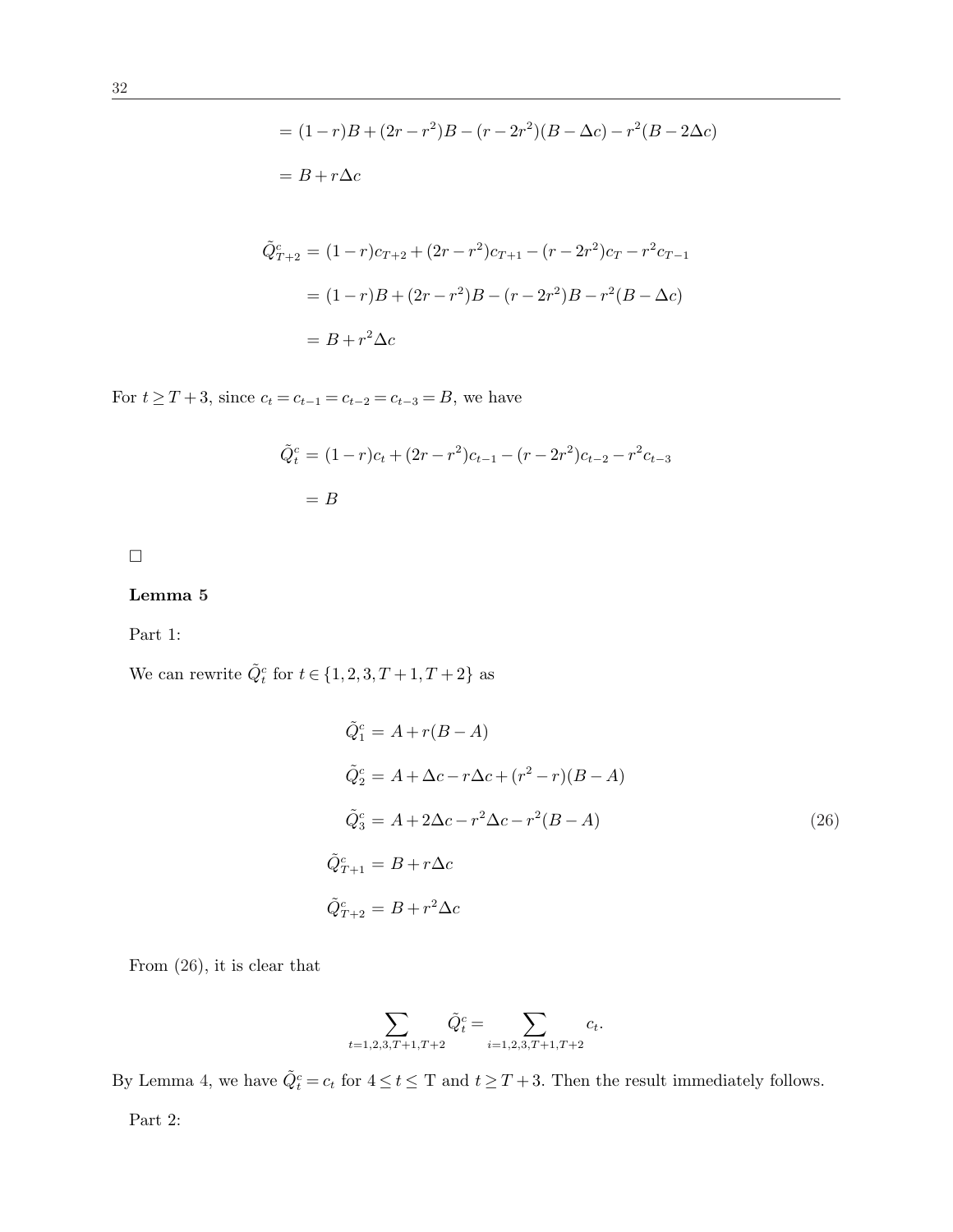From part 1 and (10),

$$
var(\tilde{Q}^c, 1, T+3) - var(c, 1, T+3) = \frac{\sum_{i=1}^3 ((\tilde{Q}_i^c)^2 - c_i^2) + \sum_{i=T+1}^{T+2} ((\tilde{Q}_i^c)^2 - c_i^2)}{T+3}.
$$
 (27)

From (26),

$$
(\tilde{Q}_1^c)^2 + (\tilde{Q}_2^c)^2 + (\tilde{Q}_3^c)^2 + (\tilde{Q}_{T+1}^c)^2 + (\tilde{Q}_{T+2}^c)^2 - (A^2 + (A + \Delta c)^2 + (A + 2\Delta c)^2 + 2B^2)
$$
  
= 
$$
[A + r(B - A)]^2
$$
  
+ 
$$
[A + \Delta c + (r^2 - r)(B - A) - r\Delta c]^2
$$
  
+ 
$$
[A + 2\Delta c - r^2(B - A) - r^2\Delta c]^2
$$
  
+ 
$$
(B + r\Delta c)^2 + (B + r^2\Delta c)^2
$$
  
- 
$$
A^2 - (A + \Delta c)^2 - (A + 2\Delta c)^2 - 2B^2.
$$

After further simplification, we have

$$
(\tilde{Q}_{1}^{c})^{2} + (\tilde{Q}_{2}^{c})^{2} + (\tilde{Q}_{3}^{c})^{2} + (\tilde{Q}_{T+1}^{c})^{2} + (\tilde{Q}_{T+2}^{c})^{2} - (A^{2} + (A + \Delta c)^{2} + (A + 2\Delta c)^{2} + 2B^{2})
$$
  
\n
$$
= 2rA(B - A) + r^{2}(B - A)^{2}
$$
  
\n
$$
+2(r^{2} - r)(A + \Delta c)(B - A) - 2r(A + \Delta c)\Delta c + (r^{2} - r)^{2}(B - A)^{2} + r^{2}\Delta c^{2}
$$
  
\n
$$
-2(r^{3} - r^{2})(B - A)\Delta c
$$
  
\n
$$
-2r^{2}(A + 2\Delta c)(B - A) - 2r^{2}(A + 2\Delta c)\Delta c + r^{4}(B - A)^{2} + r^{4}\Delta c^{2} + 2r^{4}(B - A)\Delta c
$$
  
\n
$$
+2rB\Delta c + r^{2}\Delta c^{2}
$$
  
\n
$$
+2r^{2}B\Delta c + r^{4}\Delta c^{2}
$$
  
\n
$$
= r[2A(B - A) - 2(A + \Delta c)(B - A) - 2(A + \Delta c)\Delta c + 2B\Delta c]
$$
  
\n
$$
+r^{2}[(B - A)^{2} + 2(A + \Delta c)(B - A) + (B - A)^{2} + \Delta c^{2} + 2(B - A)\Delta c - 2(A + 2\Delta c)(B - A)
$$
  
\n
$$
-2(A + 2\Delta c)\Delta c + \Delta c^{2} + 2B\Delta c]
$$
  
\n
$$
+r^{3}[-2(B - A)^{2} - 2(B - A)\Delta c]
$$
  
\n
$$
+r^{4}[(B - A)^{2} + (B - A)^{2} + \Delta c^{2} + 2(B - A)\Delta c + \Delta c^{2}]
$$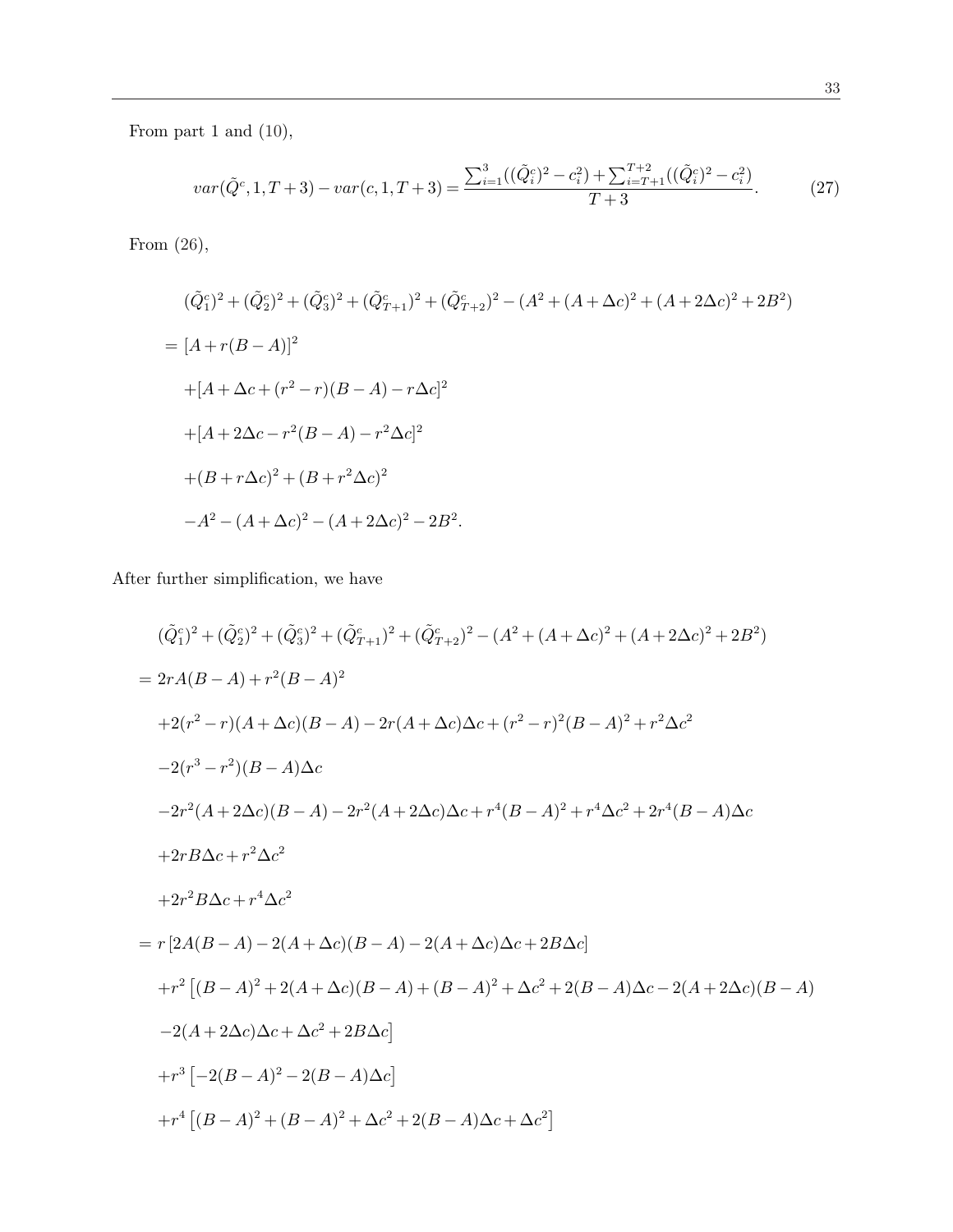$$
= -2r\Delta c^2 + r^2 \left[ 2(B-A)^2 + 2(B-A)\Delta c - 2\Delta c^2 \right] + r^3 \left[ -2(B-A)^2 - 2(B-A)\Delta c \right]
$$
  
+  $r^4 \left[ 2(B-A)^2 + 2(B-A)\Delta c + 2\Delta c^2 \right]$   
=  $2[(-r\Delta c^2 + (T^2 - T - 1)r^2\Delta c^2 - (T^2 - T)r^3\Delta c^2 + \Delta c^2(T^2 - T + 1)r^4]$   
=  $2\Delta c^2 [T^2(r^4 - r^3 + r^2) + T(-r^4 + r^3 - r^2) + r^4 - r^2 - r]$ 

 $\Box$ 

# Lemma 6

Part 1:

From (18), it is clear that  $r = 0$  is a root of  $d(r, T, \Delta c)$ . We need to show that there is only one other real root with respect to r.

When  $d(r, T, \Delta c) = 0$ , we must have

$$
0 = (T2 - T + 1)r4 - (T2 - T)r3 + (T2 - T - 1)r2 - r
$$

$$
= (a3r3 + a2r2 + a1r1 + a0)r
$$

for appropriately defined  $a_0, \ldots, a_3 > 0$  since  $T > 0$ . We need to show there is only one real root of  $a_3r^3 + a_2r^2 + a_1r^1 + a_0 = 0$ . The roots of a cubic equation can be expressed as

$$
\alpha_1 = s + t - \frac{a_2}{3a_3}
$$
  
\n
$$
\alpha_2 = -\frac{s+t}{2} - \frac{a_2}{3a_3} + \frac{\sqrt{3}}{2}(s-t)i
$$
  
\n
$$
\alpha_3 = -\frac{s+t}{2} - \frac{a_2}{3a_3} - \frac{\sqrt{3}}{2}(s-t)i
$$

where

$$
s = \sqrt[3]{v + \sqrt{u^3 + v^2}}
$$

$$
t = \sqrt[3]{v - \sqrt{u^3 + v^2}}
$$

in which

$$
u = \frac{3a_3a_1 - a_2^2}{9a_3^2}
$$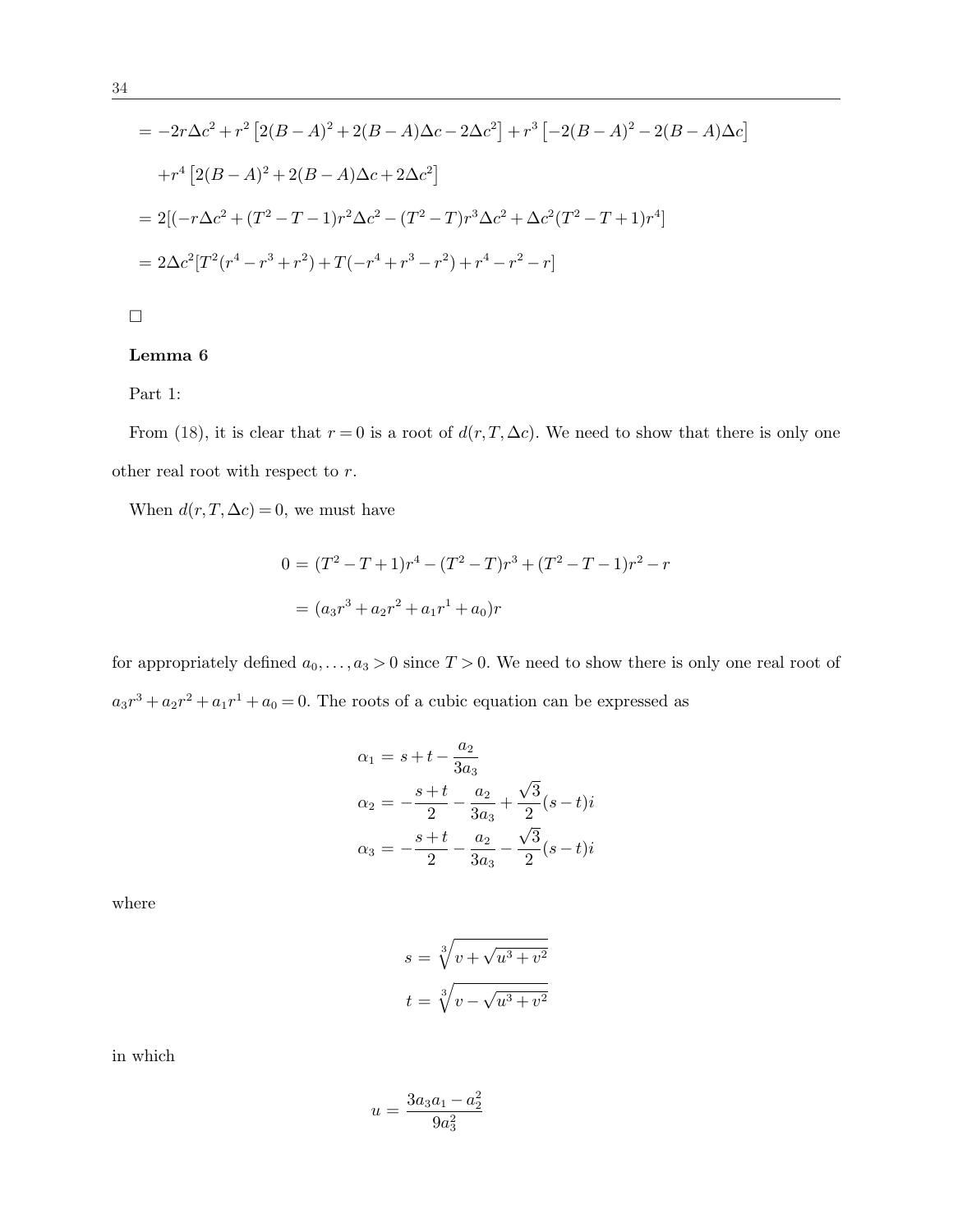$$
v = \frac{9a_3a_2a_1 - 27a_3a_0 - 2a_2^3}{54a_3^3}.
$$

We will show that  $u^3 > 0$  for all  $T \geq 3$ . Since  $v^2 \geq 0$ , this implies that  $s > t$ , and therefore that  $\alpha_2$  and  $\alpha_3$  are complex; it then follows that  $\alpha_1$  is the only real root.

First note that

$$
u = \frac{3a_3a_1 - a_2^2}{9a_3^2}
$$
  
= 
$$
\frac{3(T^2 - T + 1)(T^2 - T - 1) - (T^2 - T)^2}{9(T^2 - T + 1)^2}
$$
  
= 
$$
\frac{2}{9} - \frac{4(T^2 - T) + 5}{9(T^2 - T + 1)^2}.
$$

When  $T \geq 3$ ,  $T^2 - T$  is a positive increasing function. Since  $\frac{4x+5}{9(x+1)^2}$  is a decreasing function when x is positive, u is an increasing function of T. We can let  $T = 3$  and  $\infty$  to get the following bounds on u:

$$
\frac{23}{147}\leq u\leq \frac{2}{9}.
$$

Hence,  $d(r, T, \Delta c)$  has only one real root (in addition to  $r = 0$ ).

Part 2:

Let

$$
f(T,r) \equiv d(r,T,\Delta c)/r = (T^2 - T + 1)r^3 - (T^2 - T)r^2 + (T^2 - T - 1)r - 1.
$$

Define  $r^*(T) \neq 0$  such that  $f(T, r^*(T)) = 0$ . From Part 1, there is only one nonzero real root. We can get  $r^*(3) \approx 0.2547$  numerically.

Then by the Implicit Function Theorem, we have

$$
(r^*)'(T) = -\frac{\frac{\partial}{\partial T} f(T, r^*)}{\frac{\partial}{\partial r^*} f(T, r^*)}
$$
  
= 
$$
-\frac{(2T-1)((r^*)^3 - (r^*)^2 + r^*)}{3(T^2 - T + 1)(r^*)^2 - 2(T^2 - T)r^* + (T^2 - T - 1)}.
$$

Since  $r^*(3) \approx 0.2547$ , it follows that  $r^*(3)' < 0$ . We will show that  $(r^*)'(T) \leq 0$  for  $T \geq 3$ ; that is,  $r^*(T)$  is a monotonically decreasing function of T.

Suppose, for a contradiction, that there exists  $T_1 > 3$  such that  $(r^*)'(T_1) > 0$ . We will treat  $r^*(T)$  and  $(r^*)'(T)$  as though their domains are  $\mathbb{R}_+$  rather than  $\mathbb{Z}_+$ . Since  $(r^*)'(T)$  is a continuous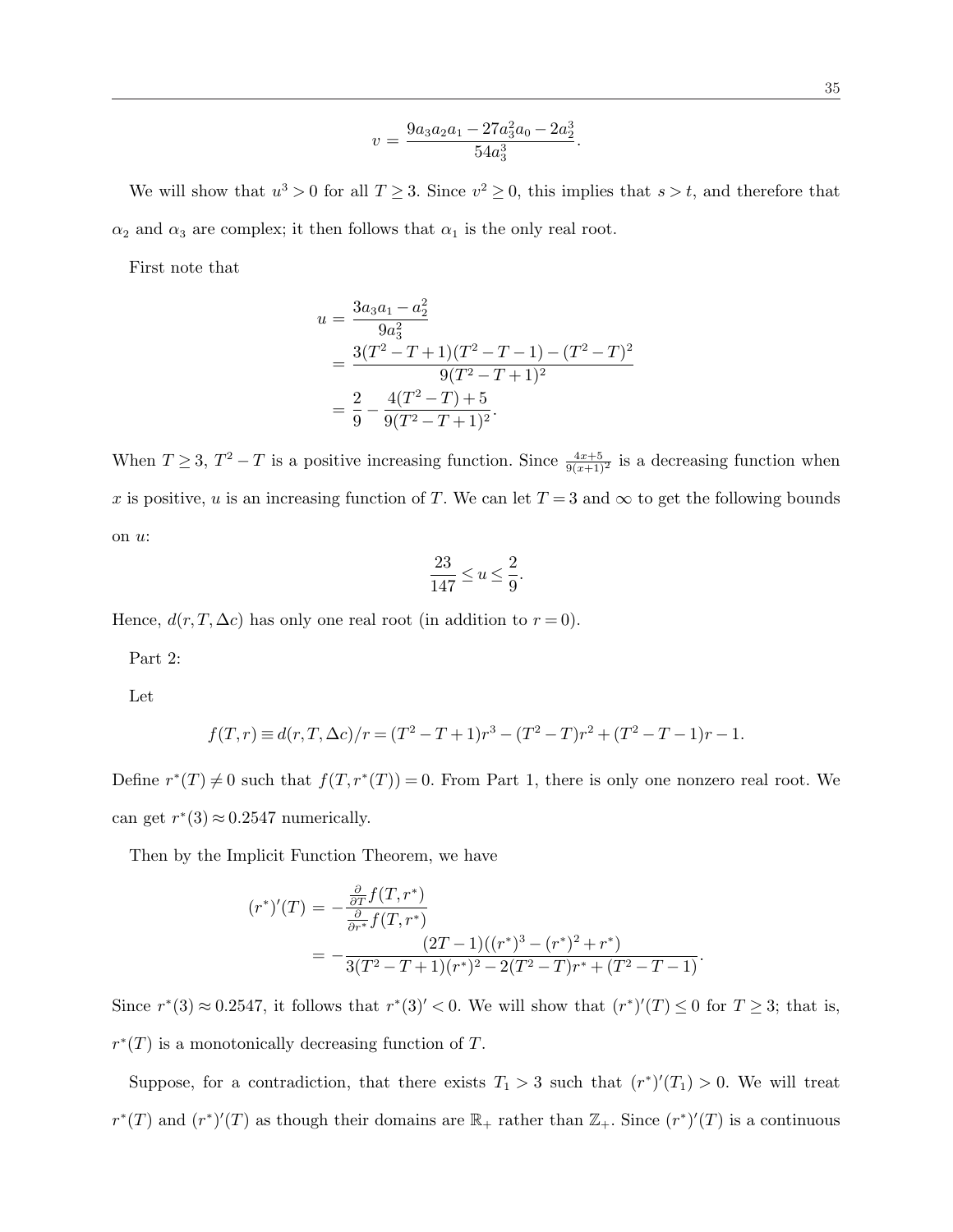function of T and  $(r^*)'(3) < 0$ , there exists  $3 < T_2 < T_3 < T_1$  such that  $(r^*)'(T_2) = 0$  and  $(r^*)'(T) > 0$ for  $T \in (T_2, T_3]$ . Then  $r^*(T_2)$  must equal 0, since  $r = 0$  is the only real root of  $r^3 - r^2 + r = 0$ , which is the only part of the numerator of  $r^*(T)'$  that can equal zero. Since  $(r^*)'(T) > 0$  for  $T \in (T_2, T_3]$  and  $r^*(T_2) = 0$ , then  $r^*(T) > 0$  for  $T \in (T_2, T_3]$ . Moreover, there exists  $T_4 \in (T_2, T_3]$  such that  $r^*(T) < 0.2$  for all  $T \in (T_2, T_4)$ , which implies that for  $T \in (T_2, T_4)$ ,  $3(T^2 - T + 1)(r^*)^2 - 2(T^2 - T + 1)(r^*)^2$  $T)r^* + (T^2 - T - 1) > 0$ . Moreover,  $(r^*)^3 - (r^*)^2 + r^* > 0$ . Hence,  $(r^*)'(T) < 0$  for all  $T \in (T_2, T_4)$ , a contradiction since we know  $(r^*)'(T) > 0$  for all  $T \in (T_2, T_3]$ . Therefore,  $(r^*)'(T) \leq 0$  for  $T \geq 3$ . Thus  $0.2547 \ge r^*(T) \ge \lim_{T \to \infty} r^*(T) = 0$  for  $T \ge 3$ .  $\Box$ 

#### Proposition 2

Part 1: Follows from  $(18)$ .

Part 2:

$$
\frac{\partial d(r,T,\Delta c)}{\partial T} = \frac{2\Delta c^2}{T+3} \left[ -\frac{(r^4 - r^3 + r^2)T^2 + (-r^4 + r^3 - r^2)T + r^4 - r^2 - r}{T+3} \right]
$$
  
\n
$$
+2(r^4 - r^3 + r^2)T - (r^4 - r^3 + r^2) \Big]
$$
  
\n
$$
= \frac{2\Delta c^2}{(T+3)^2} [(r^4 - r^3 + r^2)T^2 + 4(r^4 - r^3 + r^2)T - 3(r^4 - r^3 + r^2) - (r^4 - r^2 - r)]
$$
  
\n
$$
= \frac{2\Delta c^2}{(T+3)^2} [(r^4 - r^3 + r^2)T^2 + 4(r^4 - r^3 + r^2)T - 4(r^4 - r^3 + r^2) + r + 2r^2 - r^3]
$$
  
\n
$$
= \frac{2\Delta c^2}{(T+3)^2} [(r^4 - r^3 + r^2)(T^2 + 4T - 4) + r + 2r^2 - r^3]
$$
  
\n
$$
\geq 0
$$

¤

#### Proposition 3

From (12), (18), and the fact that  $Q_t^n = c_t$  for  $t \ge T + 1$ , for  $r \in (0,1)$ , we have

$$
var(\tilde{Q}^c, 1, T+3) - var(Q^r, 1, T+3) = \Delta c[(2T^2 - 2T + 2)r^4 - (2T^2 - 2T)r^3 + (T^2 - T - 2)r^2 + (T^2 - T - 2)r].
$$

Using similar logic as in the proof of Theorem 2, one can show that  $var(\tilde{Q}^c, 1, T+3)$  –  $var(Q<sup>n</sup>, 1, T+3)$  only has two real roots. One is 0; let  $r^*$  represent the other root. We have  $r^*(3) \approx$ −0.3789. Similarly to the proof of Lemma 6, we have

$$
r^*(T)' = -\frac{(2T-1)(2(r^*)^3 - 2(r^*)^2 + r^* + 1)}{6(T^2 - T + 1)(r^*)^2 - 4(T^2 - T)r^* + (T^2 - T + 2)} \le 0
$$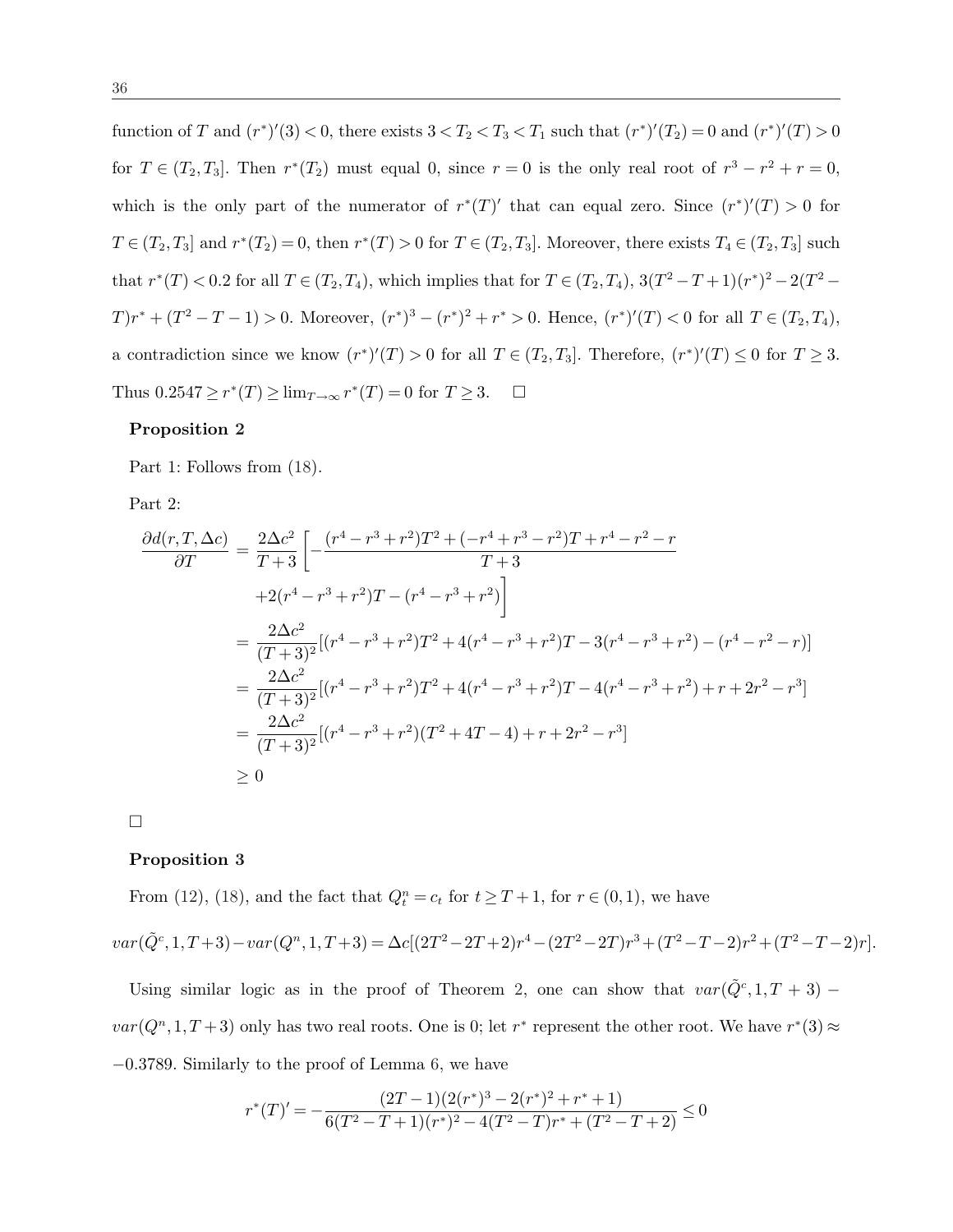Thus  $r^*(T) < 0$  for  $T \geq 3$ . Since the the coefficient of  $r^4$  is positive,  $var(\tilde{Q}^c, 1, T+3) > var(Q^n, 1, T+3)$  $3)$ .  $\square$ 

# Proposition 4

From (3), (11), (15) and (16), it is clear that the revenue in the first period is the same under both pricing strategies. We begin with the second period.

$$
p_2^n = mc_2 + b = m(A + \Delta c) + b
$$
  
\n
$$
Q_2^n = A + (1 - r)\Delta c
$$
  
\n
$$
\tilde{p}_2^n = mc_2 + b + rmc_1 + br - P
$$
  
\n
$$
= p_2^n - rm(T - 1)\Delta c
$$
  
\n
$$
\tilde{Q}_2^c = A + (1 - r)\Delta c + (r^2 - r)(T - 1)\Delta c
$$
  
\n
$$
= Q_2^n + (r^2 - r)(T - 1)\Delta c
$$

Since both  $\tilde{Q}_2^c$  and  $Q_2^n$  are less than  $c_2 = A + \Delta c$ , the difference in revenue in the second period is

$$
\tilde{Q}_{2}^{c}\tilde{p}_{2}^{c} - Q_{2}^{n}p_{2}^{n}
$$
\n
$$
= p_{2}^{n}(r^{2} - r)(T - 1)\Delta c - Q_{2}^{n}mr(T - 1)\Delta c - m(r^{3} - r^{2})(T - 1)^{2}\Delta c^{2}
$$
\n
$$
= [m(A + \Delta c) + b](r^{2} - r)(T - 1)\Delta c - [A + (1 - r)\Delta c]mr(T - 1)\Delta c
$$
\n
$$
-m(r^{3} - r^{2})(T - 1)^{2}\Delta c^{2}
$$
\n
$$
= mA\Delta c(r^{2} - r)(T - 1) + m\Delta c^{2}(r^{2} - r)(T - 1) + b\Delta c(r^{2} - r)(T - 1)
$$
\n
$$
-mA\Delta c(T - 1)r - m\Delta c^{2}(r - r^{2})(T - 1) - m\Delta c^{2}(r^{3} - r^{2})(T - 1)^{2}
$$
\n
$$
= mA\Delta c(T - 1)(r^{2} - 2r) + m\Delta c^{2}[-(r^{3} - r^{2})(T - 1)^{2} + 2(r^{2} - r)(T - 1)]
$$
\n
$$
+ b\Delta c(r^{2} - r)(T - 1)
$$
\n
$$
= mA\Delta c((T - 1)r^{2} + (-2T + 2)r) + m\Delta c^{2}(-(T - 1)^{2}r^{3} + (T^{2} - 1)r^{2} + (-2T + 2)r)
$$
\n
$$
+ b\Delta c(r^{2} - r)(T - 1)
$$

Next we examine the third period.

$$
p_3^n = mc_3 + b = m(A + 2\Delta c) + b
$$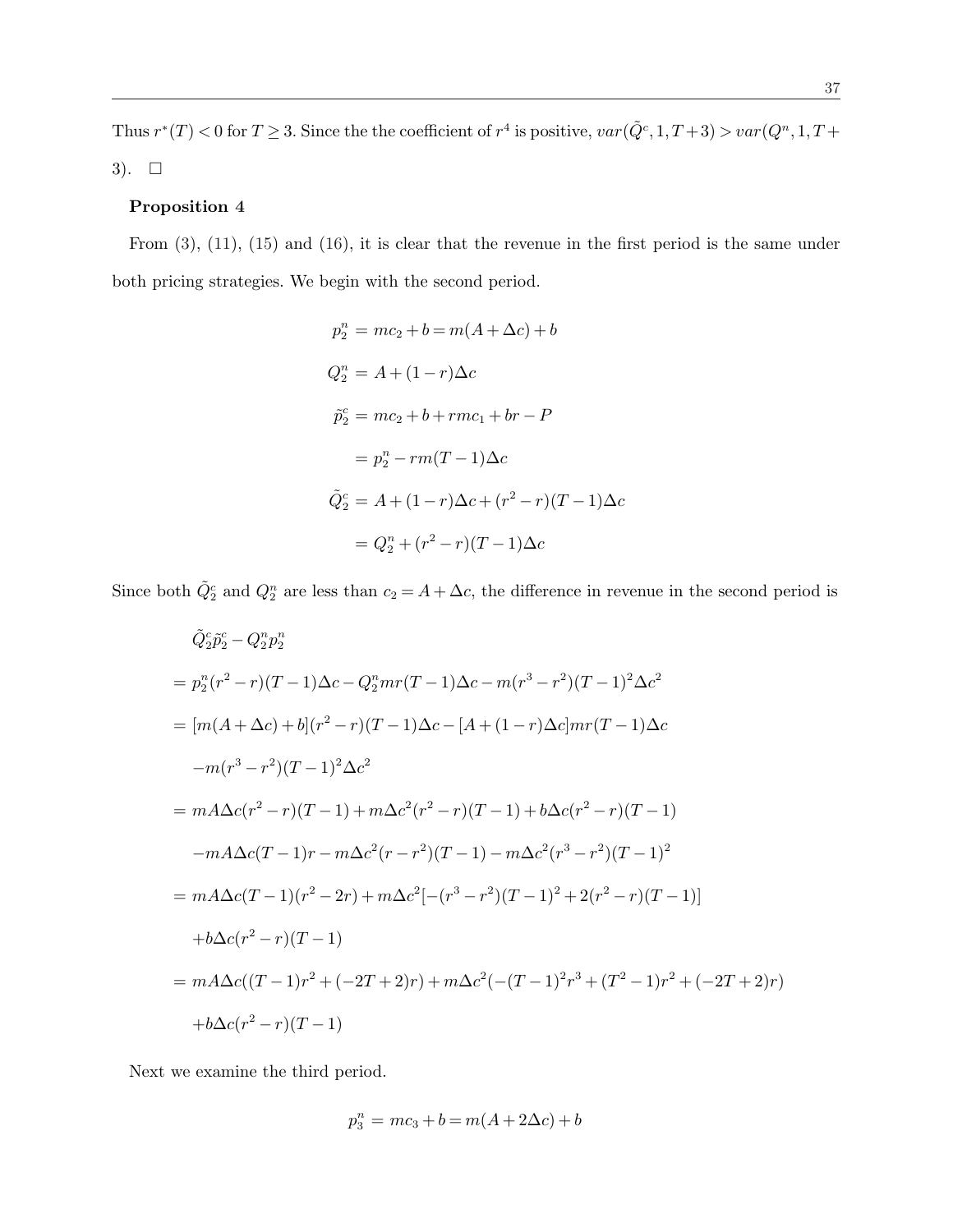$$
Q_3^n = A + (2 - r)\Delta c
$$
  
\n
$$
\tilde{p}_3^c = mc_3 + b + rm\Delta c
$$
  
\n
$$
= p_3^n + rm\Delta c
$$
  
\n
$$
\tilde{Q}_3^c = A + (2 - r)\Delta c - r^2 T \Delta c + r\Delta c
$$
  
\n
$$
= Q_3^n + (-r^2 T + r)\Delta c
$$

Clearly, both  $\tilde{Q}_3^c$  and  $Q_3^n$  are less than  $c_3 = A + 2\Delta c$ . Then the difference in revenue in the third period is

$$
\tilde{Q}_3^c \tilde{p}_3^c - Q_3^n p_3^n
$$
  
=  $p_3^n(-r^2T + r)\Delta c + Q_3^n r m \Delta c + m \Delta c^2(-r^3T + r^2)$   
=  $[m(A + 2\Delta c) + b](-r^2T + r)\Delta c + [A + (2 - r)\Delta c]r m \Delta c$   
 $+m\Delta c^2(-r^3T + r^2)$   
=  $mA\Delta c(-r^2T + r) + m\Delta c^2(-2r^2T + 2r) + b\Delta c(-r^2T + r)$   
 $+mA\Delta cr + m\Delta c^2(2r - r^2) + m\Delta c^2(-r^3T + r^2)$   
=  $mA\Delta c(-r^2T + 2r) + m\Delta c^2(-r^3T - 2r^2T + 4r) + b\Delta c(-r^2T + r)$ 

Then for  $4 \le t \le T$ , we have  $\min\{\tilde{Q}_t^c, c_t\} = c_t$ ,  $Q_t^n = c_t - r\Delta c$ , and  $\tilde{p}_t^c = p_t^n + mr\Delta c$ . Thus

$$
\sum_{t=4}^{T} \left( \min\{\tilde{Q}_t^c, c_t\} \tilde{p}_t^c - Q_t^n p_t^n \right)
$$
\n
$$
= \sum_{t=4}^{T} \left( (Q_t^n + r\Delta c)(p_t^n + mr\Delta c) - Q_t^n p_t^n \right)
$$
\n
$$
= \sum_{t=4}^{T} \left( Q_t^n mr\Delta c + p_t^n r\Delta c + m\Delta c^2 r^2 \right)
$$
\n
$$
= \sum_{t=4}^{T} \left( (A + t\Delta c - (1+r)\Delta c) mr\Delta c + [m(A + t\Delta c - \Delta c) + b] r\Delta c + m\Delta c^2 r^2 \right)
$$
\n
$$
= \sum_{t=4}^{T} \left( 2mAr\Delta c - 2m\Delta c^2 r + b\Delta cr + 2tmr\Delta c^2 \right)
$$
\n
$$
= mA\Delta c (2T - 6)r + m\Delta c^2 (-2T + 6)r + b\Delta c (T - 3)r + m\Delta c^2 (T + 4)(T - 3)r
$$